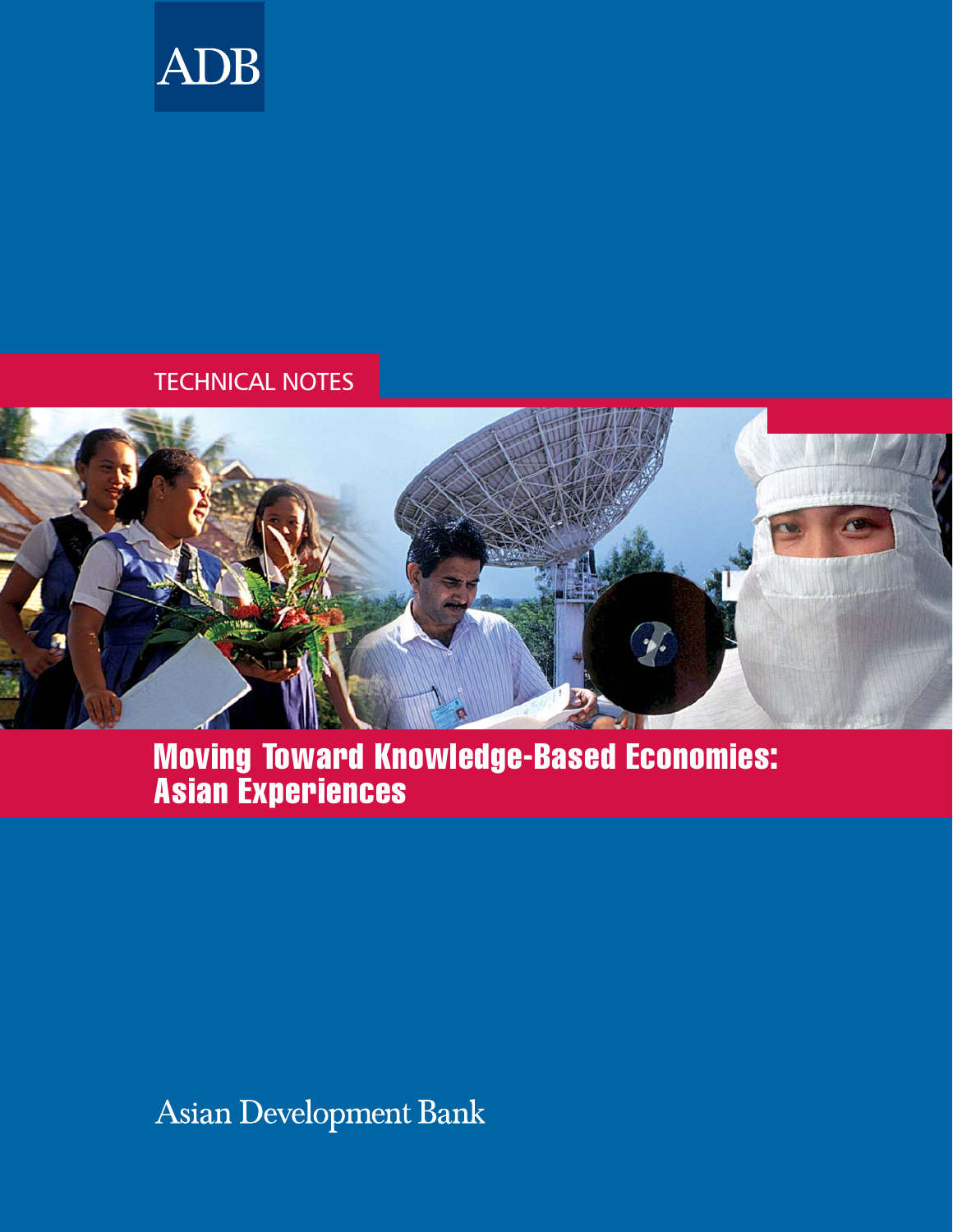

# **TECHNICAL NOTE**

# **Moving Toward Knowledge-Based Economies: Asian Experiences**

*The views expressed in this paper are those of the authors and do not necessarily reflect the views and policies of the Asian Development Bank or its Board of Governors of the governments they represent.* 

September 2007

Regional and Sustainable Development Department

**Asian Development Bank**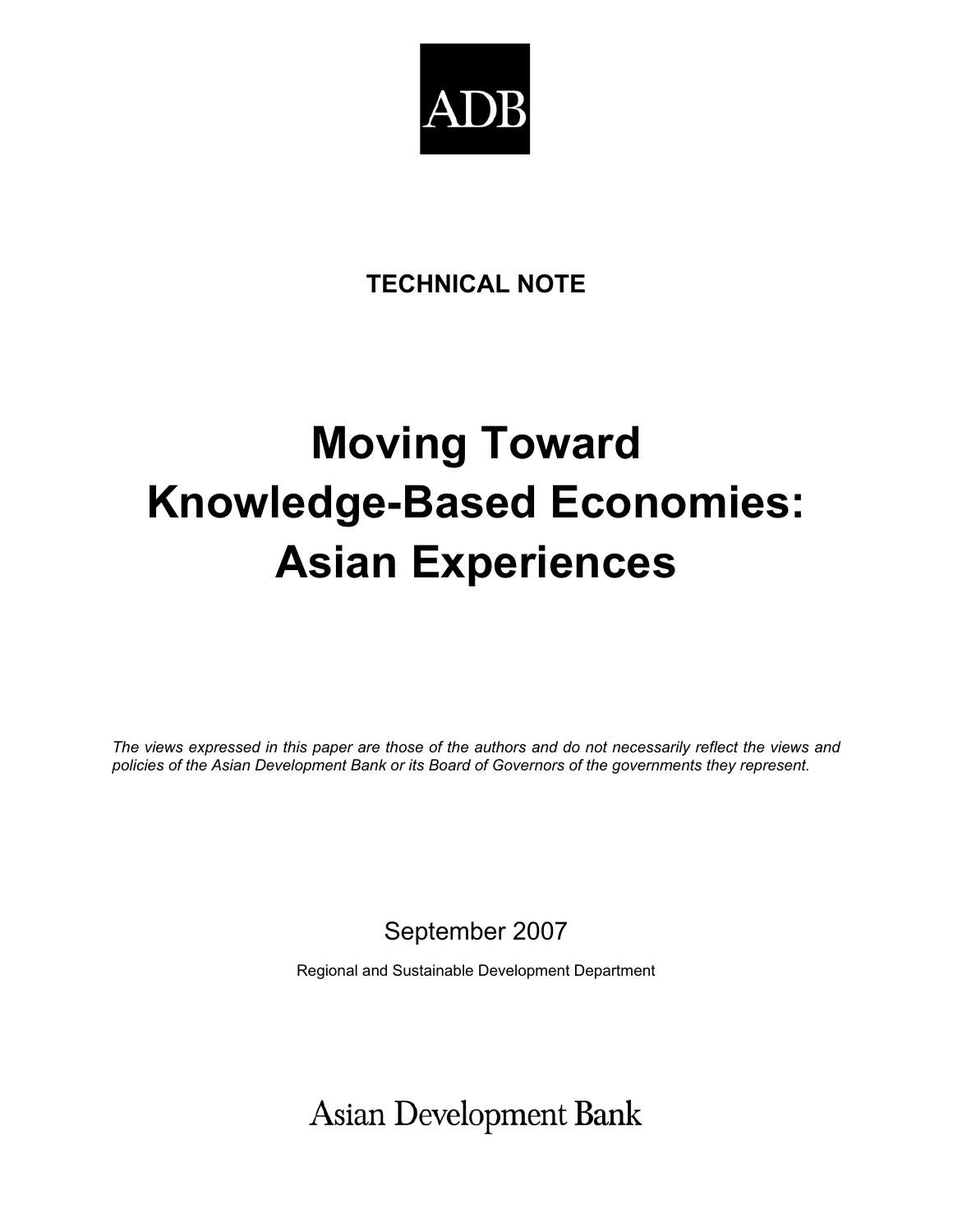#### **ACRONYMS AND ABBREVIATIONS**

| <b>ADB</b>    | <b>Asian Development Bank</b>                                    |
|---------------|------------------------------------------------------------------|
| <b>APCTT</b>  | Asian and Pacific Centre for Transfer of Technology              |
| <b>APGEST</b> | Asia-Pacific Gender Equity in Science and Technology             |
| <b>APSTC</b>  | Asia-Pacific Science and Technology Center                       |
| <b>ASEAN</b>  | <b>Association of Southeast Asian Nations</b>                    |
| <b>DOT</b>    | <b>Digital Opportunity Taskforce</b>                             |
| EU            | European Union                                                   |
| <b>GIS</b>    | geographic information system                                    |
| <b>ICT</b>    | information and communication technology                         |
| <b>IDRC</b>   | <b>International Development Research Centre</b>                 |
| <b>KAM</b>    | knowledge assessment methodology                                 |
| <b>KBD</b>    | knowledge-based development                                      |
| <b>KBE</b>    | knowledge-based economies                                        |
| KM            | knowledge management                                             |
| <b>MNC</b>    | multinational companies                                          |
| <b>MSC</b>    | Multimedia Super Corridor                                        |
| <b>NGO</b>    | nongovernment organization                                       |
| <b>NIS</b>    | national innovation system                                       |
| <b>ODA</b>    | overseas development assistance                                  |
| <b>OECD</b>   | Organisation for Economic Cooperation and Development            |
| Peacesat      | Pan-Pacific Education and Communication Experiments by Satellite |
| <b>PFNet</b>  | People First Network                                             |
| <b>PRC</b>    | People's Republic of China                                       |
| R&D           | research and development                                         |
| <b>ROK</b>    | Republic of Korea                                                |
| S&T           | Science and Technology                                           |
| <b>SEC</b>    | Securities and Exchange Commission                               |
| <b>SMEs</b>   | small- and medium-sized enterprises                              |
| <b>UHM</b>    | University of Hawaii at Manoa                                    |
| <b>UNDP</b>   | United Nations Development Programme                             |
| <b>UNESCO</b> | United Nations Educational, Scientific and Cultural Organization |
| US            | <b>United States</b>                                             |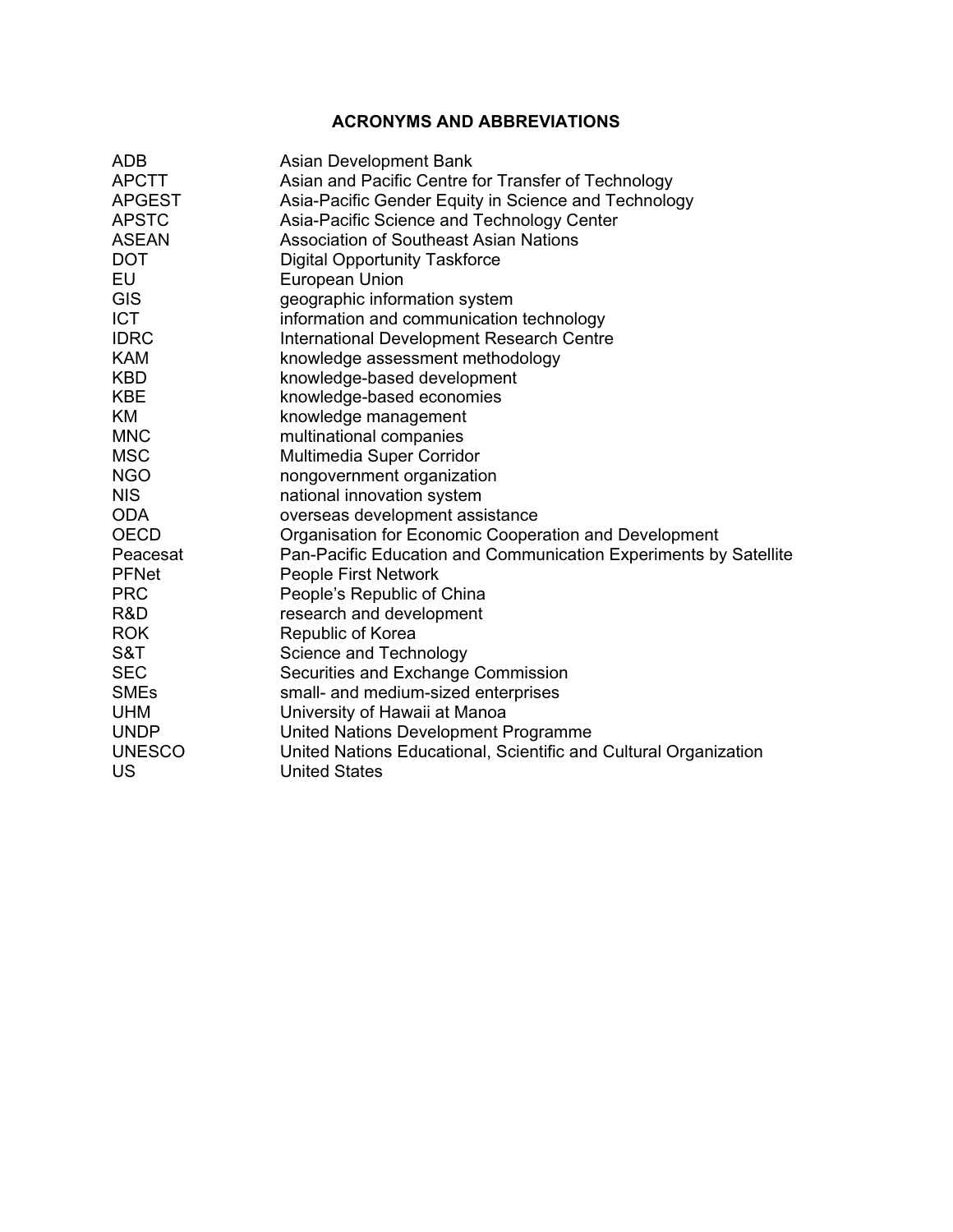#### **FOREWORD**

At the Asian Development Bank's (ADB) 39<sup>th</sup> Annual Meeting in 2006, a seminar was held on knowledge-based economies (KBEs). The seminar was well attended. The key message from presenters was that developing countries that fail to transform effectively into knowledge-based economies will fall further behind more advanced countries, widening the disparities between developed and developing economies. To succeed in this increasingly competitive and global economy, countries must have advanced information and communication technology infrastructure, a highly educated workforce, dynamic research and innovation programs, and supportive regulatory environment. ADB and its shareholders need to understand the ingredients of the global knowledge economy and develop better methods to help local Asian countries become players in emerging KBEs.

With this in mind, we requested Prof. Dr. Serafin Talisayon of the University of the Philippines' Technology Management Center to review existing literature on KBE and review country initiatives with respect to KBE initiatives and approaches. Contributions to this paper have been made by Daan Boom, principal knowledge management specialist at ADB; David Sobel, senior results management specialist, East Asia Regional Department; Luigi Bodda, senior energy specialist, Pacific Regional Department; and Jun Tian and Ian Anderson, both advisors, Regional Sustainable Development Department. I would like to thank them for their contributions to this paper.

Shyam Bajpai Acting Director-General Regional Sustainable Development Department Asian Development Bank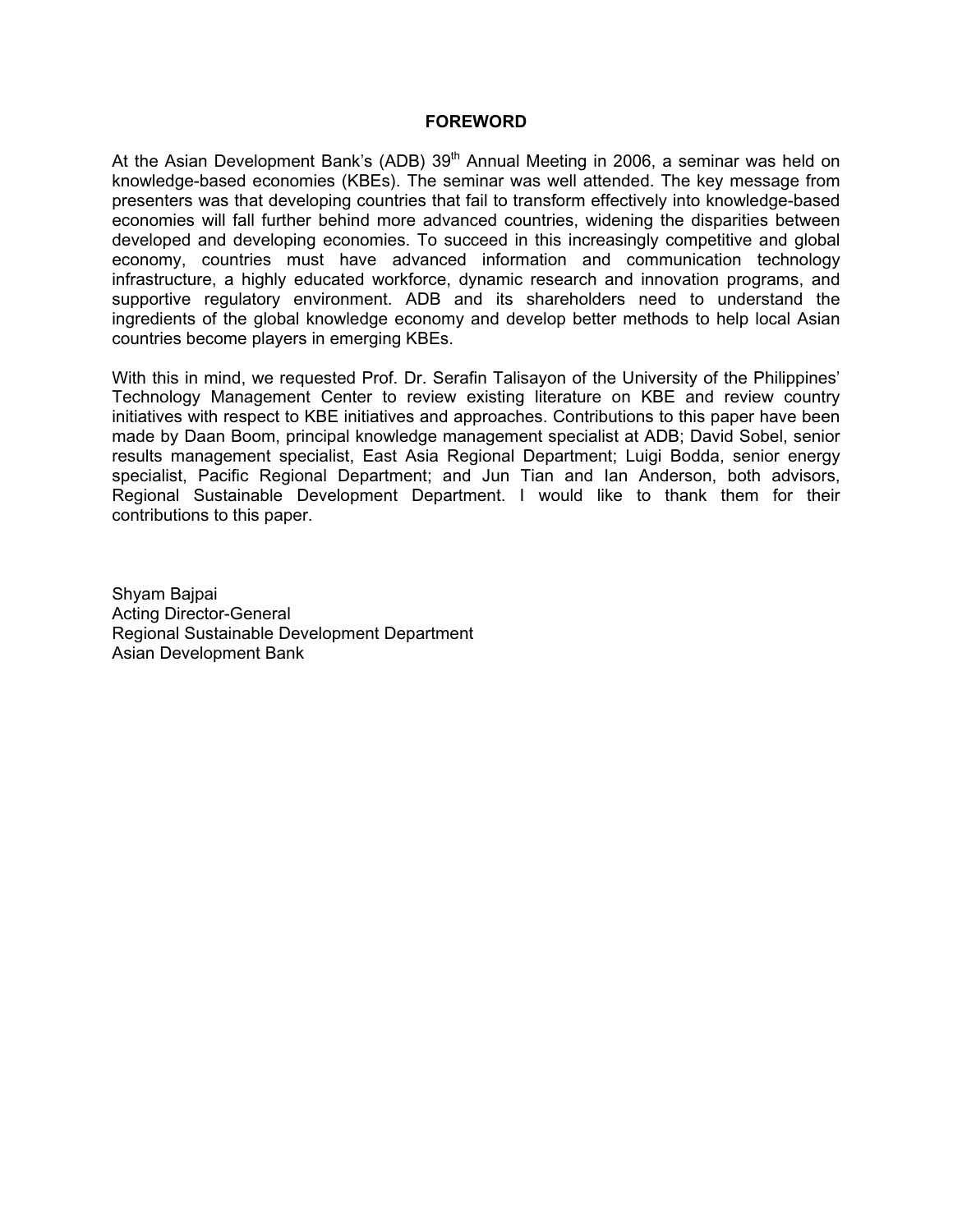#### **EXECUTIVE SUMMARY**

Something new is happening in local Asian economies.

An Indian farmer checks online the latest prices of farm produce, helping him make better decisions—thanks to e-Choupals that connects rural farms to commodity markets in India and abroad. A seaman from Tuvalu sends dollars back to his family—thanks to the Tuvalu Maritime School that builds upon indigenous Tuvalu aptitudes for seafaring. A Shakti Amma, a woman entrepreneur, has reached new income levels, and with it new confidence and pride—thanks to Shakti Community, a rural marketing system that leverages on existing local social networks.

Give a man a fish, and you feed him for a day. But teach a man how to fish, and you feed him for a lifetime. Provide him with technology and market linkages and you feed an entire region. The old development metaphor becomes—using the new language of the knowledge economy—the enhancing human, structural, and stakeholders' capital. New ideas or intellectual capital, more than savings or investments, are the new keys to prosperity and to the wealth of nations.

An example of how important knowledge can be in the development of countries is cited in the *World Development Report* of 1998/99. Ghana and the Republic of Korea started off with almost the same gross national product (GNP) in 1960. Thirty years later the Korean GNP had risen more than six times. Half of the gap could be explained in terms of traditional factor inputs, the other half, according to the World Bank report was attributed to "knowledge" as a factor of production. Although knowledge has always been important for development, the concept of knowledge-based economies (KBE) gained awareness when the Organisation for Economic Co-operation and Development (OECD) published in 1996 its report on KBE. KBE is now generally regarded as a meaningful economic concept, one worthwhile pursuing. At the same time it is seen as yet to be a proven successor to the industrial economy.

The past 10 years have seen a wide variety of visions, ambitions, concepts, strategies, policies and initiatives aimed at introducing and advancing the KBE. However, most people involved both academicians as well as practitioners—would today still characterize the KBE as a largely theoretical concept for economic growth and wealth creation. This is believed to be the case due to the absence of a common—globally understood and accepted—framework for the KBE and a set of measurable models and indicators for successful performance. KBE is however becoming more and more explicit, but for it to become a full reality, significant progress still needs to be made.

Adding to this, next to all the positive effects of worldwide growth and wealth creation the KBE is envisaged to bring forth, many economists now also point out the potential downsides of such an economy. Downsides are expected to occur once it becomes clear that substantial investments (e.g., in education and innovation) may not always lead to worthwhile economic growth and wealth creation, as new and unforeseen mechanisms—such as the offshoring of knowledge—may prevent the KBE from realizing its full potential, i.e., of sustainable levels of economic returns and of competitive advantage.

It is gradually recognized that the KBE may well develop, at least to some extent, into a globally disruptive economy for those "welfare" states and companies currently enjoying a leading economic and competitive position. Hence, attention is increasingly drawn to a kind of "leapfrogging" effect, which is beneficial to those developing economies intending on gaining a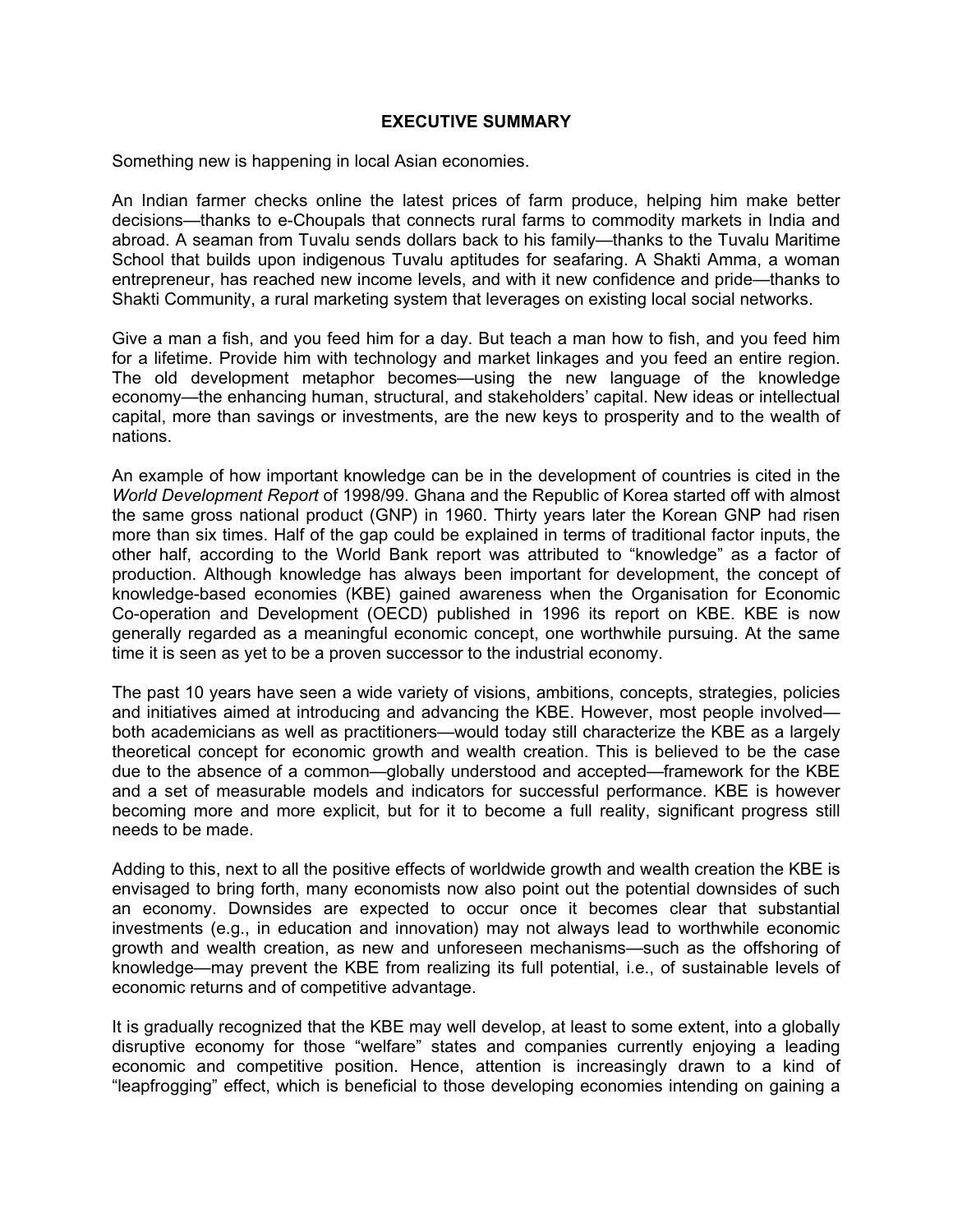globally competitive position. This effect occurs once these economies recognize that most commercially viable knowledge is of such a nature that it can more or less easily be "bought" everywhere in the world at low costs, from (highly) educated people, possessing a strong work morale and a flexible attitude. It is even envisaged that knowledge can eventually become a means of mass production—similar to manual labor in the industrial economy—once web-based information and communication technologies (ICTs) have reached worldwide penetration levels, allowing individuals to work and provide routine knowledge in a virtually networked (global) environment. This situation seems yet to be far off from current-day reality, but many countries in the developing world are making rapid progress to become knowledge-based (Finland, Republic of Korea, Singapore, New Zealand, Taipei,China) and some developing countries have started initiatives to become knowledge-based (People's Republic of China, India, Malaysia). These developing countries have drafting plans which enable them to fully benefit from the mass production of knowledge. To counteract this, short-term protection measures may occur, once countries and organizations find it difficult to sustain their existing competitive advantage. After the initial focus of the KBE on creating an ICT environment, the current focus has moved toward knowledge-based development (KBD) or identifying and realizing the constituent elements of a social infrastructure which is supportive of the rapid creation, application, and commercialization of knowledge for sustainable development. A durable KBD can only be realized through linking the "internal social cohesion" of countries to their ability in stimulating, developing, and nurturing education; research and development; entrepreneurship; networks and ICT infrastructure; and provision of seed capital and intellectual property rights. Over the years, these ingredients have become recognized as being essential for KBD.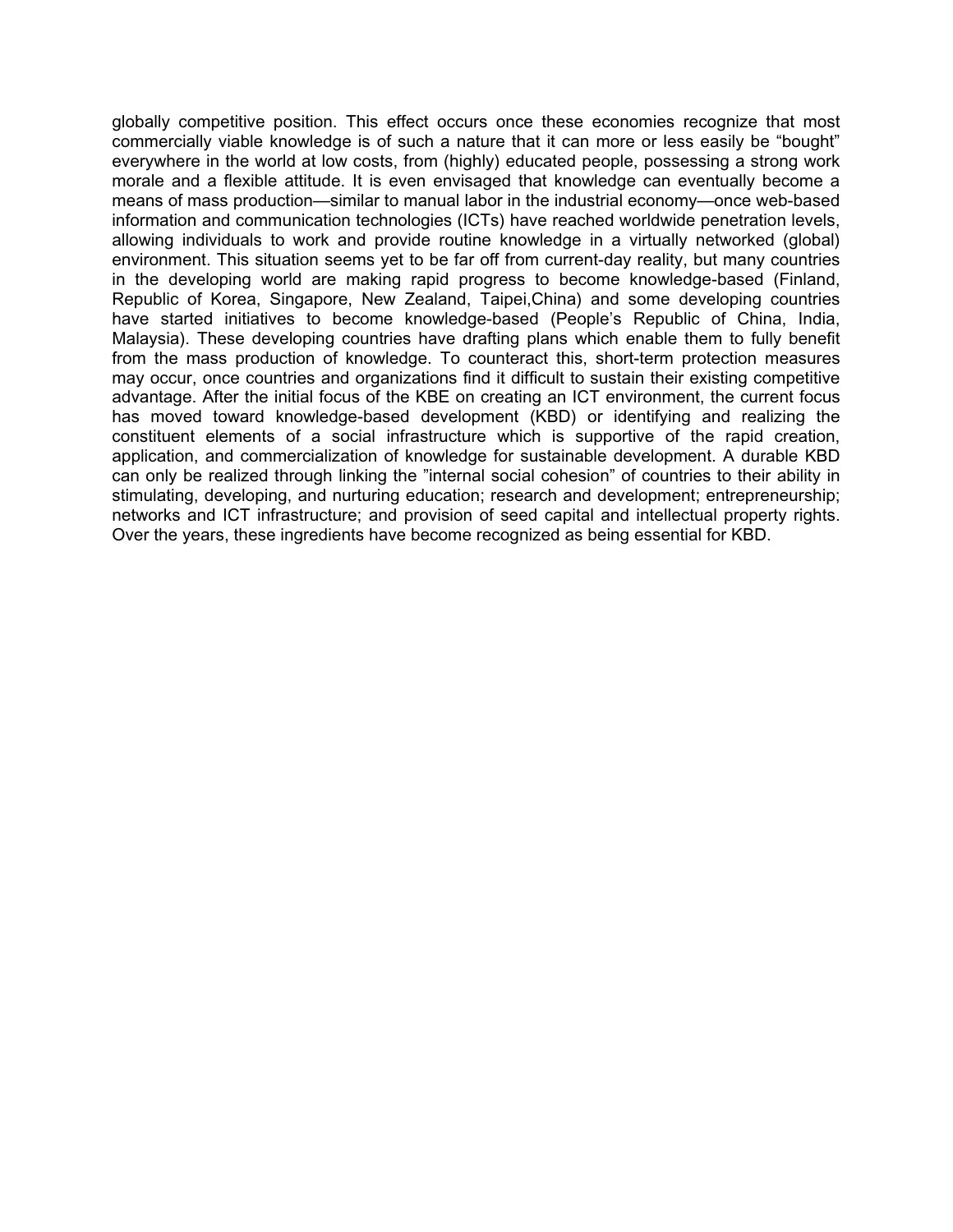#### **CONTENTS**

| I.             | А.<br>В.<br>C.<br>D.                   | THE IMPORTANCE OF THE KNOWLEDGE-BASED ECONOMY: AN OVERVIEW<br>Introduction<br><b>Objectives of This Paper</b><br>New Paradigms for Managers and Policy Makers<br>Models Toward a Knowledge-Based Economy and Society | Page<br>1<br>1<br>$\frac{2}{2}$<br>$6\phantom{a}$ |
|----------------|----------------------------------------|----------------------------------------------------------------------------------------------------------------------------------------------------------------------------------------------------------------------|---------------------------------------------------|
| ΙΙ.            | А.<br>В.<br>$C_{1}$<br>D.              | THE FOUR PILLARS OF A KNOWLEDGE-BASED ECONOMY<br><b>Education and the Skilled Workforce</b><br><b>National Innovation Systems</b><br><b>Building Networks</b><br>Setting the Policy and Regulatory Environments      | 10<br>10<br>14<br>18<br>21                        |
| III.           | А.<br>В.<br>C.<br>D.<br>Е.<br>F.<br>G. | SELECTED INITIATIVES AND GOOD PRACTICES FROM SIX ASIAN COUNTRIES<br>People's Republic of China<br>India<br>Republic of Korea<br>Malaysia<br>Singapore<br>Thailand<br>Drawing Lessons from Country Experiences        | 22<br>22<br>25<br>27<br>29<br>31<br>33<br>35      |
| IV.            | А.<br>В.<br>C.                         | <b>KBE INITIATIVES IN PACIFIC COUNTRIES</b><br>Developing Human Capital<br>Developing Networks and Support Institutions<br><b>National Innovation Systems</b>                                                        | 39<br>39<br>41<br>45                              |
| V.             |                                        | ADAPTING THE KBD MODEL TO DEVELOPING COUNTRIES                                                                                                                                                                       | 45                                                |
| VI.            | А.<br>В.                               | PROPOSED INITIATIVES<br><b>Country-Specific Initiatives</b><br><b>Regional Initiatives</b>                                                                                                                           | 48<br>48<br>49                                    |
|                | <b>REFERENCES</b>                      |                                                                                                                                                                                                                      | 52                                                |
| <b>FIGURES</b> | 1<br>$\overline{\mathbf{c}}$<br>3      | Knowledge-Based Economy Indicators for the Asian Region<br>Knowledge-Based Development Society<br>Framework for Cross-Leveraging Knowledge Assets across<br>the Asian Region                                         | 7<br>10<br>51                                     |
| <b>TABLES</b>  | 1<br>$\overline{2}$                    | A Model of Knowledge-Based Development (KBD)<br>Differences between Traditional and New Teaching Strategies<br>and Workplaces                                                                                        | 9<br>12                                           |
|                | 3                                      | Matrix of Selected Asian Country Initiatives                                                                                                                                                                         | 37                                                |
| <b>BOX</b>     |                                        | An Expanded Definition of Functional Literacy                                                                                                                                                                        | 12                                                |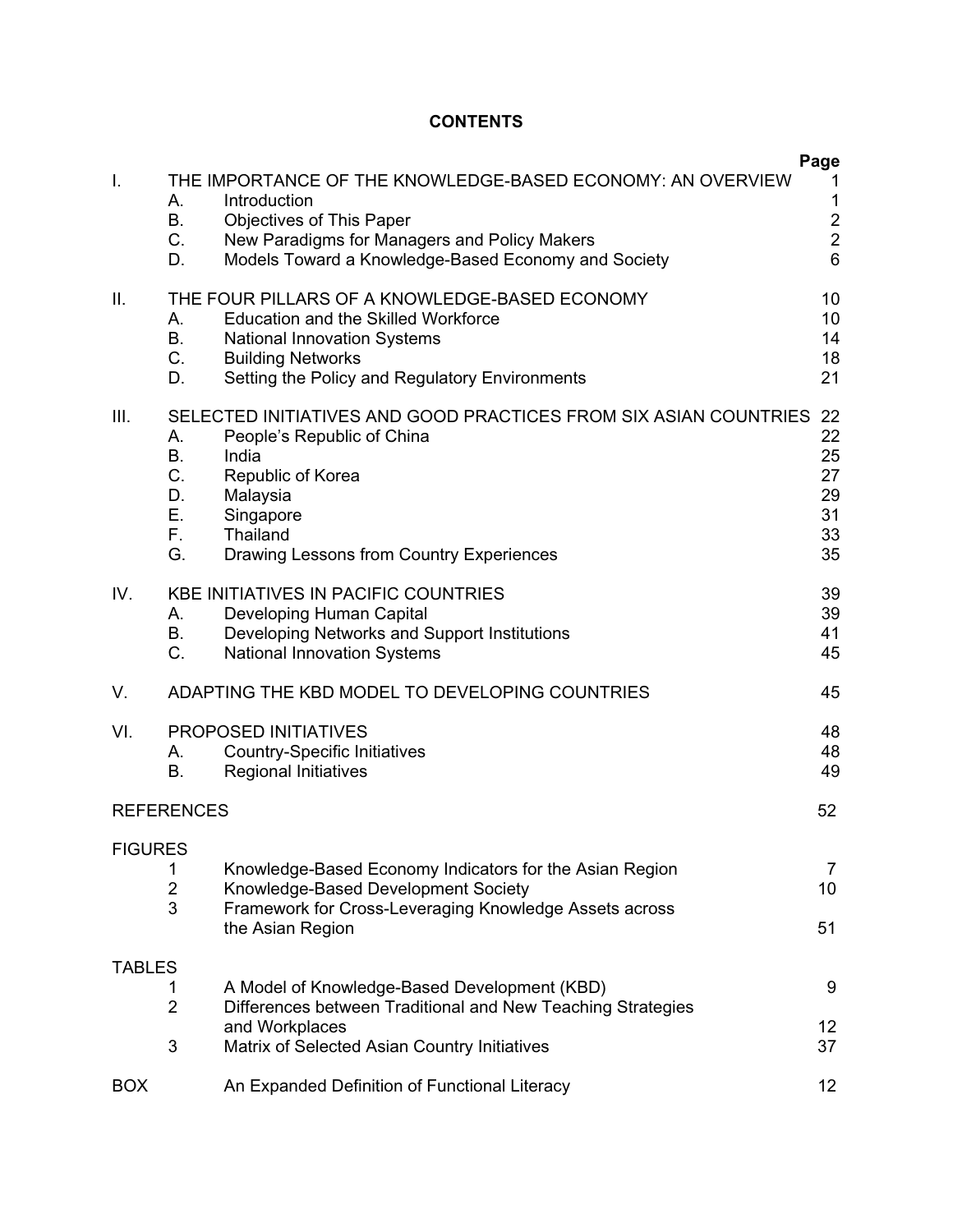#### **I. THE IMPORTANCE OF THE KNOWLEDGE-BASED ECONOMY: AN OVERVIEW**

#### **A. Introduction**

1. The global economy is changing, and along with it, the landscape of economies in Asia.

2. A trend that started in the early  $20<sup>th</sup>$  century continues to hold, namely, increasingly greater value is being created by national economies from services than from industry or agriculture.<sup>1</sup> Wealth creation through application of human knowledge and creativity is steadily outpacing wealth creation through extraction and processing of natural resources. Knowledge has increasingly become an important means for value creation.

3. In recent years, market values of private corporations often greatly exceed book values. The capacity of business corporations to earn can no longer be attributed mainly to its tangible assets but more to its intangible knowledge assets. Knowledge has increasingly become the repository of value*.* While this is happening, the knowledge content of goods and services is increasing as manufacturing is "dematerializing"<sup>2</sup> and economies are becoming "weightless."<sup>3</sup>

4. Globalization and the information and communications technology (ICT) revolution are creating increasingly atomized, but ubiquitously networked, economies and societies. Because of the behavior of information and knowledge as economic goods, and because of network externalities, dramatic changes, differentiations, and synergies are emerging in the modalities of creating value.

5. In short, national economies are becoming more knowledge-based—economies where productivity and growth have become more dependent on knowledge. It can be noted, though, that these global trends were largely unplanned. Nations, organizations, and individuals did not intentionally design the "knowledge era," they were—knowingly or unknowingly—pushed into it.

6. For the past 3 decades, despite various political and financial crises, East Asia had consistently been a high-growth region. India and the People's Republic of China (PRC) will be claiming their increasing slices of the world economy and in about 2 decades, the PRC's economy is expected to be the largest in the world.<sup>4</sup> The Asian economic landscape will continue to be pushed also by Japan and by smaller but bright, economic performers such as Republic of Korea (ROK), Malaysia, Singapore, and Taipei,China.

*"The most important wars of the 21st century will be fought no longer on the physical battlefield, but in corporate boardrooms, laboratories, stock exchanges, classrooms, and shop floors."* – Fidel V. Ramos, former President of the Philippines

 1

World Bank. Various years. *World Development Report*. Washington, DC. 2

 $^{\prime}$  Stewart, Thomas A. 1997. *Intellectual Capital, the New Wealth of Organizations.* Currency.<br><sup>3</sup> This descriptive term was suggested by Prof. Danny T. Quah of the London School of Economics. Available: www.unesco.org/courier/1998\_12/uk/dossier/txt11.htm. 4

<sup>&</sup>lt;sup>4</sup> The Washington, DC-based Center for Economic and Policy Research anticipates that the People's Republic of China's (PRC) gross domestic product (GDP) at purchasing power parity (PPP) will begin to surpass that of the United States (US) by 2015, based on 7% annual growth of the PRC and US growth projections by the US Congressional Budget Office. Available: www.cepr.net/documents/publications/ss\_defense\_2005\_04.pdf. On the other hand the Institute of Technical and Quantitative Economics of the Chinese Academy of Social Sciences, also<br>using GDP (PPP) projections, expects that this to happen by 2030. Available: using GDP (PPP) projections, expects that this to happen by 2030. Available: www.asiabiotech.com/01/english/preserved-docs/0105/0128\_0130.pdf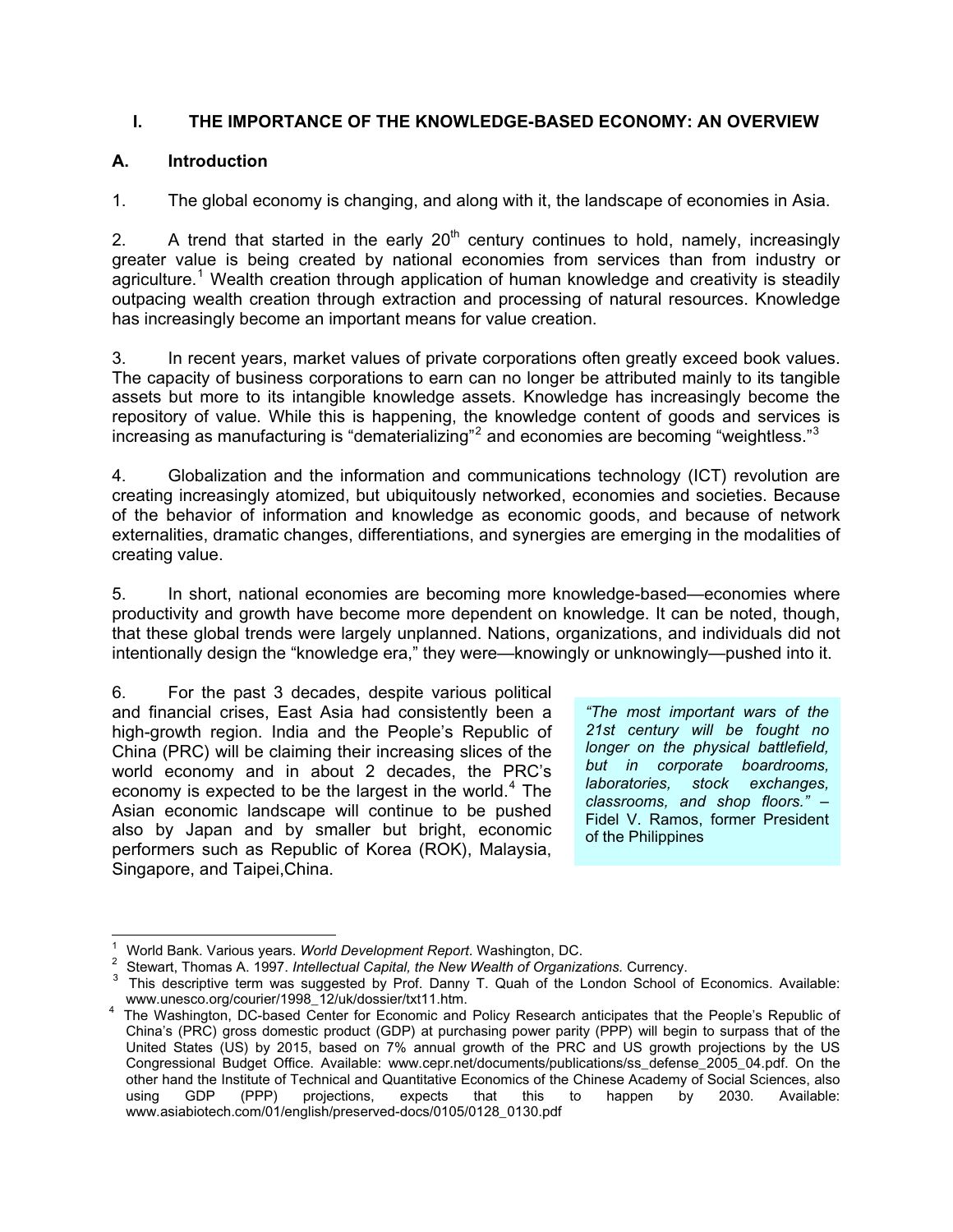#### **B. Objectives of This Paper**

7. Asian governments have been taking cognizance of how the international community is moving to one where knowledge has become the strategic national and organizational resource.

8. This paper aims (i) to examine the assumptions behind and ingredients of a knowledgebased economy and society and (ii) to survey how Asian governments have been planning to move their economies and societies to be more knowledge-based.

9. The first part of the paper examines concepts and underlying assumptions about knowledge and knowledge-based economy (KBE). The paper starts by identifying some important changes in perspectives or mental models on the part of decision makers and policy makers that are essential for gaining understanding and appreciation of KBE. It presents two overlapping development concepts: KBE and knowledge-based development (KBD).

10. It then proceeds to discuss four areas of governance for facilitating and creating opportunities toward a more knowledge-based economy and society. These areas have also been recognized as the four pillars of a KBE:

- (i) Education, including building a skilled workforce;
- (ii) National innovation systems, including science and technology, research and development (R&D);
- (iii) Building networks, including ICT infrastructure and social networks; and
- (iv) Policy and regulatory environment.

11. The third part of the paper surveys selected initiatives and good practices of six Asian countries along the four pillars, concluding with a comparative analysis and a synthesis of lessons that can be drawn from their diverse experiences. In addition, it presents tables and graphics drawn from the World Bank's Knowledge Assessment Methodology (KAM) database comprising Asian countries. Finally, it identifies some country-specific and regional initiatives that can be undertaken to help developing countries

in the region to move toward a KBE.

#### **C. New Paradigms for Managers and Policy Makers**

12. To understand and manage the KBE requires some changes in the way the economy and development in general is viewed. Shifts in mental models are needed. $5$ 

#### **1. Distinction between Knowledge and Information**

13. Among practitioners of knowledge management (KM), the term "knowledge" has come to mean capacity for effective action. It includes information useful for producing results or creating *"I define knowledge as a capacity to act."* – Karl Erik Sveiby, SKA (Sveiby Knowledge Associates)

*Knowledge is "justified belief that increases an entity's capacity for effective action."* – Ikujiro Nonaka, Xerox University of California (Berkeley)

*"Knowledge is information that changes something or somebody—either by becoming grounds for action, or by making an individual (or an institution) capable of different or more effective action."* – Peter F. Drucker, regarded by business and the academe as the founding father of management study

 5 Talisayon, Serafin. 2006. *99 Paradigm Shifts for Survival in the Knowledge Economy, a Knowledge Management Reader.* Parañaque City: Philippines: Center for Conscious Living Foundation.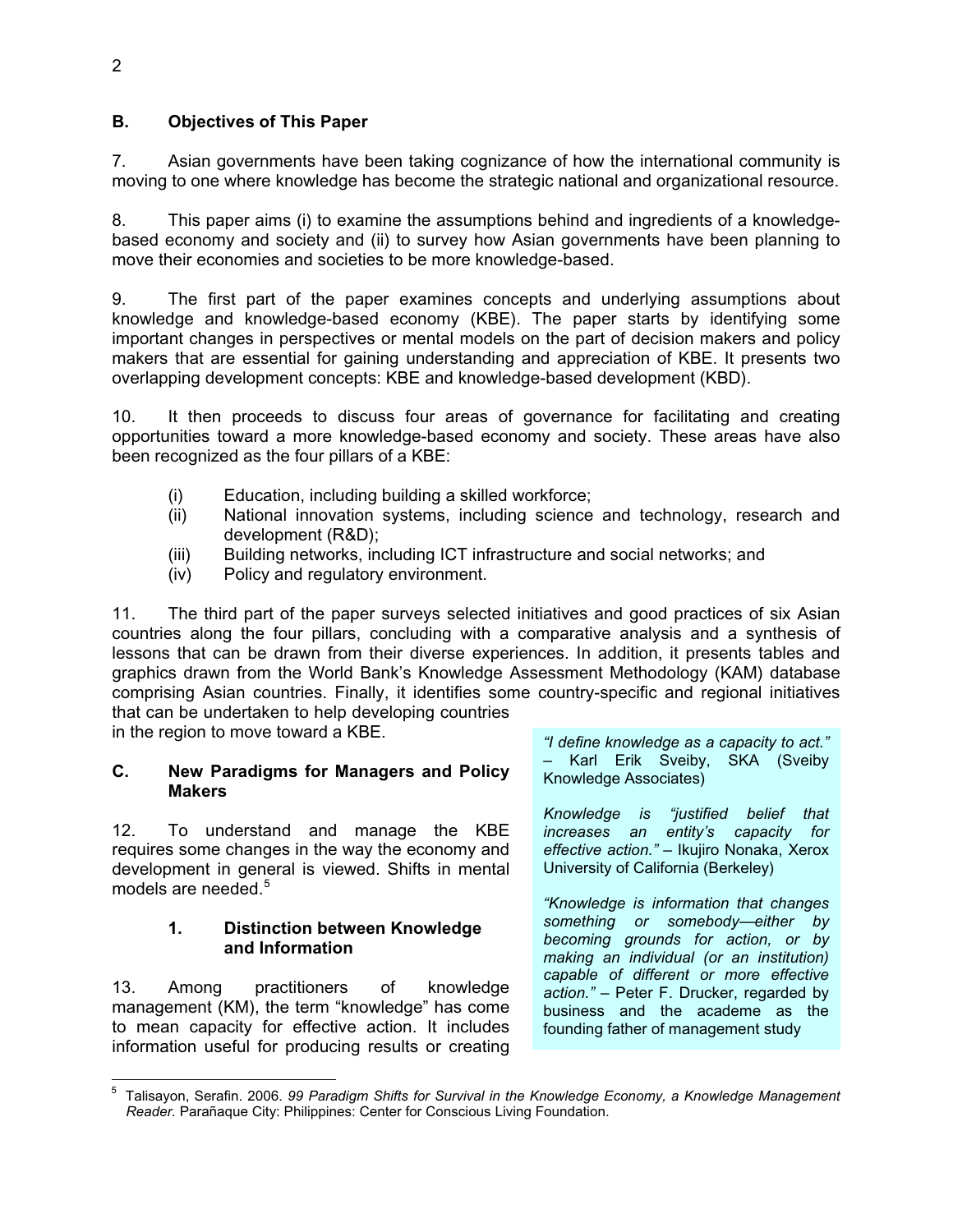value. When value is measured in money units, this definition can be translated from the enterprise level to the national system of accounts.

14. Knowledge can be clearly distinguished from other types of information: knowledge is "know how" or "what works" in a given context while information in general is "know what" or "what is."

15. Knowledge is a means for creating value, whether economic or social. In the commercial sphere, business process is the link between KM and value creation:

> Knowledge assets  $\rightarrow$  Business processes  $\rightarrow$  Value creation KM: *How to do it well* Value proposition: *What is the right thing to do*

16. The procedure in actual KM practice is to work backwards. The starting point is the formal or accepted documentation of core business processes, which can be assumed as reflecting corporate goals and strategies. Working backwards, a knowledge audit provides the basis for determining the most cost-effective KM interventions. In short, the business process is the means for aligning KM to business goals.<sup>6</sup>

#### **2. Recognizing and Managing Intangibles**

17. The traditional accounting framework—which is based on past transactions—is basically unable to account for market value of listed corporations—which is based on anticipated future earnings. There is a growing opinion that more comprehensive accounting methods need to be developed to recognize and measure intangible assets.<sup>7</sup>

18. A broader perspective to recognize and measure other forms of assets is needed. The Balanced Scorecard method is an attempt to track what traditional financial statements fail to see. The United States (US) Securities and Exchange Commission has experimented in similar "colorized" reporting of intangible assets to complement financial (or "black and white") reporting.<sup>8</sup>

19. In the Philippines, for example, the national system of accounts has not yet expanded the monitoring and measurement of domestic capital formation to include intangible assets. The nearly \$11

''One of the major problems with today's accounting systems is that they are still based on transactions, such as sales. In the current, knowledge-based economy much of the value creation or destruction precedes, sometimes by years, the occurrence of transactions. The successful development of a drug creates considerable value, but actual transactions, such as sales, may take years to materialize. Until then, the accounting system does not register any value created in contrast to the investments made into R&D, which are fully expensed. This difference—between how the accounting system is handling value created and is handling investments into value creation—is the major reason for the growing disconnect between market values and financial information." – Lev Baruch, Professor Accounting and Finance, New York State University

 $\overline{a}$ 6 More explanation can be obtained from: Talisayon, Serafin D. 2005. *What is Knowledge Management*. Parañaque

City, Philippines: Center for Conscious Living Foundation. 7 See, for example, Baruch Lev. 2001. *Intangibles: management, measurement and reporting*. Washington, DC:

Brookings Institute Press. 8 Securities and Exchange Commission (SEC) Commissioner Steven M.H. Wallman. 1996. *The Future of Accounting and Financial Reporting, Part II: The Colorized Approach*. Remarks before the American Institute of Certified Public Accountants.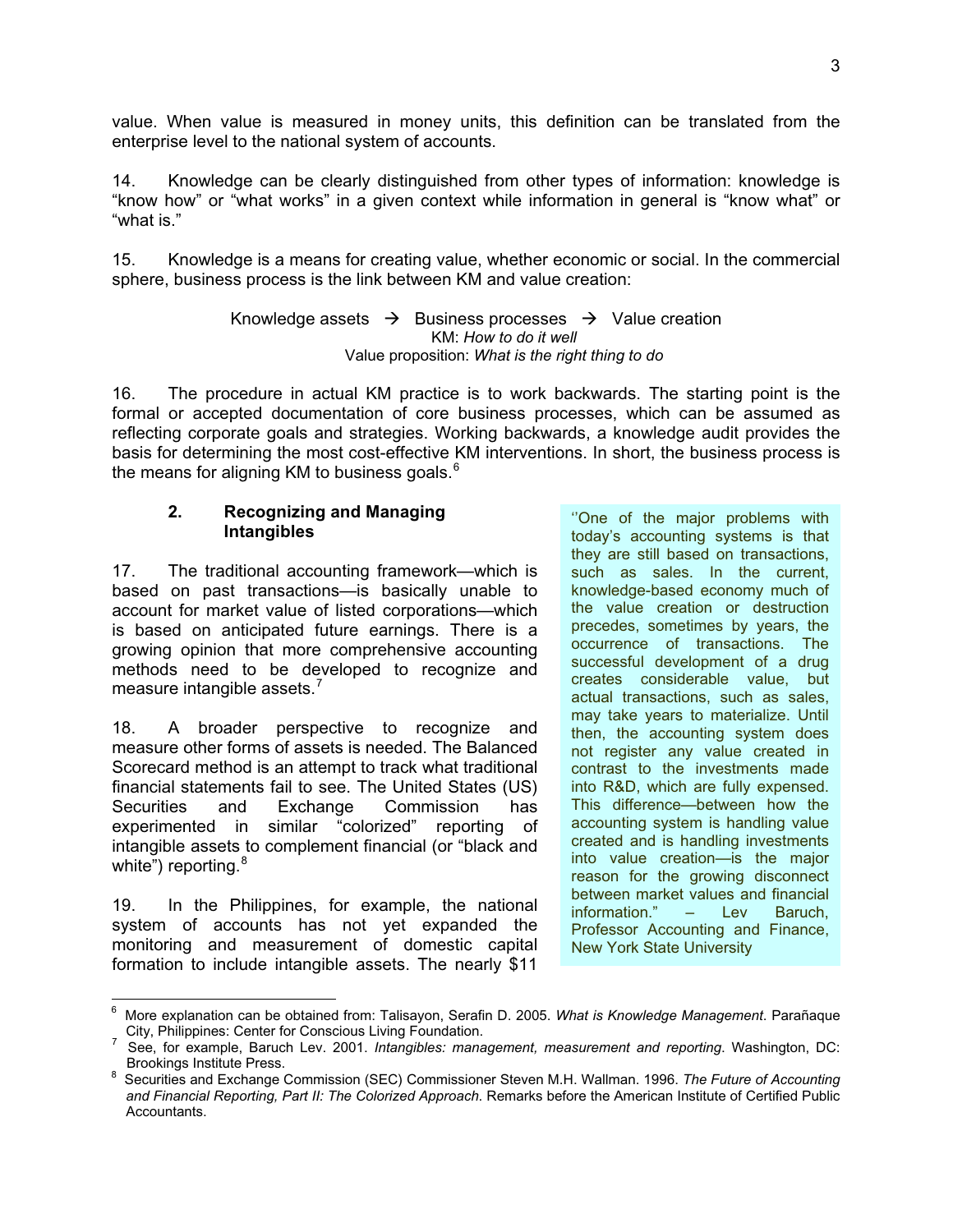billion annual receipts from overseas Filipino workers is equivalent to more than 9 trillion pesos of net present value of (intangible) human capital—which exceeds cumulative gross domestic (tangible) capital. The Philippine government has developed a satellite accounting system to track environmental and natural capital, but not yet intellectual capital.

#### **3. Stakeholder Capital in a Networked Economy and Society**

20. At the individual and organizational levels, the factors that facilitate effective action include tangible assets and three categories of intangible assets or intellectual capital<sup>9</sup> that KM practitioners now recognize:

- (i) Tangible assets: equipment, technology, properties, cash, and deposits.
- (ii) Intangible assets:
	- a. Human capital: skills and work attitudes;
	- b. Structural capital (also called "internal capital" or "process capital"): information and other support systems, work processes; and
	- c. Stakeholder capital (also called "external capital" or "customer capital"): networks of relationships with customers, suppliers, partners and allies; and local communities.

21. The last category may account for most of the market value of a network-based enterprise. The potential value of a network of *n* members is proportional to  $n^2$  (Metcalf's Law<sup>10</sup>); the marginal benefit of a new joiner increases with *n*, which explains the explosive growth of the Internet.

22. Like its counterpart in sociology, "social capital," 11 stakeholder capital in intellectual capital accounting is based on trust, reputation, and what A dramatic example of the value of networks is ICQ (which stands for "I seek you")—an early form of instant messaging over the Internet—created by five Israeli programmer-entrepreneurs. It attracted over 12 million users after 18 months, when it was bought by America Online for \$287 million plus \$120 million contingent on future earnings.

accountants refer to when they say that intangible assets represent "goodwill." As global and national economies and societies become increasingly networked, value creation via networks and the "social trust" underlying such processes would become increasingly important for global competitiveness.12 Then, government's role would become more essential for creating favorable conditions for sustainable growth. Among the policy recommendations of the Organisation for Economic Co-operation and Development (OECD) during the Second OECD Conference of

 $\frac{1}{2}$ 9 See, for example, the following sources: (i) Sveiby, Karl Erik. 1997. *The New Organizational Wealth, Managing and Measuring Knowledge-Based Assets*. San Francisco: Berrett-Koehler Publishers; (ii) Stewart, Thomas A. 1997. *Intellectual Capital, the New Wealth of Organizations*. Currency; or (iii) Kiernan, Matthew J. 1995. *Get Innovative or* 

<sup>&</sup>lt;sup>10</sup> Prof. Robert Metcalf, co-inventor of the Ethernet, posited that the value of a network of *n* members is proportional to the total number of possible dyadic connections among them, which is equal to  $\frac{1}{2}$  n(n-1). Available:<br>http://en.wikipedia.org/wiki/Robert\_Metcalfe

<sup>11</sup> Bourdieu defines social capital as "the aggregate of the actual or potential resources which are linked to possession of a durable network of more or less institutionalized relationships of mutual acquaintance and recognition*."* See Bourdieu, Pierre. 1986. The Forms of Capital. In *Handbook of Theory and Research for the Sociology of Education*, edited by John G. Richardson. New York: Greenwood Press.

According to Putnam, social capital "refers to the collective value of all 'social networks' and the inclinations that arise from these networks to do things for each other." See Putnam, Robert. 2000. *Bowling Alone, the Collapse* 

and Revival of American Community. New York: Simon & Schuster.<br><sup>12</sup> Fukuyama of Rand Corporation argued that globally competitive and productive societies tend to be those with high levels of social trust and cohesiveness. Francis Fukuyama.1996. *Trust, The Social Virtues and the Creation of Prosperity*. New York: Free Press.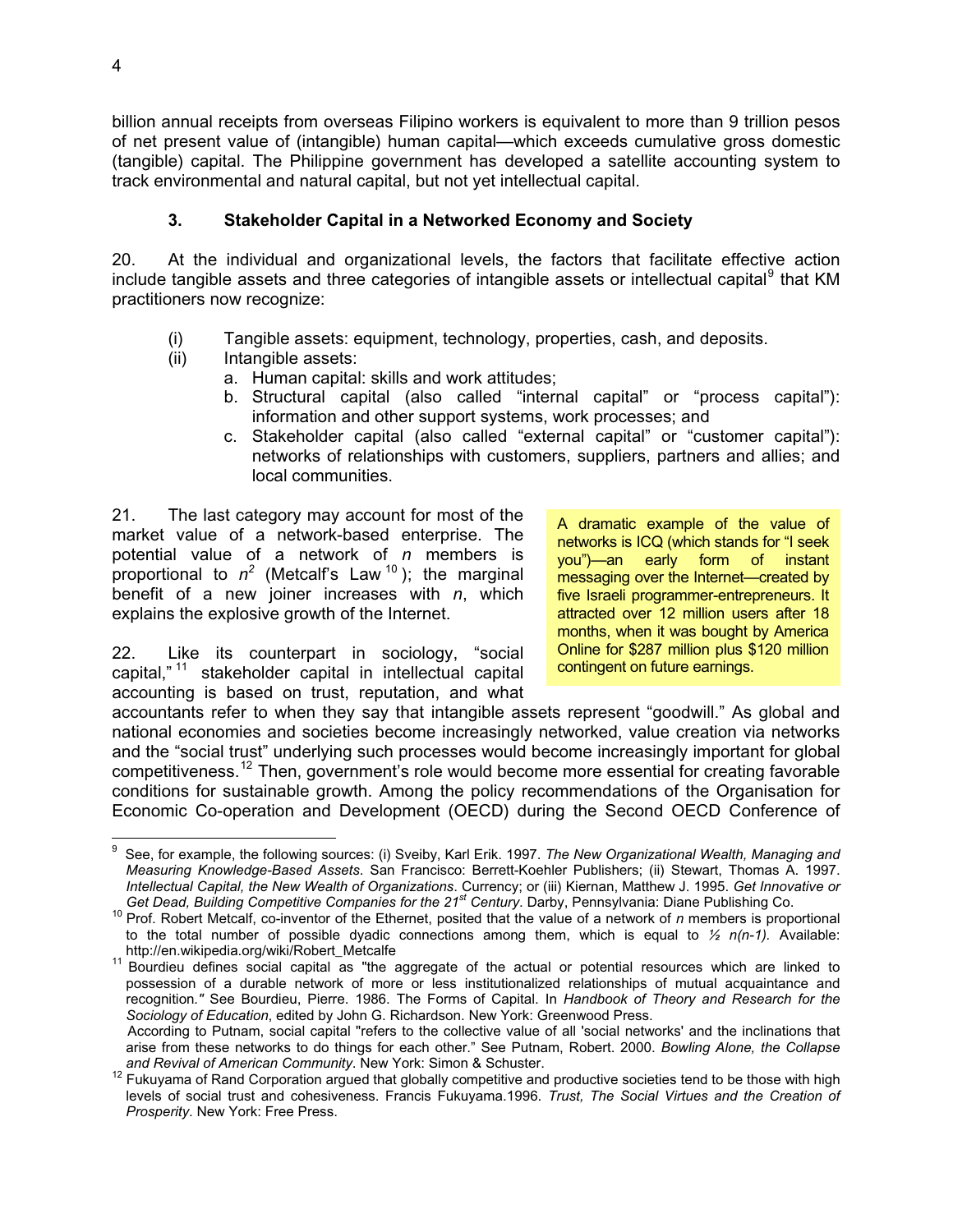Ministers Responsible for Small and Medium-Sized Enterprises (SMEs) is the building by governments of a "trust infrastructure."<sup>13</sup>

#### **4. Value-Driven Development**

23. Many global changes that have taken place since the early 1970s are driven by technology. The invention of the microprocessor, Internet, and optical communications has radically changed the landscape of business, government, and social life. The sequence of ICTdriven development:

ICT hardware/infrastructure  $\rightarrow$  Knowledge content/functionalities  $\rightarrow$  Value creation

is the reverse of what should ideally be the case. An indicator of this reversed sequence is the observation that governments start with ICT strategies or road maps and establish ICT programs or ministries/departments, and follow these up later with broader knowledge-based strategies. Perhaps, part of the problem is the focus of policy attention on ICT and appreciation of knowledge as clearly distinguished from information coming only later.

24. At the firm level, KM starts from the firm's value proposition and looks at the business processes that create value for the firm and its customers. At the national level, policy and planning starting with national goals and values, such as sustainable development and poverty alleviation, can help reverse the technology-driven development process.

#### **5. Attention to Tacit Knowledge**

25. Tacit knowledge is undocumented knowledge. It is embodied in people (human capital), or embedded in informal work processes (structural capital), or earned through working relationships outside (stakeholder capital). Tacit knowledge is more important than explicit knowledge in documents and electronic repositories for three reasons: (i) tacit knowledge accounts for an estimated 75–95% of total organizational knowledge,<sup>14</sup> (ii) the highest form of knowledge—expertise and mastery—is mostly tacit, and (iii) attention to tacit knowledge is important in facilitating the earliest stages of innovation.

26. Yet what gets managed more through ICT is a fraction of the more visible or explicit 5– 25% of total organizational knowledge. An employee submits only about 5% of his personal intellectual capital to his company's knowledge repository.<sup>15</sup> ICT can handle only encoded or explicit knowledge, and a small part of tacit knowledge processes such as through e-groups, video conferencing, and voice recognition. ICT, thus, tends to distort policy and decision makers' attention away from the greater fraction of what creates value for the organization, and ultimately for the economy.

27. Perhaps the lack of appreciation of tacit knowledge, which may stem from the lack of a

<sup>-</sup>13 Organisation for Economic Co-operation and Development (OECD). 2004. *ICT, e-Business and SMEs*. France.

<sup>&</sup>lt;sup>14</sup> Kothuri, Smita. *Knowledge in Organizations, Definition, Creation and Harvesting*. Available: www.gse.harvard.edu/ ~t656\_web/Spring\_2002\_students/kothuri\_smita\_knowledge\_in\_orgs.htm. John Seely Brown, coauthor of the book *Social Life of Information*, estimates that "a professional practice—librarian, doctor, physicist—probably consists of 90 percent tacit knowledge and 10 percent explicit knowledge." Available: www.sla.org/content/Shop/<br>Information/infoonline/2000/Jun00/seely.cfm

Information/infoorline/2000/Junio0/2000/Junnement, Computer Associates: Building Tomorrow's Corporate Portals (PowerPoint presentation). Available: www.infotoday.com/KMWorld2000/presentations/hastings.ppt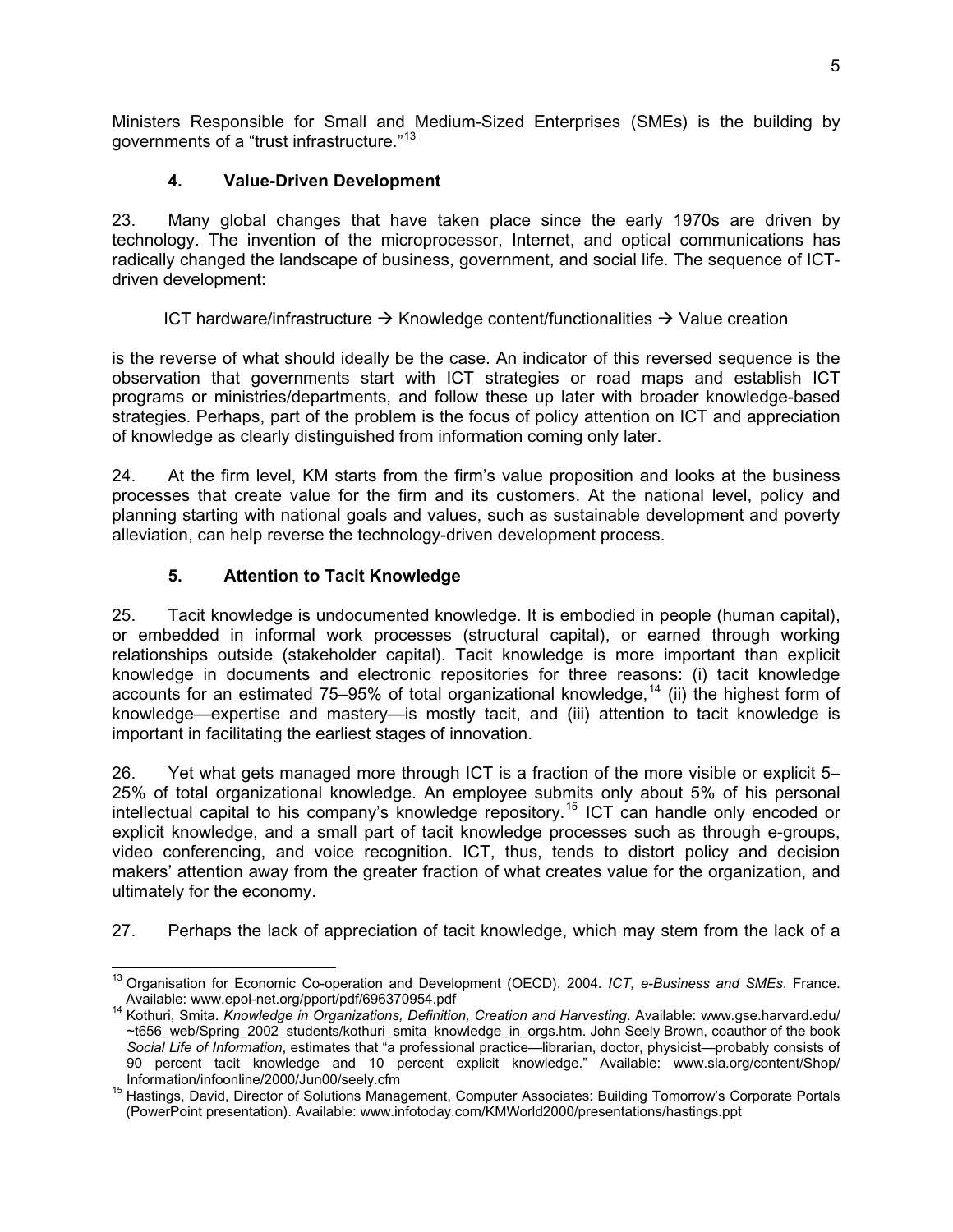mental model of tacit knowledge and knowledge itself, is another reason some managers and policy makers tend to jump into ICT solutions instead of starting with what economic or social value they wish to create.

#### **D. Models Toward a Knowledge-Based Economy and Society**

28. National economies, at whatever stage or type of economic development they are now in, are to a greater or lesser extent using knowledge for development. It is, therefore, inappropriate to speak of being or not being a KBE. It is more accurate to say that Asian economies are all becoming more knowledge-based.

29. Asian governments envision and plan for a mix of KBE and knowledge-based society. It is apparent from official plans and policy statements that economic growth objectives are often mixed with social development objectives. The terms "knowledge-based economy" and "knowledge-based society" both occur in Asian development discourse.

- Thailand's IT2010 speaks of "Knowledge-Based Society and Economy (KBE/KBS)" whereby "the development is therefore not on focusing on 'technology' per se, but rather, on the good use of ICT that would drive overall national economic and social development."<sup>16</sup>
- A basic direction spelled out in e-Korea Vision 2006 is "…focus on qualitative accomplishments… throughout society rather than quantitative expansion of the Internet."<sup>17</sup>
- $\bullet$ e-Japan strategy is aimed at creating a "knowledgeemergent society."<sup>18</sup>

Knowledge travels around the world fairly quickly, as opposed to capital. All countries have access to the same pool of knowledge, and nations differ mainly in the degree to which they take advantage of this free public good by investing in physical plan and human capability. *– Knowledge and the Wealth of the Nations*. David Walsh, 2006. Citing Greg Mankiw paper on the Growth of Nations. 1995.

30. Formulations and definitions of KBE vary. The appropriate KBE model will differ from one country to another. It is, therefore, more accurate to refer to KBE models or a KBE model than to talk about the KBE model.

31. The World Bank proposed a widely used KBE model that identifies the four pillars of the KBE:

- (i) Education for a skilled workforce;
- (ii) Science and technology, and innovation;
- (iii) ICT infrastructure; and
- (iv) Policy and regulatory environment.

32. The first three pillars are the factors that have been found to significantly influence national factor productivities.<sup>19</sup> Accordingly, the World Bank had developed the KAM consisting

 $\frac{1}{2}$ 

<sup>&</sup>lt;sup>16</sup> Thuvasethakul, Chadamas, and Thaweesak Koanantakool. 2002. National ICT Policy in Thailand. Presented at

Africa–Asia Workshop. Malaysia.<br><sup>17</sup> e-Korea Vision 2006. Available: http://unpan1.un.org/intradoc/groups/public/documents/APCITY/UNPAN008973. pdf<br><sup>18</sup> IT Strategy Headquarters. 2001. *e-Japan Strategy*. Available: www.kantei.go.jp/foreign/it/network/0122full\_e.html<br><sup>19</sup> Chen, Derek H.C., and Carl J. Dahlman. 2004. Knowledge and Development, a Cross-Section Appro

*Bank Policy Research Working Paper* 3366. Washington, DC. August.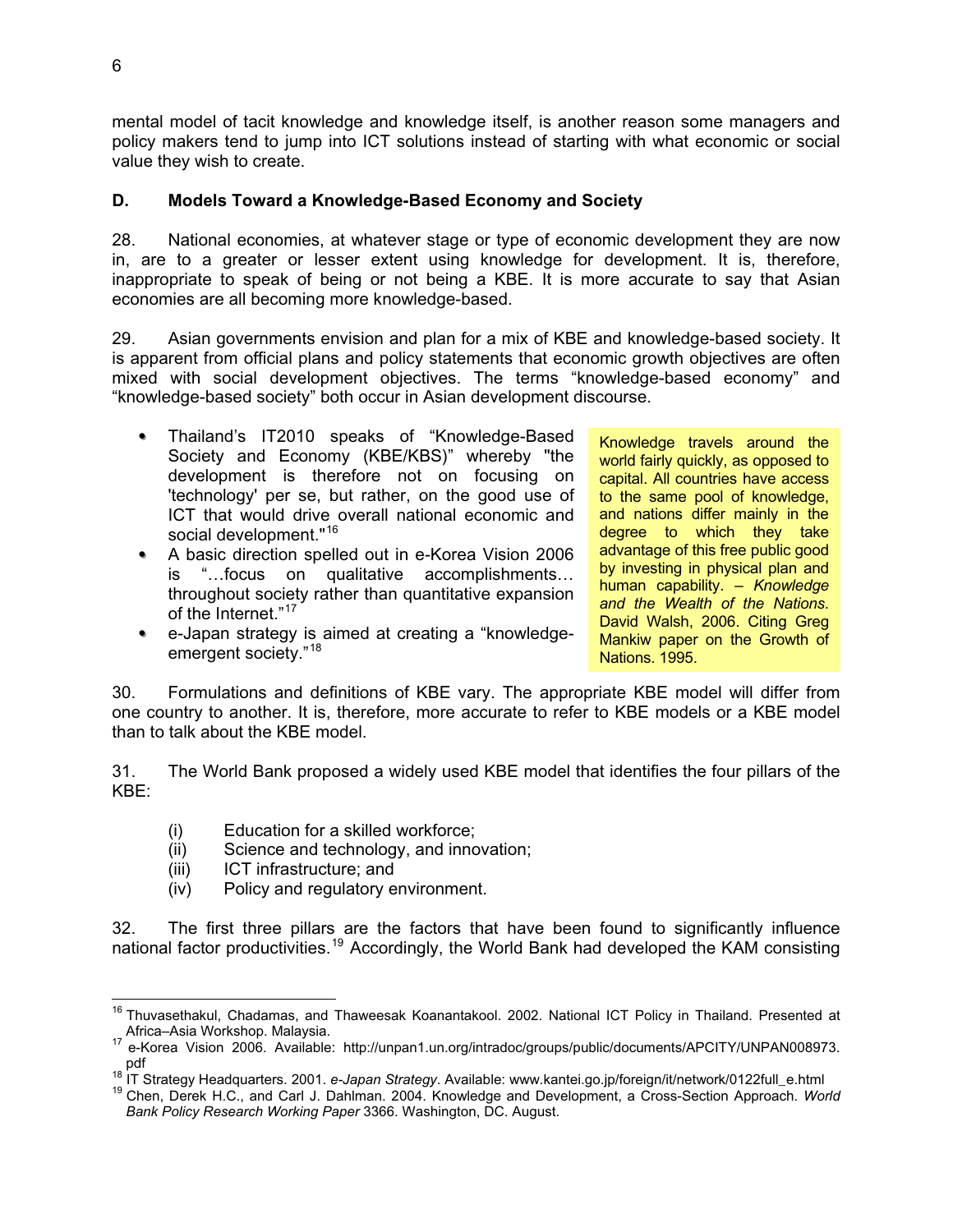of indicators along each of the four pillars.<sup>20</sup> Because most of the national indicators selected have long been measured by United Nations agencies, KAM allows for longitudinal and crosssectional comparisons of national economies.





PRC = People's Republic of China; Lao PDR = Lao People's Democratic Republic; Kyrgyz Rep = Kyrgyz Republic. Source: World Bank, Knowledge Assessment Methodology. Available: web.worldbank.org/WBSITE/ EXTERNAL/WBI/WBIPROGRAMS/KFDLP/EXTUNIKAM/0,,menuPK:1414738~pagePK:64168427~piPK:64168435~t heSitePK:1414721,00.html

33. The experience of Finland in developing itself as a KBE in a very short time provides some insights on what constitute an effective KBE model.<sup>21</sup> Topping the charts in terms of the World Economic Forum's competitiveness index, OECD's Program for International Student Assessment, and the Knowledge Economy Index of the World Bank, Finland has managed to maintain a good balance among the different elements pertinent to the knowledge economy—

 $\overline{a}$ 

<sup>&</sup>lt;sup>20</sup> Dahlman, Carl. 2002. *Knowledge for Development, Assessment Framework and Benchmarking*. Singapore. See also Chen, Derek H.C., and Carl J. Dahlman. 2005. *The Knowledge Economy, the KAM Methodology and World Bank Operations.* Washington, DC: World Bank. Available: http://web.worldbank.org/WBSITE/EXTERNAL/WBI/ WBIPROGRAMS/KFDLP/EXTUNIKAM/0,,menuPK:1414738~pagePK:64168427~piPK:64168435~theSitePK:1414

<sup>721,00.</sup>html 21 Dahlman, Carl, Jorma Routti, and Pekka Yla-Antilla. 2005. *Finland as a Knowledge Economy: Elements of Success and Lessons Learned (Overview)*. Washington, DC: World Bank.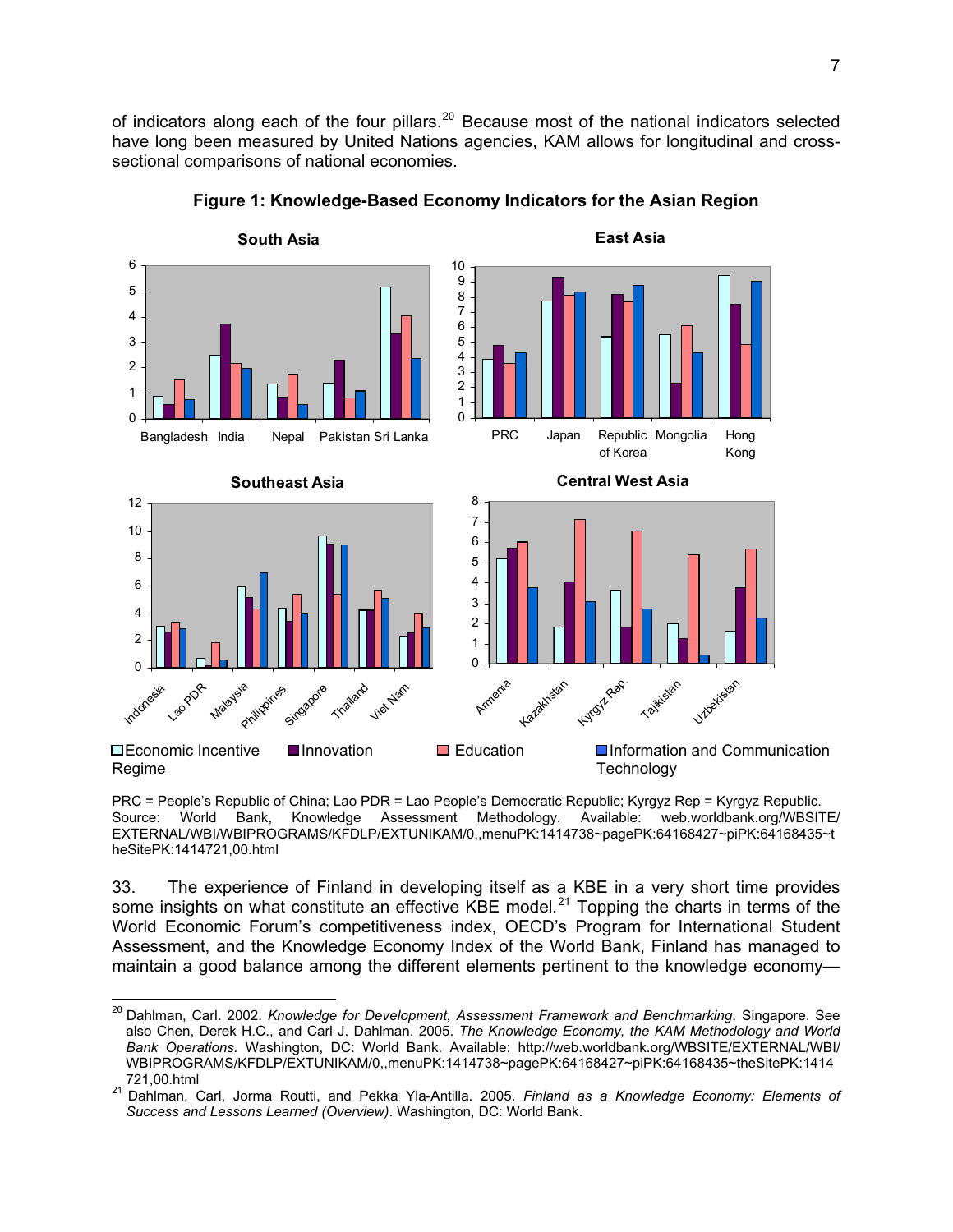economic incentives, education, innovation, and IT infrastructure. When Finland took over the presidency of the European Union (EU) in July 2006, Prime Minister Matti Vanhanen delivered a speech in which he emphasized what governments and the EU can do to strengthen their role toward a KBE:

- Sufficient public funding for R&D and wise funding arrangements for starting business;
- Close cooperation and efficient networking among universities, public innovation centers, and firms, small and large;
- Healthy competition and open markets to create pressure for innovation;
- Well-functioning labor markets; and,
- An education system that can respond to changing competence requirements. $^{22}$

34. Finland's economy experienced major restructuring efforts in the 1990s, particularly in R&D investments, exports, and capital markets, while at the same time, banking on its strengths and current endowments to advance to the knowledge age. One notable example is the success by which Finland was able to move from natural resource-based industries to knowledge-based ones. It traced the early origins of its knowledge economy to the "userproducer linkages" between the forest-based industries as among the first users of advanced technology in engineering, electronics, and ICT.

35. Finland's experience showed how the elements of a KBE must be examined from the perspective of interrelatedness. Its innovation system, for instance, has been successful in ensuring that the educational capacity of its workforce and the investments in R&D are translated into industrial and export potentials in sectors involved in high technology. Their experience also highlights the importance of flexibility of an economy to changing conditions, the critical role of the education system, and the importance of using indigenous knowledge and of developing new appropriate ones.

#### **1. Factoring in Sustainable Development**

36. Human rights, sustainable development, and poverty alleviation are basic consensual values of the international community, as embodied in the United Nations' decisions such as the Declaration of Human Rights, Agenda 21, and the Millennium Development Goals, respectively.

37. Sustainable development is a development paradigm officially adopted by 118 governments in the Rio Summit of 1992 and enshrined in Agenda 21. Basically, it asserts the equal importance of three value domains: economy, society, and natural environment. Growths in economic capital, social capital, and natural capital are equally important but should not be pursued at the expense of one another. Knowledge—as a means for creating value—should be designed to support all three value domains. The result is a development model or option that is broader than KBE and, which is but a formalization of the mix of economic and social objectives that many Asian governments are already pursuing.

 <sup>22</sup> Speech Prime Minister Matti Vanhanen. 30 August 2006. Available: www.vnk.fi/ajankohtaista/puheet/puhe/ en.jsp?toid=5307&c=0&moid=5308&oid=166093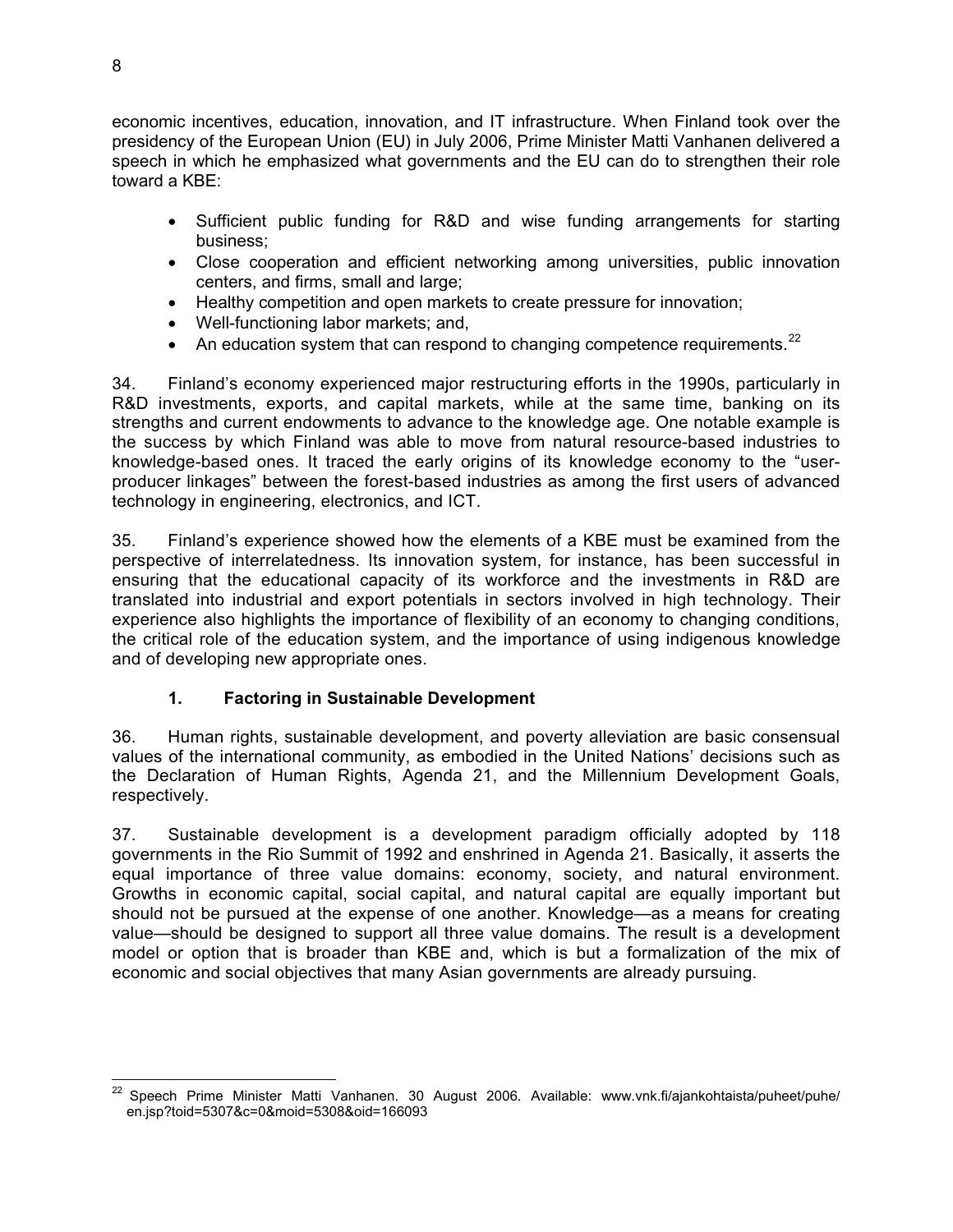|                          | <b>Economic (KBE)</b>     | <b>Social</b>              | <b>Natural</b>       |
|--------------------------|---------------------------|----------------------------|----------------------|
| Education                | <b>Education for a</b>    | <b>Education for total</b> | <b>Education for</b> |
| (development of          | skilled workforce         | human                      | sustainable          |
| human capital)           |                           | development                | development          |
| Innovation               | Systems,                  | New institutions           | Environmental        |
| (Development of          | processes, and            | and protocols for          | technologies, e.g.,  |
| structural capital)      | technological             | peace, equity, and         | renewable energy     |
|                          | <i><b>innovations</b></i> | human rights               | technologies         |
| <b>Building Networks</b> | Financial and             | Social networks,           | Agreements to        |
| (Development of          | physical networks,        | social trust,              | protect and sustain  |
| stakeholder              | e.g., $ICT$               | cultural integrity         | planetary life       |
| capital)                 | infrastructure            |                            | support systems      |

**Table 1: A Model of Knowledge-Based Development (KBD)** 

ICT = information and communication technology. Source: Talisayon, Serafin. 2006.

38. Building on the World Bank's formulation of the four pillars of a KBE, which is focused on the economic dimension (italicized entries in Table 1), the resulting alternative framework combines the two globally emergent development paradigms: sustainable development and knowledge management (KM). If the KBE framework is broadened to encompass also planning for a knowledge-based society and a knowledge-assisted caring for the environment, then the resulting broader framework can be called Knowledge-Based Development (KBD).

39. The World Bank's four pillars of a KBE and the corresponding scope of KAM fit precisely the three categories of intellectual capital applied to the economic domain (see "Economic [KBE]" column in Table 1):

- Education for a skilled workforce is development of human capital.
- National innovation systems is development of structural capital.
- ICT infrastructure is development of the technical aspects of stakeholder capital, while policy and regulatory environment is about the nontechnical aspects of stakeholder capital.

40. Similarly, the OECD policy framework for KBE embraces three policy areas: ICT including communication infrastructure and e-business; science, technology, and innovation; and skills, education, and knowledge-based employment.<sup>23</sup>

41. Accordingly, if the World Bank's KAM is expanded to include indicators along the six additional elements under the social development and environmental management criteria, the result would be an assessment methodology for KBD.

indicators could be part of ADB's agenda toward planning for KBD. 42. Following the KBD perspective, the ICT infrastructure should be expanded to "infrastructure for a networked society" where "infrastructure" and "network" are understood both in their physical–technical and social institutional dimensions. Similarly, the concept of technological innovation should be broadened to encompass social inventions  $24$  —new institutions, programs, legislation, and protocols—to pursue socially desirable goals such as peace and human rights. Corresponding development of simple but more comprehensive

 $\overline{a}$ 

<sup>23</sup> Vickery, Graham. 2003. *Policy Frameworks for the Knowledge-Based Economy: ICTS, Innovation and Human Resources.* Vienna: Austrian Council International Workshop. 10 July. 24 Stuart Conger first introduced this concept. Available: www.innovation.cc/discussion-papers/stuije.htm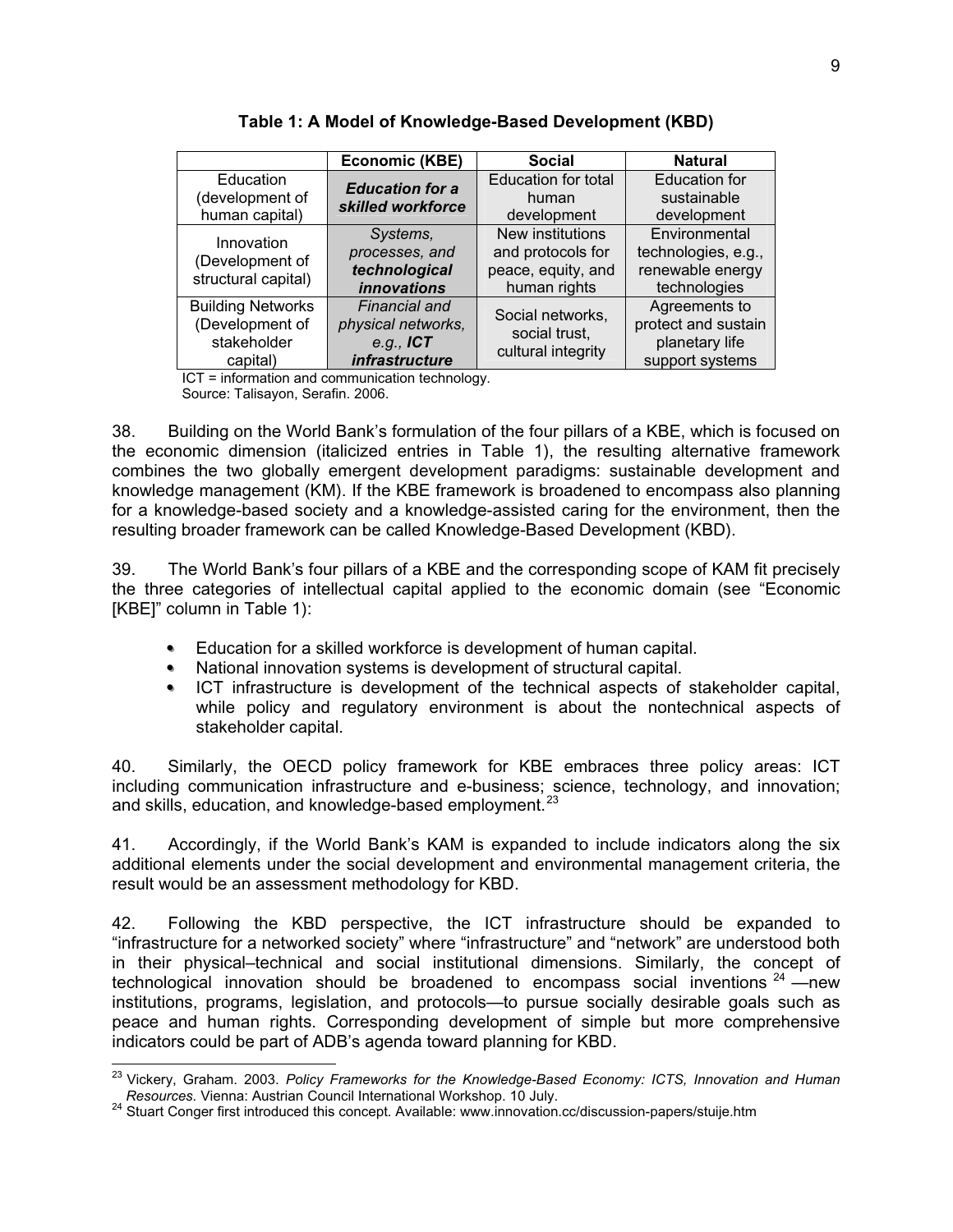

#### **Figure 2: Knowledge-Based Development**

Source: Talisayon, Serafin. 2006.

In brief, all three value domains of sustainable development should be pursued together, 43 and through the development and deployment of three categories of knowledge assets: human capital through education, structural capital through innovation, and stakeholder capital through building of networks.

4. How these value domains are pursued is expected to vary from country to country. 44. There will be as many KBD models and KBE-KBD mixes as there are countries.

#### **II. THE FOUR PILLARS OF A KNOWLEDGE-BASED ECONOMY**

#### **. Education and the Skilled Workforce A**

5. Human capital is the basis of the other two forms of intellectual capital. Continuous  $45.$ improvement across societal and economic sectors increasingly relies on the generation and use of creative ideas and knowledge. Analytical work on long-term economic growth shows that in the 20th century, human capital has grown most rapidly among the factors of production. No signs indicate that the rate of return to investment in education and training has declined.<sup>25</sup>

The knowledge economy is transforming labor market demands throughout the world.<sup>26</sup> 46. This is the case both for existing and established industries that require more creative and innovative workers as they attempt to move up the value chain, as well as emerging ICTdependent industries that demand more high-skilled and adaptable workers. There is "upskilling" both in the manufacturing and services sectors. In all scenarios, the demand for lower-skilled workers is declining.<sup>27</sup>

 $\overline{a}$ 25 Abramowitz, M. 1989. *Thinking about Growth*. Cambridge: Cambridge University Press. Quoted in OECD. 1996

The Knowledge-Based Economy. Paris.<br><sup>26</sup> Carnoy, M. 1998. The Changing World of Work in the Information Age. New Political Economy 3(1):123–128.<br><sup>27</sup> OECD. 2001. OECD Science, Technology, and Industry Scoreboard: Towards a Paris.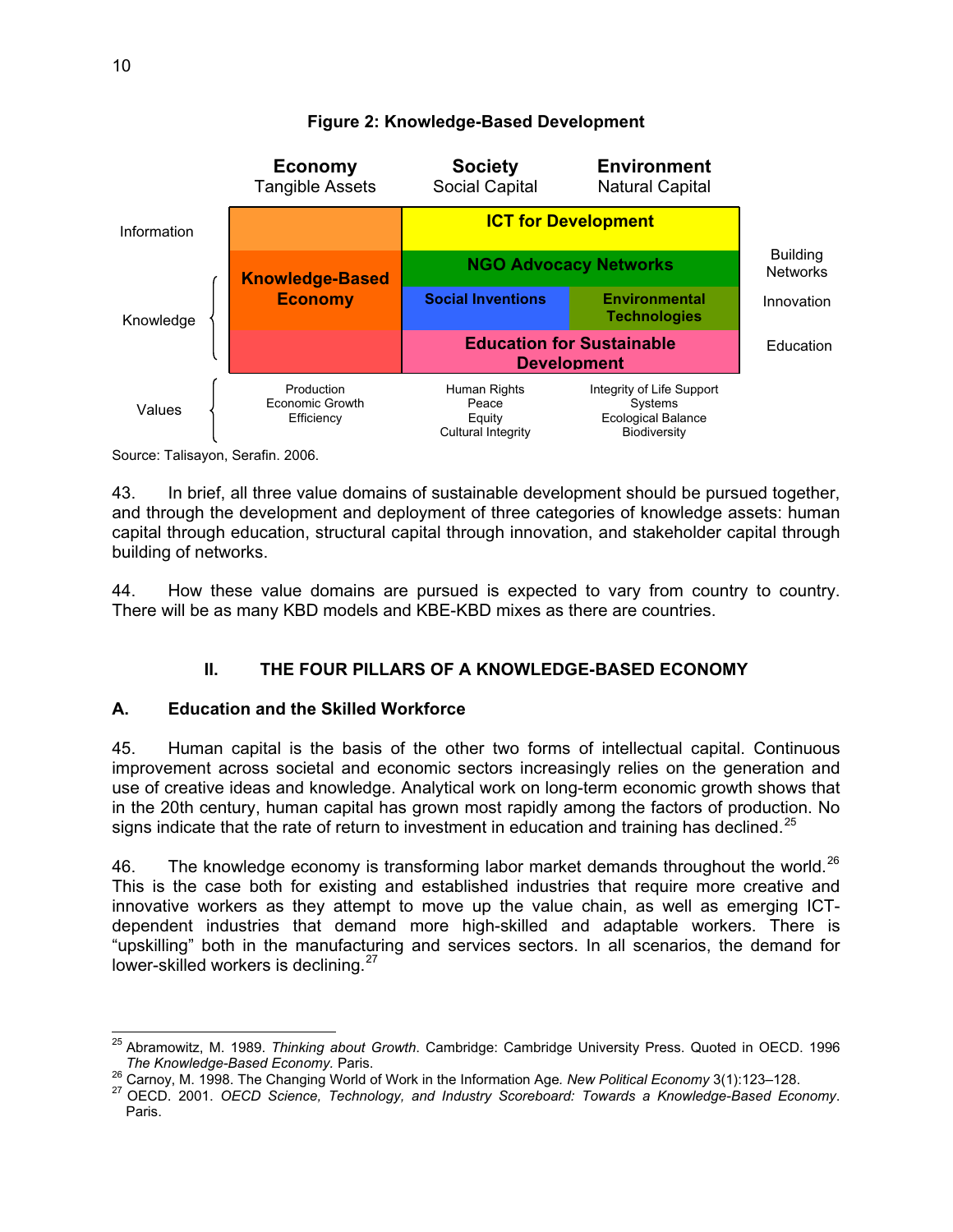47. While the need to invest in education is widely accepted, it has to be recognized that such investments need to be accompanied by congruent technology policies to ensure that increasing returns to scale are achieved. $^{28}$  The link between education and technology needs to be strengthened through appropriate technologies and responsive policies, and the development of more innovative and research-intensive educational institutions.

#### **1. Skills Required in a Knowledge-Based Economy**

48. In the knowledge age, change is so rapid that workers constantly need to develop new skills and competencies.<sup>29</sup> With the basis of work moving from routine tasks to knowledge creation, Yim-Teo argues that the workforce must therefore possess competencies including creativeness, responsiveness, productiveness, and the ability to adapt to a fast-changing environment.<sup>30</sup> Greater productivity among a fewer number of workers is needed, and this can be achieved as workers develop greater initiative and the ability to work in teams, and as they hone their skills in problem solving and critical thinking.<sup>31</sup>

The need for IT skills across industries is growing. But apart from IT skills, workers must 49. know how and where to look for, process, and exploit information; think critically; solve problems with minimum instruction; learn and upgrade constantly; communicate effectively; and work individually and in teams. Rychen and Salganik $32$  and the OECD $33$  attempted to summarize these new competencies and sets of knowledge and arrived at three categories—acting autonomously, using tools interactively, and functioning in socially heterogeneous groups. All these can be further summarized into one core competency: learning how to learn.

0. This conclusion is consistent with the recommendations of the International Commission 50. on Education for the Twenty-First Century (also known as the Delor Commission of the United Nations Educational, Scientific and Cultural Organization [UNESCO]), that the critical skills for the 21st century are: (i) learning to do, (ii) learning to be, (iii) learning to relate, and (iv) learning to learn.<sup>34</sup> In 1996, the Literacy Coordinating Council of the Philippine government adopted an expanded definition of functional literacy to embrace the skills needed not only for the knowledge economy but also for a world that is shrinking and still beset with serious issues in peace, human rights, and equity (see box: An Expanded Definition of Functional Literacy).

 $\overline{a}$ <sup>28</sup> ADB. 2006. Asian Institute of Management: Enhancing the Complementarities of Education and Technology: Key

to Transitioning to a Knowledge-Based Economy, Working Paper (Unpublished). Manila: ADB. 29 World Bank. 2003. *Lifelong Learning in the Global Knowledge Economy: Challenges for Developing Countries, A* 

*World Bank Report*. Washington, DC. 30 T. Yim-Teo. 2004. Reforming Curriculum for a Knowledge Economy: The Case of Technical Education in Singapore. Presented at the Education That Works: The NCIIA 8th Annual Meeting, 18–20 March in Nanyang<br>Technological University, Singapore.

<sup>&</sup>lt;sup>31</sup> The Ohio Department of Education. 1990. Ohio's future at work, Action plan for accelerating the modernization of vocational education in Ohio.

Also: Secretary's Commission on Achieving Necessary Skills (SCANS): What work requires of schools, SCANS 2000. US Department of Labor. Washington, DC. 1991.

<sup>2000.</sup> US Department of Labor. Washington, DC. 1991. 32 Rychen, D.S., and L. Salganik, eds. 2001. *Defining and Selecting Key Competencies*. Kirkland, WA: Hogrefe and

Huber. 33 OECD. 2002. *Definition and Selection of Competencies, Theoretical and Conceptual Foundations (DeSeCo)*: Strategy Paper on Key Competencies, A Frame of Reference for a Coherent Assessment and Research Program. DEELSA/ED/CERI/CD (2002)9. Paris. 34 International Commission on Education for the Twenty-First Century. 1996. *Learning, the Treasure Within*. Report

to the United Nations Education, Scientific and Cultural Organization (UNESCO). Paris: UNESCO.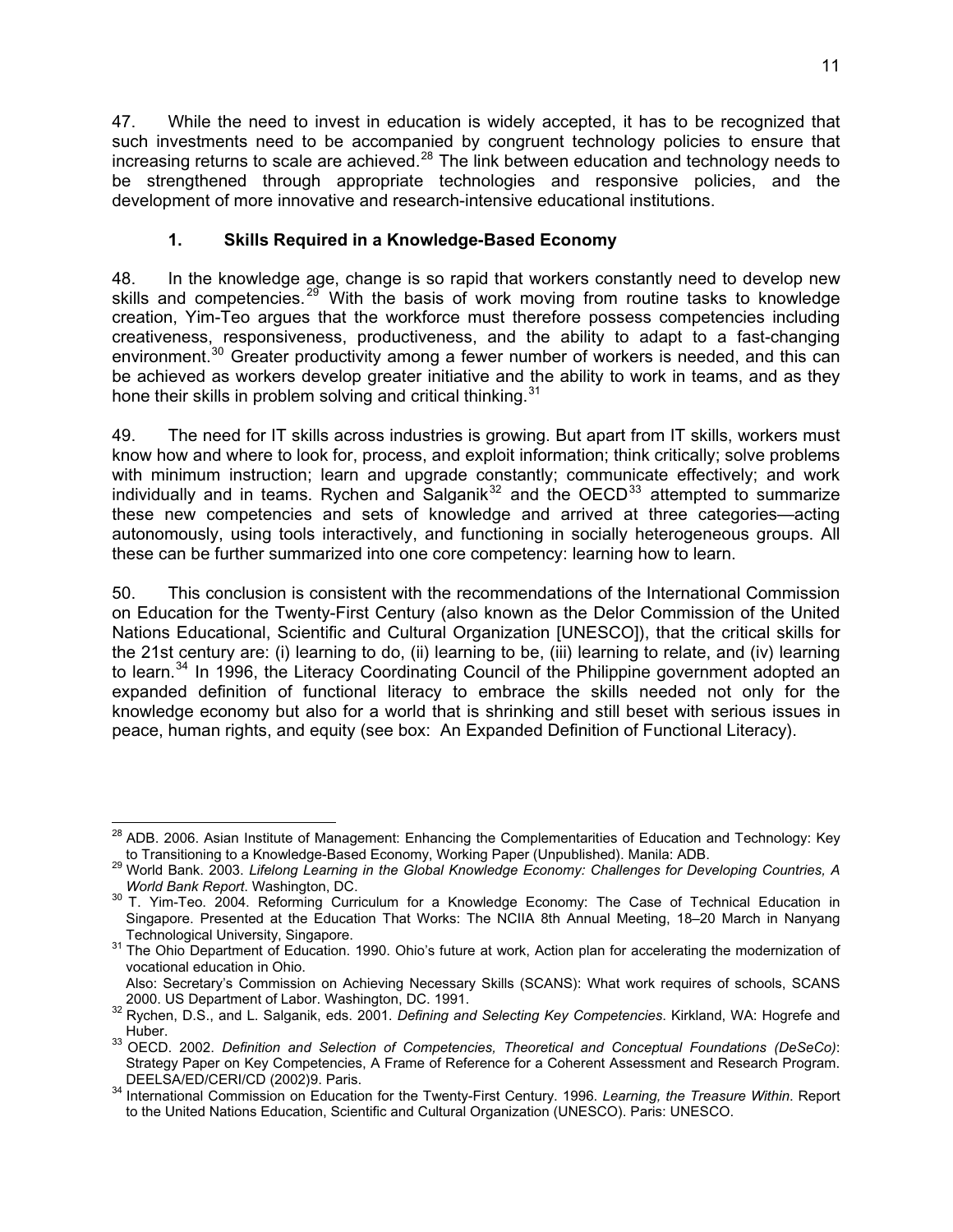#### **An Expanded Definition of Functional Literacy**

#### **1. Communication Skills**

Ability to clearly express one's ideas and feelings orally and nonverbally; ability to listen; ability to read, comprehend, and respond to ideas presented; ability to write and clearly express one's ideas and feelings; ability to access, process, and utilize available basic and multimedia information

#### **2. Critical Thinking and Problem Solving**

Numeracy skills, open to change, aware of options, ability to make critical and informed decisions, innovativeness and creativity, scientific thinking, future orientation

#### **3. Sustainable Use of Resources/Productivity**

Ability to earn a living, sustainable use of resources (including time) and appropriate technology, entrepreneurship, productivity

#### **4. Development of Self and a Sense of Community**

Self-development: self-awareness, self-discipline, sense of responsibility, self-worth, self-realization, *may paninindigan* (principled*), pagbabagong-loob* (capability to change), *pakikipagkapwa/pakikilahok/pakikilahok/kapatiran* (ability to relate/ brotherhood); A sense of personal and national identity: *makatao* (humane), *makabayan* (nationalistic), *makakalikasan* (love of nature), *maka-Diyos* (God-centered); knowledge of one's history, pride in one's culture and respect for those of others; recognition and practice of civil and political rights

#### **5. Expanding One's World Vision**

Knowledge, acceptance, respect, and appreciation of diversity; peace; nonviolent resolution of conflicts; global awareness, interdependence and solidarity

Source: Literacy Coordinating Council, Department of Education, Philippines.

#### **2. New Teaching and Learning Strategies**

While technical and interpersonal skills, which are currently being addressed by  $51<sub>1</sub>$ educational institutions, are still requirements in this new economy, a new set of crucial skills has emerged. Termed as "methodological skills," these skills include "the ability to learn on one's own, to pursue lifelong learning, and to cope with risk and change." <sup>35</sup> These methodological skills cannot be acquired under the traditional educational system where the teacher acts as the sole source of knowledge, imparting facts to students who imbibe it for purposes of passing courses and earning their degrees. New teaching strategies where the teacher serves as facilitators of learning need to be developed to nurture "learning how to learn" among students (Table 2).

|                                                                | <b>Traditional Arrangements</b>                                                                            |                                                                                                                                           | <b>New Arrangements</b>                                                                                                             |
|----------------------------------------------------------------|------------------------------------------------------------------------------------------------------------|-------------------------------------------------------------------------------------------------------------------------------------------|-------------------------------------------------------------------------------------------------------------------------------------|
| <b>Teaching Strategy</b>                                       | Workplace                                                                                                  | <b>Teaching Strategy</b>                                                                                                                  | Workplace                                                                                                                           |
| Teachers as experts<br>convey knowledge to<br>passive learners | Passive order-taking in a<br>hierarchical work<br>organization; heavy<br>supervision to control<br>workers | Under teacher guidance,<br>students assume<br>responsibility for learning,<br>in the process developing<br>knowing-how-to-learn<br>skills | Workers are expected to<br>take responsibility for<br>identifying and solving<br>problems and for adapting<br>to change by learning |

#### **Table 2: Differences Between Traditional and New Teaching Strategies and Workplaces**

 35 World Bank. *Lifelong Learning in the Global Knowledge Economy*. Available: www1.worldbank.org/education/ lifelong\_learning/skills\_competences.asp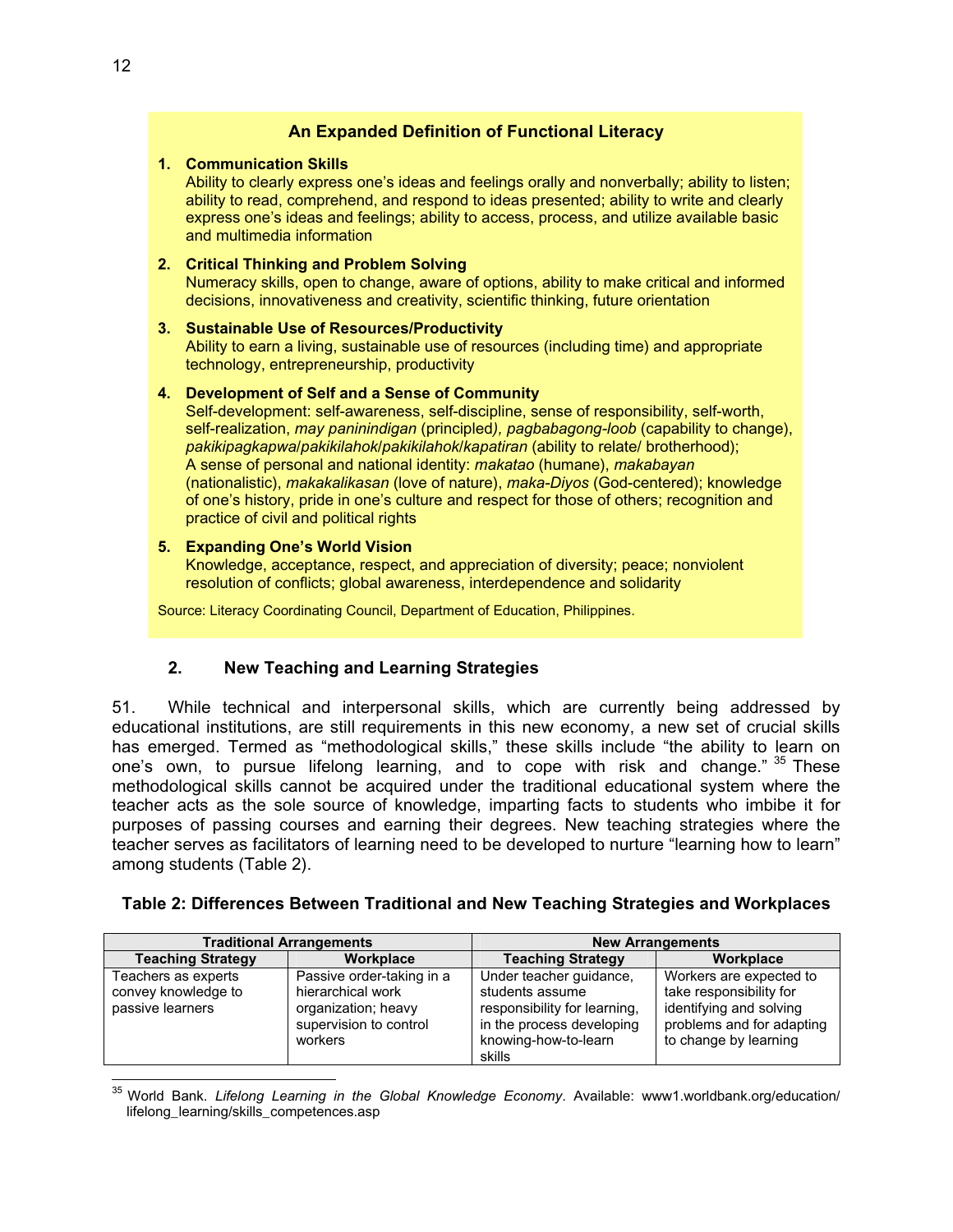|                                                               | <b>Traditional Arrangements</b>                                                                |                                                                                                  | <b>New Arrangements</b>                                                                                                                           |
|---------------------------------------------------------------|------------------------------------------------------------------------------------------------|--------------------------------------------------------------------------------------------------|---------------------------------------------------------------------------------------------------------------------------------------------------|
| <b>Teaching Strategy</b>                                      | Workplace                                                                                      | <b>Teaching Strategy</b>                                                                         | Workplace                                                                                                                                         |
| Emphasis on facts and on                                      | Emphasis on limited                                                                            | Focus on alternative ways                                                                        | Workers deal with                                                                                                                                 |
| getting the right answers                                     | responses to limited                                                                           | to frame issues and                                                                              | nonroutine problems that                                                                                                                          |
|                                                               | problems and on getting a                                                                      | problems                                                                                         | have to be analyzed and                                                                                                                           |
|                                                               | task done                                                                                      |                                                                                                  | solved                                                                                                                                            |
| What is to be learned is<br>stripped of meaningful<br>context | Focus on the specific task<br>independent of<br>organizational context or<br>business strategy | Ideas, principles, and facts<br>are introduced, used, and<br>understood in meaningful<br>context | Workers are expected to<br>make decisions that<br>require understanding the<br>broader context of their<br>work and their company's<br>priorities |

Source: Sue Berryman. 2000. Hidden Challenges to Education Systems in Transition Economies. Europe and Central Asia Region, Human Development Sector, World Bank.

52. The workplace is also being transformed into a place for teaching and learning. The workers' receptiveness to training and retraining is very important, given that the restructuring and rapid changes that will be imposed by the new economy are likely to displace untrained and untrainable workers, especially the old, the poor, and the marginalized who lack the qualifications and necessary adaptability. The workplace as a venue for continuous learning has been promoted even by the private sector.

A critical issue that has emerged in the realm of human resource development is the diaspora or migration 53. of skilled workers. Given the availability of skilled workers in Asia and the high demand in developed countries like the United States and Europe, Asian countries face the issue of retaining the skilled workers they have educated and trained. US firms, for instance, have been mandated by the US Congress in the late 1990s to recruit 600,000 foreigners, a third of them from India. The PRC has lost more than 200,000 international Chinese students since 1978. Probably because of the blossoming of the PRC economy the number of students that went abroad increased to

**3. Diaspora** *"...the major task in society, and especially in the economy...(is) doing something different rather than doing better what is already being done... dynamic disequilibrium brought on by the innovating entrepreneur, rather than equilibrium and optimi-zation, is the "norm" of a healthy economy and the central reality for economic theory and economic practice." –* Peter F. Drucker, regarded by business and the academe as the founding father of management

580,000 as of 2003 while 160,000 graduated students have returned. Increasingly, more students decide to return to the PRC.

54. When skilled workers migrate, the source country loses out because of the decline in their skill endowment and, hence, the potential output of the country's labor force. The source country in effect is subsidizing the receiving country in terms of higher output and foregone expenditures in schooling. However, this argument on "brain drain" has encountered debate among economists who argue that the return of these skilled individuals constitute a "brain gain," which raises the skill level of the home country. $36$ 

55. By the turn of the century, discussion on this issue took on a different light, with the emergence of the transnational mode of thinking which recognizes that global links may be of more value than a country's human capital stock. This thinking argues that a professional may in fact contribute more to the home country by residing overseas than by returning home

 36 Wescott, C., and J. Brinkerhoff, eds. 2006. *Converting Migration Drains into Gains: Harnessing the Resources of Overseas Professionals*. Manila: ADB.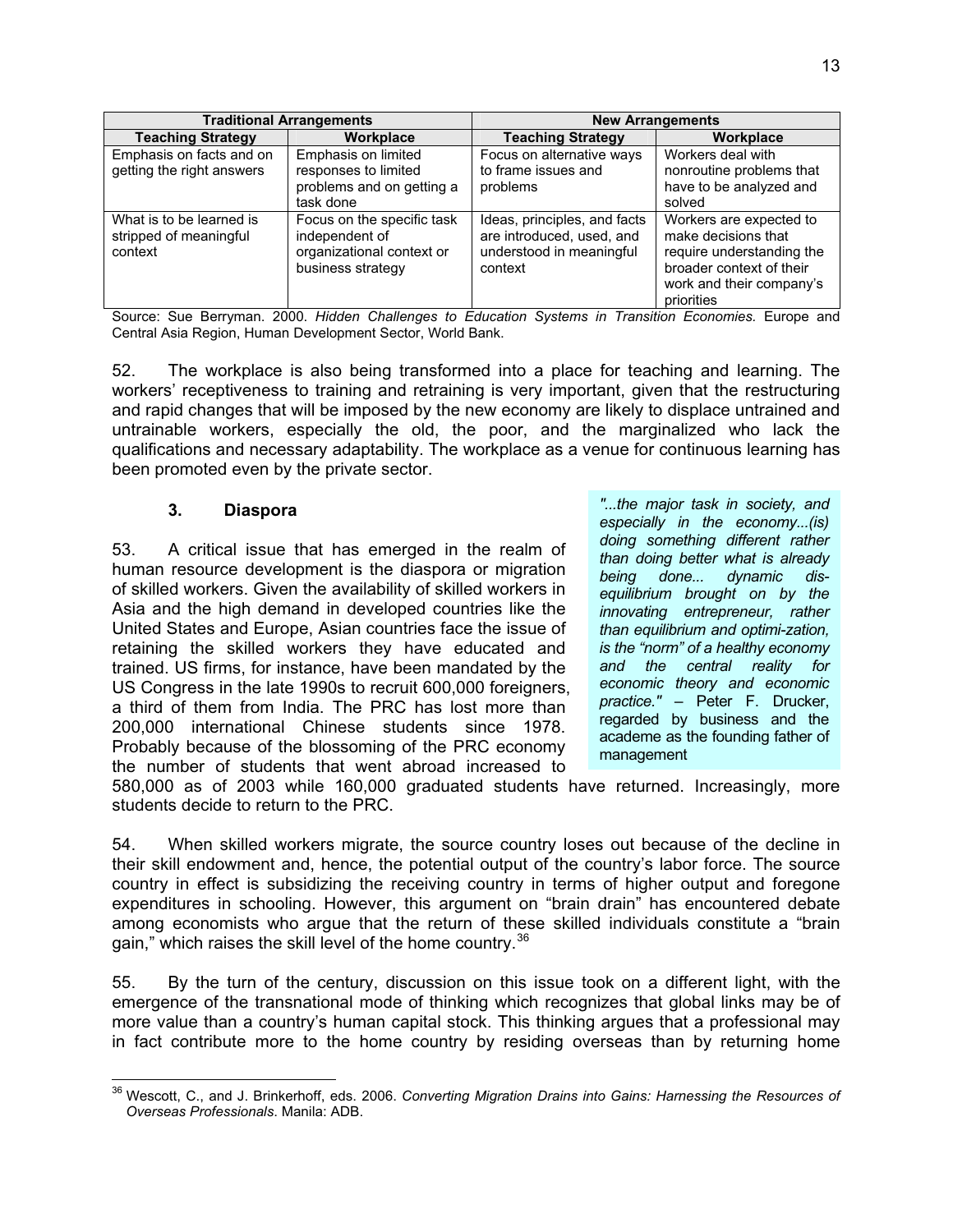permanently. This is possible through what has been described as "diaspora networks" or "expatriate networks" which are described as "the locus of concerted action by expatriates to promote their collective interests or to help them become engaged in their home countries."<sup>37</sup> Equipped with ICT tools, members of the network act as network builders themselves who, aware of the issues and concerns back home, use the resources of their host countries to help solve home country problems.  $38$  Empirical evidence on this includes 43 diaspora networks identified by Brown as performing this "gatekeeping" function through the use of the Internet.<sup>39</sup> In short, using the language of KM, the loss of human capital may be offset to some extent by the gain in stakeholder capital.

56. The case of India's software industry is one compelling example where Indian expatriates played a critical role in growing the industry, facilitating the creation of 700,000 software jobs and the export of over \$17 billion per annum. However, not all countries are able to benefit from diaspora networks. Wescott (2006) cites the Philippines as a case in point<sup>40</sup> and attributes that the country's inability to take advantage of diaspora networks to the lack of a government policy on harnessing the potentials of skilled labor migration.<sup>41</sup>

#### **. National Innovation Systems B**

7. A national innovation system (NIS) is 57. "a subsystem of the national economy in which various organizations and institutions interact and influence each other in the carrying out of innovative activity."<sup>42</sup> The NIS provides a more comprehensive view of a country's innovation system, including embedded learning processes, incentive mechanisms, and interactions and relationships among the different actors involved in the innovation process.<sup>43</sup>

The NIS concept recognizes the fact 58 that innovation and improvements in technical capacity are the result of a complex set of relationships among actors creating, acquiring, The most recent discovery, the one that has not been obvious all along, is that, in a rapidly converging global economy, capital will by and large take care of itself (with an occasional nudge from central banks), but human and technological resources require a degree of active management by the state. It seems unlikely that government science managers and education secretaries will ever be thought of as ranking on a par with central bankers or finance ministers or even trade negotiators, but technology, training and education policy will eventually come to be seen in countries all around the world a necessary and legitimate responsibility of government, as important as monetary and fiscal policy, and even harder to execute as well. *–* David Warsh. 2006. *Knowledge and the Wealth of Nations*.

disseminating, and applying various kinds of knowledge. The main actors include private

 $\frac{1}{2}$ 37 Kuznetsov, Y., and C. Sabel. 2005. *Global Mobility of Talent from a Perspective of New Industrial Policy: Open Migration Chains and Diaspora Networks*. Paper presented at the United Nations (UN) Economic Commission for Latin America and the Caribbean (ECLAC)-UN University workshop on international mobility of talent on 26–27

April in Santiago, Chile. 38 Barré, R., V. Hernandez, J.-B. Meyer, and D. Vinck, eds. 2004. *Diasporas scientifiques, Expertise collégiale:* 

*Institut de Recherche sur le Développement*. Paris, France: Ministry of External Affairs. 39 Brown, M. 2002. *Intellectual Diaspora Networks: their viability as a response to highly skilled emigration in Fibbi.* <sup>R</sup> and Meyer, J.B., eds. 2002. *Introduction: le lien plus que l'essence», Diasporas, développements et* 

mondialisations. Paris: Institut de Recherche pour le Développement (IRD), Institute (IRD), INDISCOTT, 2005. Promoting Knowledge Exchange through Diasporas. Prepared for G-20 Workshop on<br>Demographic Challenges and Migratio

Demographic Challenges and Migration on 27–28 August in Sydney, Australia. 41 Opiniano, J. 2004. *Our Future Beside the Exodus: Migration and Development Issues in the Philippines*. Pasig City,

Philippines: Friedric Ebert Stiftung. 42 Balzat, M. 2002. *The Theoretical Basis and the Empirical Treatment of National Innovation Systems.* Augsburg,

Germany: University of Augsburg, Institute for Economics. 43 Martinez-Cisneros, B. 2004. *National Innovation Systems: Lessons from East Asia to Latin America*, Case studies of Costa Rica and Chile. Georgia, US**:** School of Public Policy, Georgia Institute of Technology.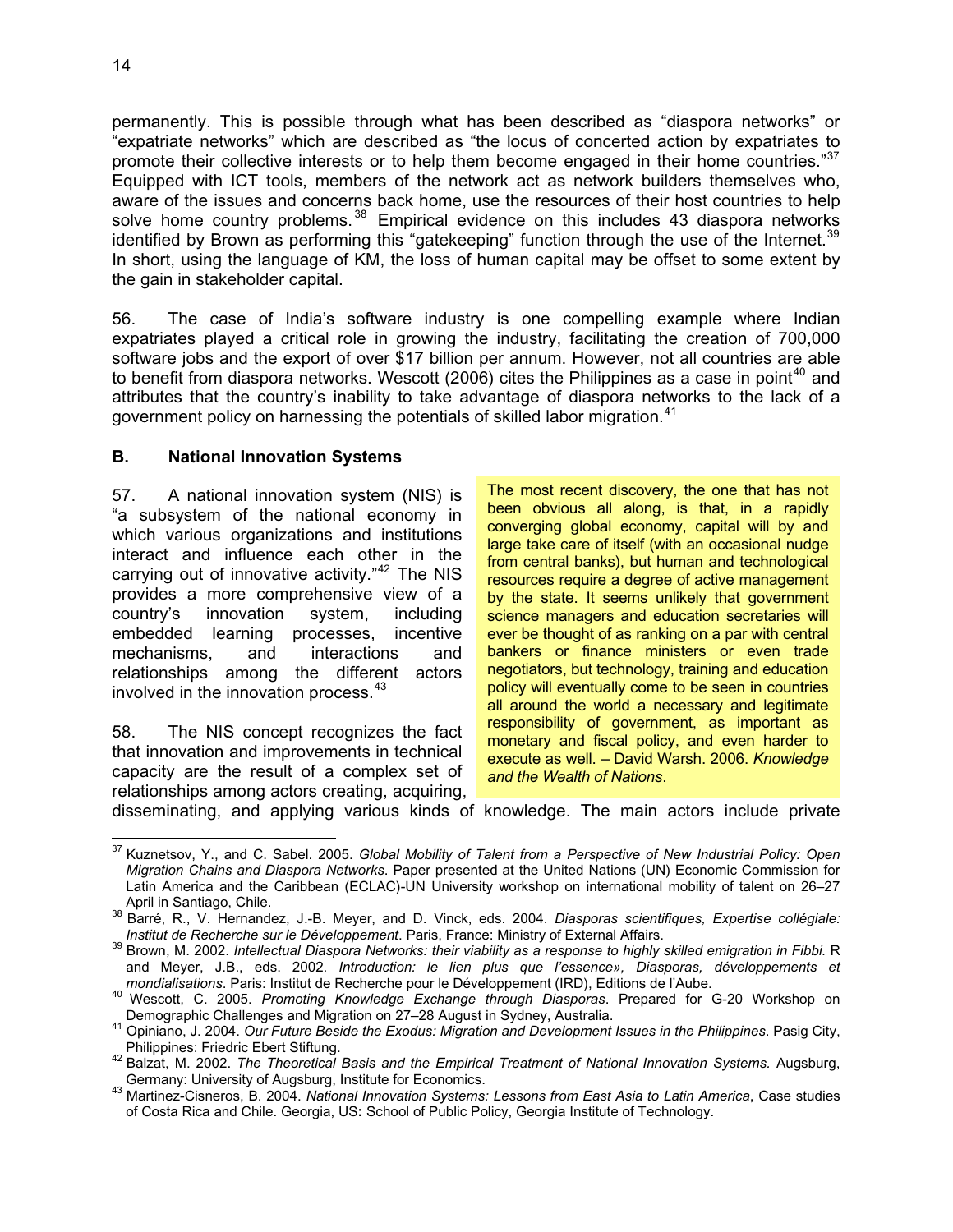enterprises, universities and public research institutes, intermediaries such as technological zones or parks, and relevant financial institutions. The basic premise of innovation systems is that innovation cannot happen if these actors are not linked and, therefore, do not interact with each other.<sup>44</sup> Through these innovation systems, structural capital in the form of systems, processes, and new technologies is further developed.

59. Liu and White (2000) identified five fundamental activities of innovation systems, noting that these extend beyond a simple R&D system as it considers both inputs and outputs of research:<sup>45</sup>

- (i) Research which may include basic, developmental, or engineering;
- (ii) Implementation such as in the case of actual manufacturing or production;
- (iii) End-use which includes identifying the customers of the product or process outputs;
- (iv) r the process of bringing together complementary knowledge; and Linkage o
- (v) Education or necessary learning processes.

#### **1. The Role of Governments**

Governments play a crucial role in innovation since they provide the key to encouraging, 60. coordinating, and linking all innovation efforts by different actors in an economy. Innovation requires a favorable regulatory climate that encourages interactions among the different NIS players. The ideal scenario is that these interactions and linkages happen not only internally among players in a particular country, but also extend globally to outside business environments. It has been noted that technological change can take place through inter-country transactions such as direct investments, trade, and technology transfer or licensing that allow for the tapping of global knowledge.<sup>46</sup>

#### **2. Networking for Research and Development**

A strategic area for regional cooperation is networking for R&D or innovation, which 61. combines knowledge creation with the multiplicative and synergistic power of networks. Networking for R&D is not new; professional and scientific associations whose members meet face-to-face in annual conventions are traditional forms of networking for R&D. What is new is that advances in ICT are enabling greater, more frequent, and effective people-to-people interaction for R&D, as well as high-bandwidth links for information transfer and shared computation. The converse is also true, demanding requirements by universities and research institutions for networked R&D is pushing the innovation envelope of ICT—which was how the Advanced Research and Projects Agency Network (ARPANet) started from whence the Internet was born. $47$ 

2. In Asia, early networking for R&D was both government- and private sector-led. For 62. example, the Southeast Asian Regional Center for Graduate Study and Research in Agriculture was set up by the Southeast Asian Ministers of Education Organization in 1966. In 1980, seven

 44 See footnotes 42 and 43. See also Johnson, B., C. Edquist, and B. Lundvall. 2003. *Economic Development and* 

the National System of Innovation Approach. Presented in the First Globelics Conference in Rio de Janeiro, Brazil.<br><sup>45</sup> Liu, Xieling, and Steven White. 2000. Comparing Innovation Systems: A Framework and Application to Chi

<sup>&</sup>lt;sup>46</sup> Dahlman, C., and A. Utz. 2005. *India and the Knowledge Economy. Leveraging Strengths and Opportunities. WBI*<br>Development Studies, Washington, DC: World Bank.

<sup>&</sup>lt;sup>47</sup> Hobbe's Internet Timeline v8.1. Available: www.zakon.org/robert/internet/timeline/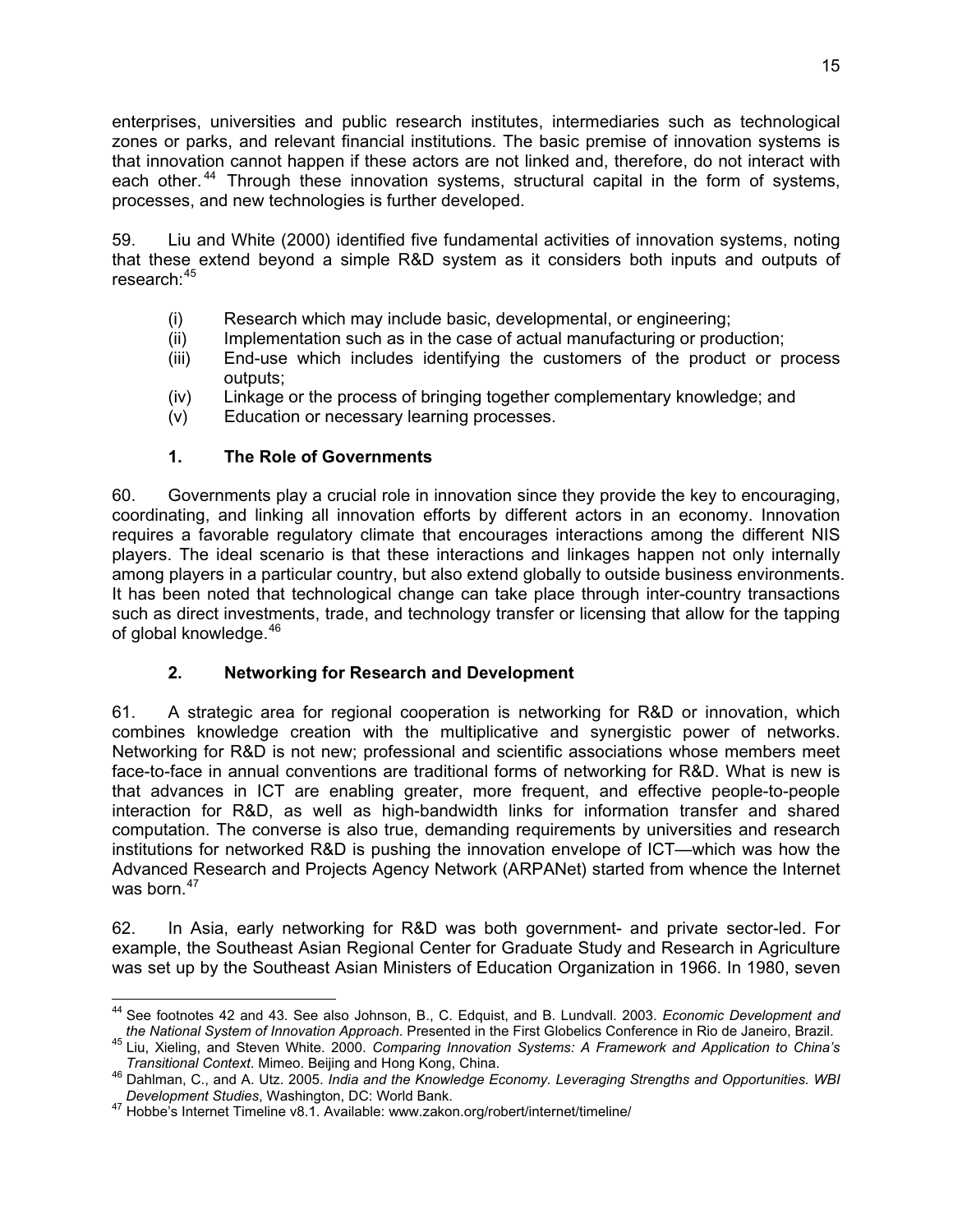high-tech companies from different technical specializations set up the Tsukuba Research Consortium, located in Tsukuba Science City that the Japanese government developed in 1964. In 2001, the Greater Mekong Subregion Academic and Research Network, an alliance of eight top ranking educational institutions, was established.

63. R&D networking can be for commercial purposes. Together with globalization of production, globalization of R&D, such as outsourcing of software development to companies in India, also takes place. R&D networking can also be for social development purposes and ICT support can be simple web-based functionalities for collaborative work, information and knowledge exchange, discussion lists/forums, and linked knowledge repositories among nongovernment organizations (NGOs).

Networking can range from national research and education networks employing high-64. bandwidth connections, to knowledge networks funded by international development financing agencies, to simpler web-based NGO research networks.

Many countries in Europe and in Asia have their own national research and education 65. networks that are in turn linked up via regional networks. In Asia, two of these major networks are:

- Asia-Pacific Advanced Network (APAN) (www.apan.net), an international, nonprofit consortium of 15 countries established on 3 June 1997 designed to be a highperformance network for R&D on advanced or next generation applications and services. It provides an advanced networking environment for the research and education community in the Asia and Pacific region and promotes global collaboration. Among its activities are exchanging technical information, arranging and organizing education and training workshops, technology and engineering collaboration, and virtual user community development.
- Trans-Eurasia Information Network (www.tein2.net) creates the first large-scale research and education network for the Asia and Pacific region, linking 10 countries (Australia, PRC, Indonesia, Japan, Republic of Korea, Malaysia, Philippines, Singapore, Thailand, and Viet Nam) at speeds of up to 622 megabytes per second (Mbps). It connects regional researchers with their counterparts in Europe via GEANT2, the world's most advanced international research and education network, providing the Asia and Pacific countries with gateway for global research collaboration.

6. A variety of networks also support R&D, science and technology, and innovation in Asia. 66. While these networks have different thrusts and specializations, regional or inter-country cooperation and collaboration for advancing science and technology is a common objective. Among these networks are:

x Asian and Pacific Centre for Transfer of Technology (APCTT) (www.technology4sme.com) is a regional institution of the UN Economic and Social Commission for Asia and the Pacific (UNESCAP) established in 1977 in Bangalore, India aimed at facilitating technology transfer in the Asia and Pacific region. The activities of APCTT are directed toward technology capacity building, promotion, and management of innovation as well as subregional and regional networking. In this direction, the center focused on four specific areas of activity which are SMEoriented, IT-powered, environmentally responsible, and gender conscious. Among the new initiatives of APCTT include (i) a web-based market for technology trade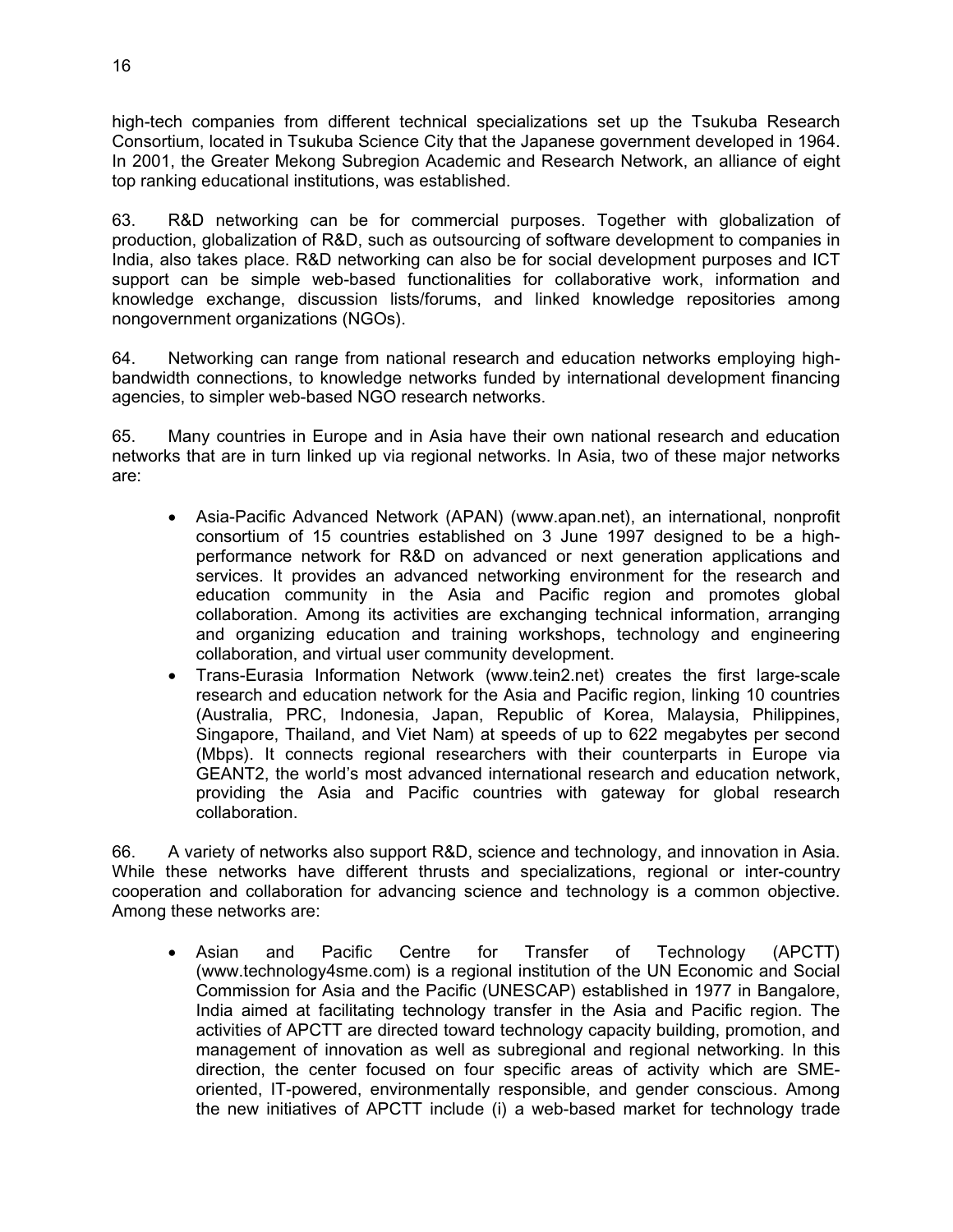between technology sellers and buyers called Tech-Mart; (ii) a comprehensive web portal called Technology4sme to facilitate technology transfer and business development focusing on SMEs; and (iii) a web-based sector-wise community called Business Circle for business people who wants to explore business opportunities in the Asia and Pacific region.

- Asia-Pacific Gender Equity in Science and Technology (APGEST) (http://jakarta.unesco.or.id/apgest/) is a major component of Asia-Pacific Gender Equity Network (APGEN), an initiative on gender, science, and technology, spearheaded by UNESCO in Jakarta. APGEST aims to promote the adoption of policies and programs that ensure access to cutting-edge science and technology by women living in poverty in the Asia and Pacific region. Among the activities it carries out are: (i) scanning policy and institutional reforms, programs, and projects addressing gender issues in science, engineering, and technology sector; (ii) providing technical assistance to APGEN pilot projects in the areas of research and gender mainstreaming; and (iii) disseminating results and application of lessons learned across the region.
- Asia-Pacific Science and Technology Center (APSTC) (http://apstc.sun.com.sg/) envisions to be a well-established and recognized center specializing in scientific computing. It was officially established in December 2002 when Sun Microsystems, with support from Singapore's Economic Development Board opened its flagship regional research headquarters in Singapore. The center focuses primarily on growing expertise in grid computing and high-performance computing. Its objectives include: (i) working with the scientific community in adopting and developing latest Sun technology, (ii) transferring know-how and exchanging knowledge with academic and research institutions, and (iii) monitoring trends in high performance computing and in specific scientific and engineering communities. APSTC collaborates with universities and research institutes that are mainly in the Asia and Pacific region.
- Science Council of Asia (SCA) (www.scj.go.jp/en/sca/index.html) brings together scientists and scientific organizations from all academic fields to promote cooperation in scientific research among Asian countries to actively address sciencerelated issues such as including population problems, medical care, food, water, energy, and knowledge of and education in the sciences. SCA takes part in sciencerelated activities of the United Nations, the United Nations University, and other international scientific associations. It also promotes joint projects proposed by member countries and supports international scientific conferences on scientific issues, science-related policy, and promotion of science in Asia.
- Science and Technology Policy Asian Network (www.stepan.org/) was established in 1998 as a network of researchers and institutions in the Asia and Pacific region focusing on research and training support for national science and technology (S&T) policy and management programs under the auspices of UNESCO. It provides an umbrella policy-level network to all other UNESCO science networks. It puts its priority on helping other member countries to review their S&T policies and strategic implementation of the nation's innovation vision. It is a vehicle for international policylevel dialogue and assistance in developing S&T policy capacities across the Asia and Pacific region.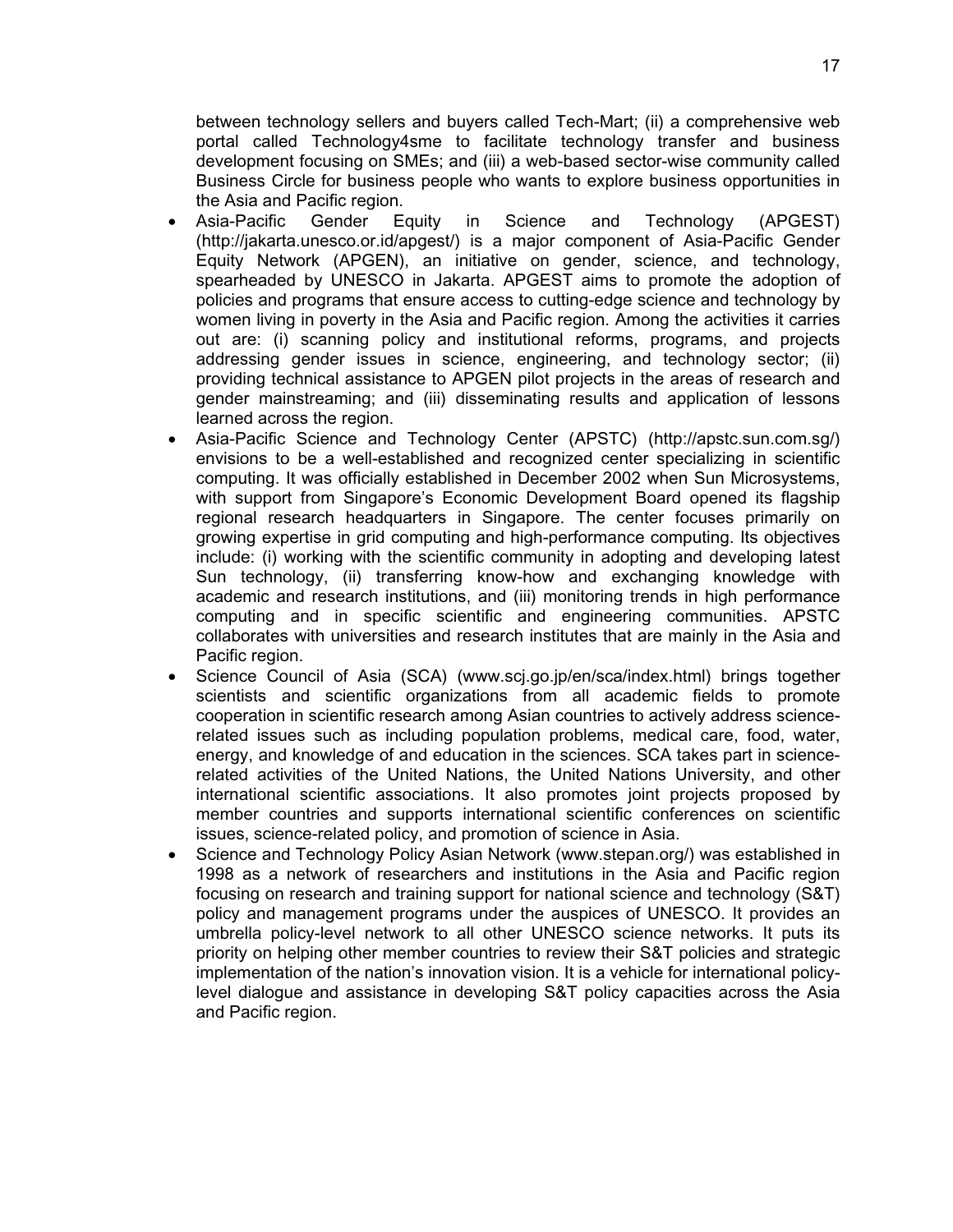#### **C. Building Networks**

67. Modern economies are characterized by a complex interplay of competition and collaboration between economic actors. The contribution of competition to economic efficiency and productivity is easier to grasp. But some key determinants of growth in KBEs involve the acquisition of new and emerging technologies. This requires generation and adoption of scientific knowledge and new technologies, the pursuit of innovation, and the development of the necessary human resources. This also requires extensive collaboration and networking with relevant parties across the region and the world.<sup>48</sup> Building networks, whether ICT-enabled and/or sustained by a foundation of social trust built through traditional face-to-face interaction, is one of the major tasks in moving toward a knowledge-based economy and society. ICT infrastructure and social trust are ingredients for developing national stakeholder capital.

68. Many features of the KBE have been shaped and reinforced by fast development and growing use of ICT. ICT provides for efficiently acquiring, capturing, storing, disseminating, and using local and foreign knowledge on a global basis. This is because of the capacity of ICT to support the development of networks and to establish and maintain connections among individuals, groups, and organizations that possess knowledge considered to be of great use and value to others. In fact, the importance of ICT in supporting knowledge-based development (KBD) lies in its capacity for efficient networking, interconnectivity, interdependence, and coordination. Whereas physical infrastructure is critical in the industrial age, information infrastructure is becoming indispensable in the knowledge age.

69. Social and business networks are typically prevalent in Asian countries; they are an advantage in doing business. *Chaebols* in ROK, *keiretsus* in Japan, and *guanxi* networks in Chinese business communities—with their own advantages and disadvantages—had been institutionalized forms of stakeholder capital*. Musyawarah* (consultation) and *mufakat* (consensus) are Malay practices adopted in the Association of Southeast Asian Nations (ASEAN) meetings that can be viewed as serving to build stakeholder capital. Relationship building is important in Asian cultures as they capitalize on relationships for business, personal, or other purposes. The unexpectedly rapid growth of short messaging system or sending of text messages via mobile phones in the Philippines can be attributed to the value that Filipinos place on relationships. Network building in Asia is probably a business and social arena where we would continue to witness how technology and culture could reinforce each other.

#### **1. Benefits of ICT and Networks**

70. The ICT revolution has fast-tracked the innovation process; it is increasing the speed and decreasing the cost of developing tools and instruments for both basic and applied research. With this infrastructure, prototyping, product demonstrations, and simulation techniques are made more viable. Electronic networks are also facilitating research work with information ready to be located and accessed regardless of source location and time.

71. In business, networks facilitate borderless transactions accomplished in a spectacularly shortened time span. For instance, global financial transactions can take place in a fraction of a minute given the appropriate ICT. New "de-materialized" knowledge products are finding their way to various markets all over the globe through e-commerce, with online transactions proceeding almost instantaneously. ICT and related tools also enhance the quality of products, production and delivery processes, inventory management, and labor productivity—all these are

  $^{48}$  ADB. Established in 2006 through a RETA the creation of Regional Knowledge Hubs to enhance networking.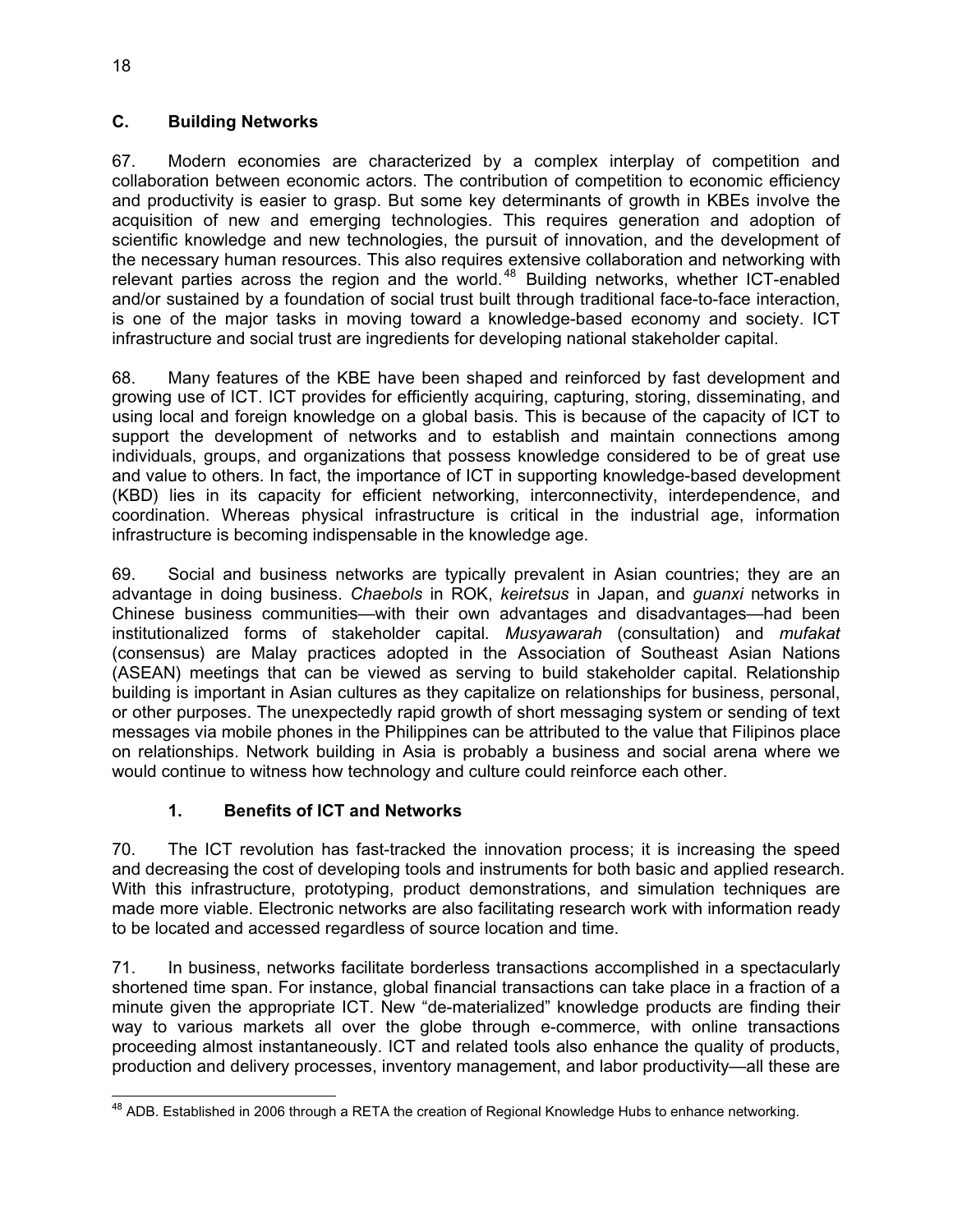translating into improved global competitiveness both of firms and of their host countries. With increasing connections, trust between global allies and partners are sustained, making crossborder partnerships among players in supply-and-production chains possible.

72. ICT is considered a major contributor to new service-based and knowledge-based industries. ICT in itself is a technology-based business sector that has evolved quite dramatically in the last decade, giving rise to new businesses engaged in systems designing, networking and connectivity, broadband technology provision, microchip production, and providing co-location services, among others. It has likewise served as the major catalyst behind the rise of business process outsourcing and backroom operations, including call center operations, offshore software development, payroll processing services, and transcription services. The business model of outsourcing noncritical business processes became viable as the costs of maintaining cross-country business activities became cheaper and the infrastructure for connecting to internal and external customers became available.

73. Advances in ICT also offer numerous opportunities for innovative learning and education applications. The education sector has benefited much from the use of ICT, allowing even marginalized groups to have access to education through distance education and virtual learning, for example.<sup>49</sup> The need of workers for continuous learning is also being addressed through e-learning methods delivered via company intranets.

74. If properly used, ICT can improve both the internal operations of governments and their interface with the public. This is e-governance. The delivery of public services can be hastened through ICT, as in the case of public education<sup>50</sup> and health services,<sup>51</sup> the provision of information regarding markets, and maintenance of peace and order, among others.

75. The benefits of ICT can be summed up in a statement made by the G-8's Digital Opportunity Task Force (DOT Taskforce): "ICT when wisely applied, offers enormous opportunities to narrow social and economic inequalities and support sustainable local wealth creation, and thus help to achieve the broader development goals that the international community has set." It reports that ICT can provide new and more efficient methods of production, being previously unattainable markets within the reach of local producers, improve the delivery of government services, and increase access to basic social goods and services. ICT is an "enabler of development" as it helps in enhancing rural productivity by allowing solution sharing among communities and providing timely market information especially to farmers. Also, it has the ability to help develop economies make real progress in health and education, as well as to create an informed and empowered citizenry.<sup>52</sup>

#### **2. Toward an Ubiquitous Network Society<sup>53</sup>**

76. "Ubiquitous Network Society" is "a society where information can be exchanged anytime, anywhere, instantaneously between people, objects, and systems." This happens as objects

 $\overline{a}$ 49 Dahlman, C., and J. Aubert. 2001. *China and the Knowledge Economy: Seizing the 21st Century. WBI Development Studies.* Washington, DC: World Bank.<br><sup>50</sup> See footnote 46.<br><sup>51</sup> See, for instance, the chapters of S. Haque entitled Bangladesh, and E. Lallana entitled Philippines, in *Digital* 

*Review of Asia Pacific.* United Nations Development Programme (UNDP), Canada's International Development

Research Centre (IDRC), and Obricom Network of UNESCO Chairs, 2003/2004.<br><sup>52</sup> Digital Opportunity Task (DOT) Force. 2001. *Digital Opportunities for All: Meeting the Challenge, A Report of the* 

*DOT Force.* 11 May.<br><sup>53</sup> The main source of this section is the draft paper entitled Ubiquitous Network Society and the Knowledge Based Economy by the Asian Institute of Technology for ADB in 2006.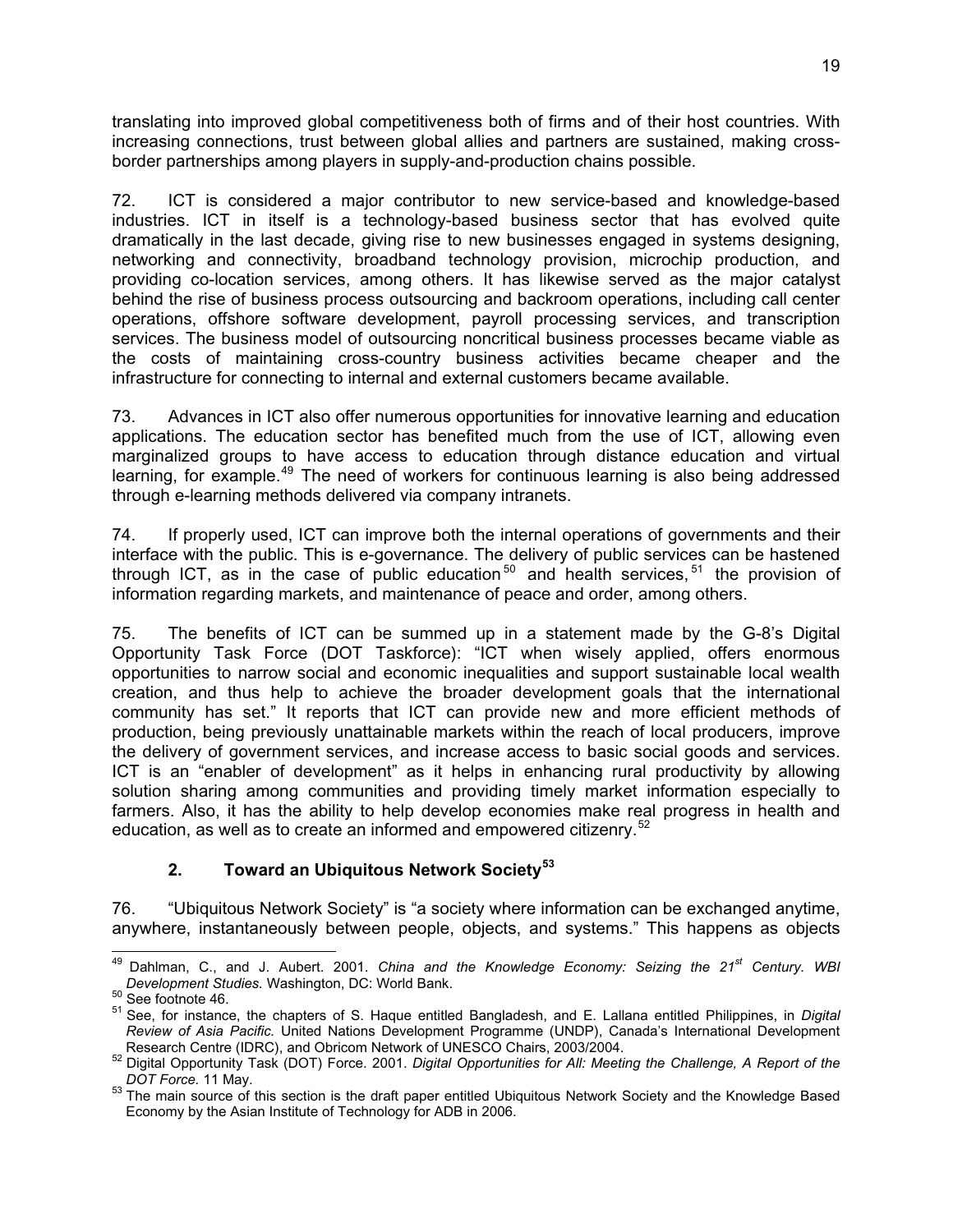with embedded microprocessors—in addition to traditional computers—become connected through an invisible or wireless network. These objects can include merchandise, personnel identification cards, cars, video cameras, home and office furniture and equipment, etc. that can then be accessed or controlled through computers. A typical example of an ubiquitous network application is the "smart home" where all "intelligent" equipment in the house are networked and can automatically operate cooperatively or be centrally controlled.

77. Related to the concept of ubiquitous networking is social computing, which "refer(s) to the interplay between persons' social behaviors and their interactions with computing technologies." <sup>54</sup> Examples of social computing are voicemail, e-mail, online chats, and collaborative applications. The twin concepts of ubiquitous network society and social computing are believed to reinforce and enhance each other, as exchanges in information and social interactions related to specific contexts are encouraged. As new context-sensitive and interactive ICT applications are developed, ICT network infrastructure, interpersonal communication, and social capital would increasingly blend and reinforce each other in an ubiquitous network society.

78. Ubiquitous network societies can benefit a number of sectors including business, health, agriculture, disaster prevention, government, and civil society.

#### **3. Elements Needed in Building ICT**

79. An appropriate regulatory framework is one of the most important requirements for encouraging private sector participation in the ICT sector. This is indeed critical since governments that neither have sufficient resources nor expertise to perform this task cannot solely accomplish ICT developments. Governments have, in fact, moved to being promoters and facilitators of ICT use and development, and their current challenge includes determining the appropriate level of liberalization and deregulation, leveling the playing field for all players which in some cases include state-owned companies, and providing forums for industrygovernment dialogue.

80. Another important element has to do with the readiness and availability of human resources. Does the country have the knowledge and skills required to design, implement, and use the new ICTs? Is the target workforce equipped with skills to take advantage of new production technologies? Is the general population knowledgeable on how to use the technology? Addressing these needs require formulating national education and training policies, institutions, and programs to develop the appropriate human resources.<sup>55</sup>

81. When it comes to building the KBE through an ubiquitous network society, the requirements include not only technology upgrading but also research, appropriate education and possession of IT skills, protections for security and privacy, partnerships between the government and the private sector, and clear plans at the national and local levels.<sup>56</sup>

 <sup>54</sup> Dryer, D.C., C. Eisbach, and W.S. Ark. 1999. At what cost pervasive? A social computing view of mobile computing systems. *IBM Systems Journal*, Volume 38, Number 4.<br><sup>55</sup> See footnote 49.<br><sup>56</sup> Asian Institute of Technology. 2006. *Ubiquitous Network Society and the Knowledge-Based Economy*. Draft paper.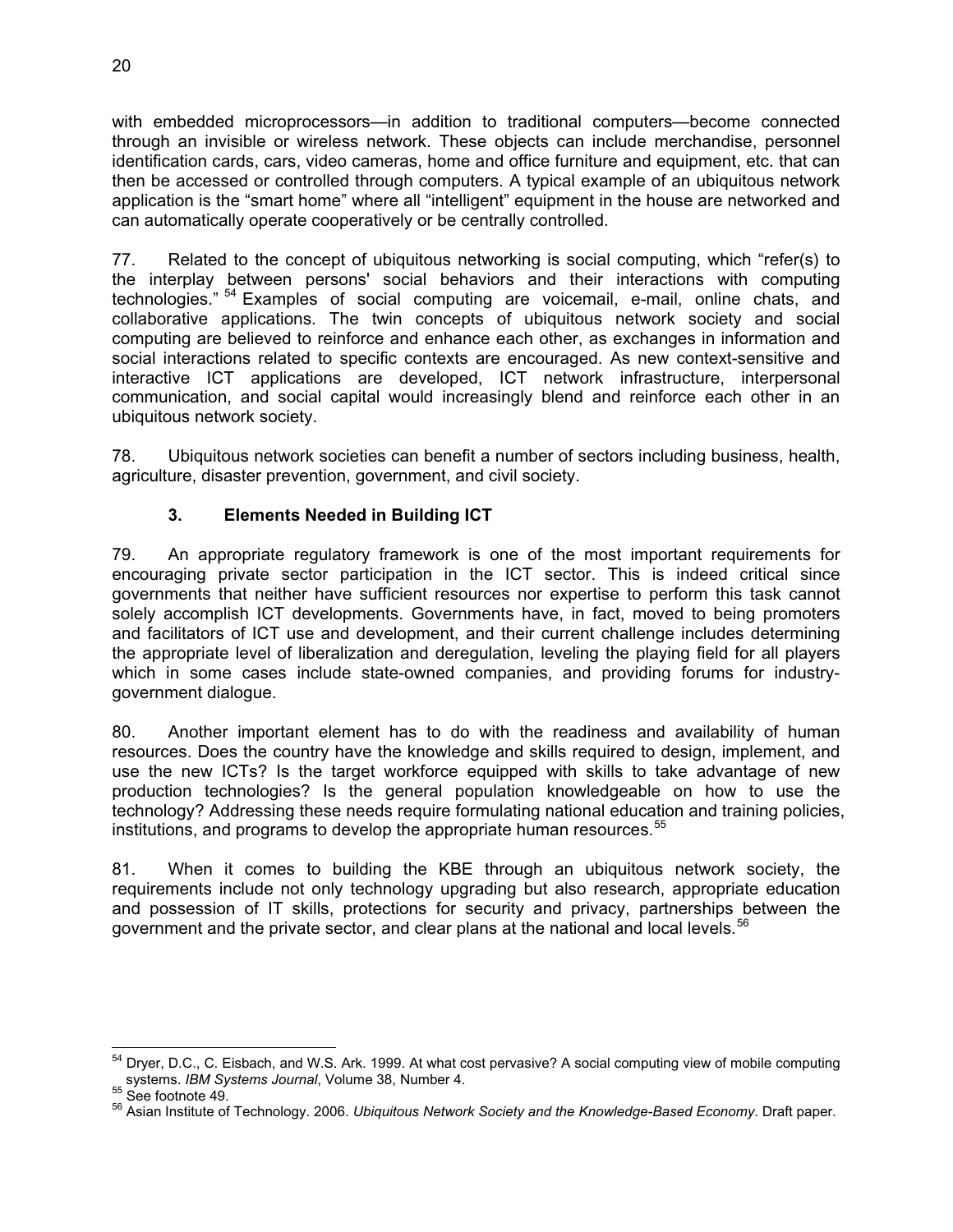#### **D. Setting the Policy and Regulatory Environments**

82. Asian governments' roles and decisions to moving their nations toward a KBE/KBD vary, but the general pattern spans three areas:

- (i) Policy: legislation, organization/reorganization, and regulation
- (ii) Planning: formulation of vision, strategy, and road map
- (iii) Infrastructure and programs: establishing and implementing the needed physical, institutional, and social infrastructure and programs, including pilot projects along the three areas of human resources development, ICT infrastructure/institutions, and science and technology development or innovation system. This area is covered in Sections II.A to II.C above.

#### **1. Policy**

83. Rapid technological developments are rendering some laws obsolete. For example, technological convergence—technological developments which blur the boundaries between erstwhile distinct industries or business sectors like communications, computation, education, and entertainment—results in laws designed for separate industries that are inadequate or inappropriate. Unless new enabling legislation is enacted, electronic documents are inadmissible in court. Electronic cross-border transaction has created the issue of which authority will tax and how it would be done. Without deliberate laws and affirmative policies, access to ICT would favor the already wealthy and could exacerbate existing income gaps.

84. The experiences of developed countries indicate that governments need to establish three conditions to attract investment, reduce transaction costs, and sustain economic growth: accountability, property rights, and the rule of law. $57$  The quality of governance necessary to create these national conditions should continue to be applicable along the route toward KBE/KBD. An issue is whether, or how best, to apply these criteria to fast-developing countries in Asia with different cultural and historical experiences from developed countries in Europe and North America. For example, weaknesses in the PRC's property rights regime and contract law and enforcement—affecting innovation and joint ventures—are being felt most in Shanghai, a leading high-growth area in the PRC, which is deliberately planning toward KBE. $^{58}$ 

85. The shift of commerce toward more online transactions requires creating the legal and regulatory environment to build trust and confidence among businesses and consumers. Electronic security, privacy of communications, protection of consumers (delivery guarantees, quality guarantees, credit card information security, etc.), and effectively checking cyber crime and spam are the issues that have to be effectively settled to build the additional trust needed for e-commerce. Internet has lowered costs of entry to new business and encouraged rapid growth of online SMEs. As a consequence online buyers are unsure of the reliability or trustworthiness of these small firms compared to more well-known large firms unless mechanisms are set in place to establish the needed trust. An emerging regional issue is dispute resolution arising from cross-border online transactions: Which country has jurisdiction over which aspect of the transaction?

<sup>57</sup> Timmer, C. Peter. 2006. *How Countries Get Rich. Center for Global Development*. Available: www.cgdev.org/files/

<sup>6238</sup>\_file\_How\_Countries\_Get\_Rich.pdf 58 Weiping Wu. Undated. Targeted *Public Policies in Shanghai's Path to a Knowledge-based Economy*. Available: http://iir.nccu.edu.tw/chinapolitics/rethinking/07.doc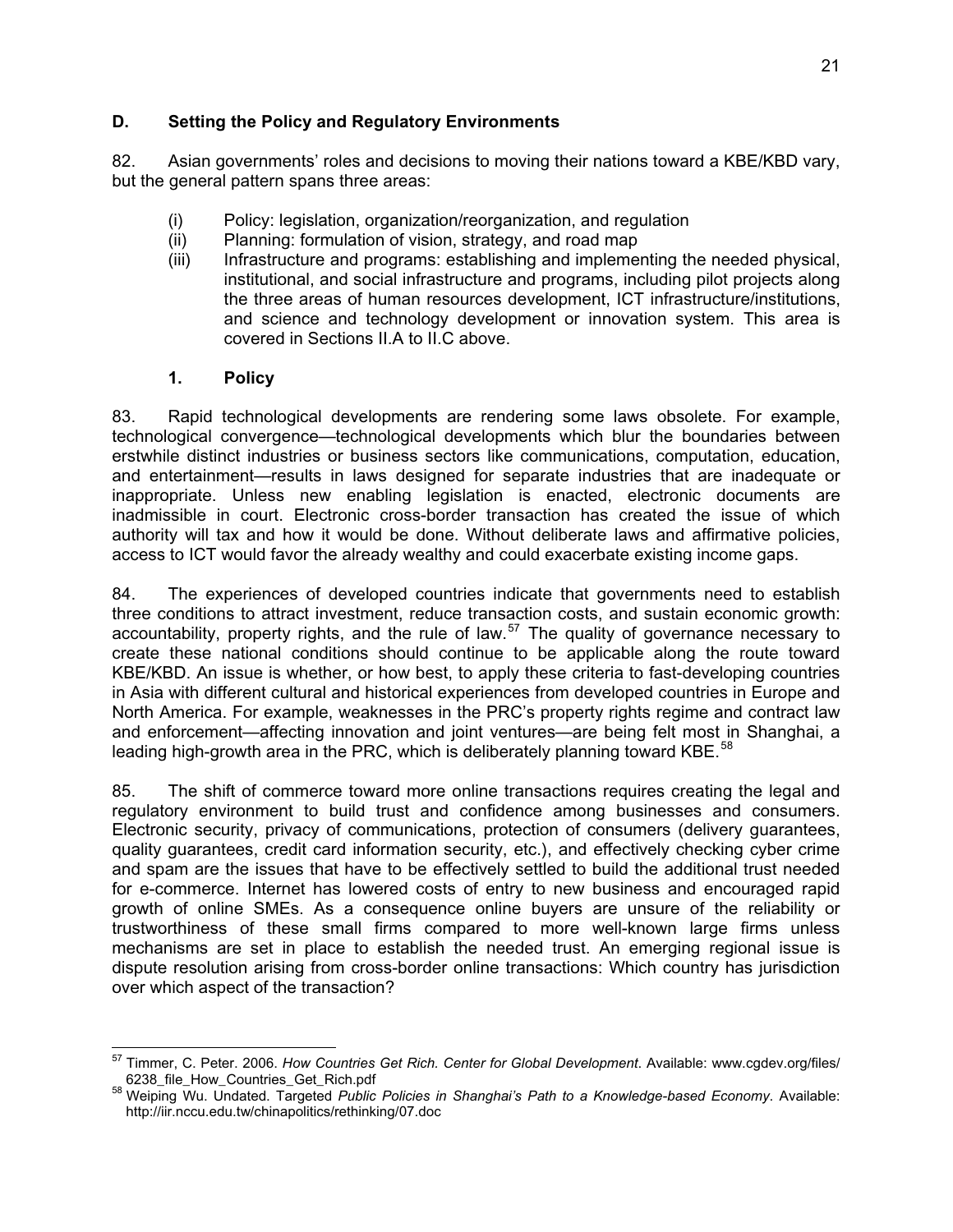86. Monopoly or oligopoly in telecommunications, mass media, and other service industries can tend to increase business costs of using ICT. For example, the Philippine government in the 1990s, through legislation and executive issuances, liberalized and deregulated telecommunications, inter-island shipping, power production, airlines, and banking to create a more competitive domestic environment, increase the quality of services and generally decrease the business costs.

#### **2. Planning**

- 87. Many Asian governments had adopted ICT or KBE/KBD road maps:
	- PRC State Information Development Strategy (2006–2020)
	- India Vision 2020 (2002)
	- e-Japan Strategy (2001)
	- $\bullet$  e-Korea Vision 2006 (2006)
	- Malaysia's KBE Master Plan (2002)
	- Philippines' National Information Technology Action Agenda for the 21st Century or IT21 (1997; currently being revised)
	- Singapore 21 (1997), ICT 21 Master Plan (2000)
	- Thailand's IT 2010 (2001)

88. Among the more common and important concerns reflected in these road maps are: how to bridge the many digital divides, how best to mix national economic and social goals, selecting pilot or demonstration projects, etc. These are discussed in the next section of this paper.

## **III. SELECTED INITIATIVES AND GOOD PRACTICES FROM SIX ASIAN COUNTRIES**

#### **A. People's Republic of China**

89. The PRC has taken a number of measures in its quest to jump from an agriculture economy to an industry economy, and then to a knowledge economy. In the mid-1990s, the country's development policy was geared toward science, technology, and education. It considerably invested in information infrastructure and pursued a reform process that would prepare its economy and society into entering the World Trade Organization.

#### **1. Education and the Skilled Workforce**

90. The PRC has made advances in education in recent years. Literacy has improved in the past decade to almost 90%<sup>59</sup> after dropping to the 80–85% range during the large-scale migration of rural labor to urban areas in the early years of market-oriented reforms. Enrolment rate of school age children has been around 98–99% during the past 15 years because of the compulsory education system. Primary-to-secondary school and secondary-to-tertiary school enrolment had grown dramatically, by over 20% and 50% respectively, from 1990 to 2004. The PRC's 1,731 colleges and universities produce 2.4 million graduates annually, thus building up a huge pool of scientists and engineers. The number of personnel engaged in scientific and technological activities in the PRC as of end 2004 is 3.48 million, including 2.25 million scientists and engineers.<sup>60</sup>

 <sup>59</sup> The *PRC Statistics Yearbook 2005* reported national adult literacy (15 years or older) at 89.68%.<br><sup>60</sup> The *PRC Annual Book of Statistics 2005*.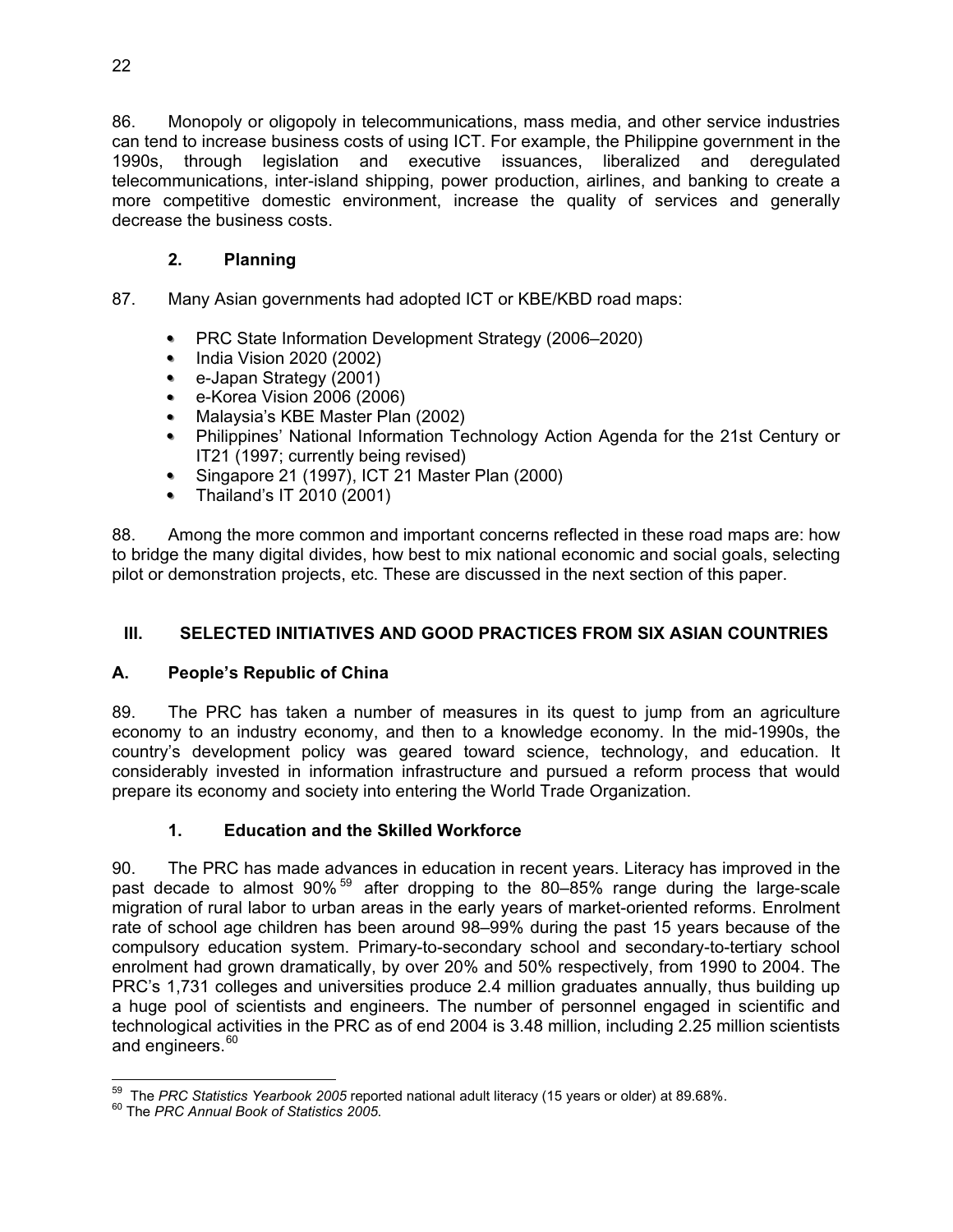91. Despite these, the technical skills of the PRC's workforce are still considered weak. This may be partly attributed to the relative unpopularity of vocational education compared to tertiary education, compounded by the question of whether the curriculum of vocational institutions continues to be relevant to the business sector, which is reflected in massive retraining of employees. In 2004, 2.36 million students are enrolled in Internet-based courses, which graduated 0.39 million in 2004. Another key weakness in the PRC's education system is overemphasis on knowledge transfer rather than development of imaginative and creative capabilities.

#### **2. National Innovation System**

92. The PRC in 2004 has 2,678 researchers per million population, and 1,732 scientists and engineers per million engaged in S&T activities. Basic research is still weak; its current main advantage still lies in low technology rather than high technology; and its competitive advantage remains largely in unskilled and labor-intensive economic sectors. The Foreign Policy Centre describes the PRC as "a technologically hungry nation, good in development and adaptation of technology but not necessarily yet successful at independent innovation."

93. The PRC government is determined to innovate on its own as it emphasizes the concept of "Made by PRC" rather than "Made in PRC."<sup>61</sup> Its NIS is undergoing massive reorganization and reforms which started from the time that it resolved to become a market-based economy. For instance, PRC's universities and research institutes have been forced to engage in research that is related to market and industry activities.<sup>62</sup> Following the market reform of PRC education and scientific research systems, the growth of government budget funding is frozen or slowed down to encourage educational and research institutions to seek alternative funding sources in the market. High-tech industrial parks have also been promoted and have been flourishing, although technology diffusion beyond the parks is rather limited. $63$ 

94. PRC's weakness in innovation stems from fundamental and systemic sources: <sup>64</sup>

- Weak incentives or tax policies to encourage business enterprises and individuals to innovate,
- Weak intellectual property rights protection,
- Competition from foreign technologies that accompany the PRC's liberal policies to foreign direct investments,
- Lack of emphasis on creativity in the education system, and
- The lure of quick wealth from commercial ventures instead of from innovation and R&D.

95. Supported by government, the Chinese Academy of Sciences started the program Knowledge Innovation which aims to restructure more than 100 research institutes to make them more efficient in generating and applying knowledge. Other government support includes

 $\overline{a}$ 61 Foster, Christopher J. 2006. *China's Secret Weapon, Science Policy and Global Power*. Foreign Policy Centre. April. 62 Liu, X. *China's National Innovation System: Weakness and Strength*. In *Trend Chart Report:* Annual *Innovation* 

*Policy for Asian Countries 2003–2004*. 63 Dahlman, C., and J. Aubert. 2001. China and the Knowledge Economy: Seizing the 21st Century. *WBI* 

*Development Studies*. Washington, DC: World Bank.<br><sup>64</sup> Personal communication from Jun Tian, Advisor, Regional and Sustainable Development Department (RSDD),

ADB.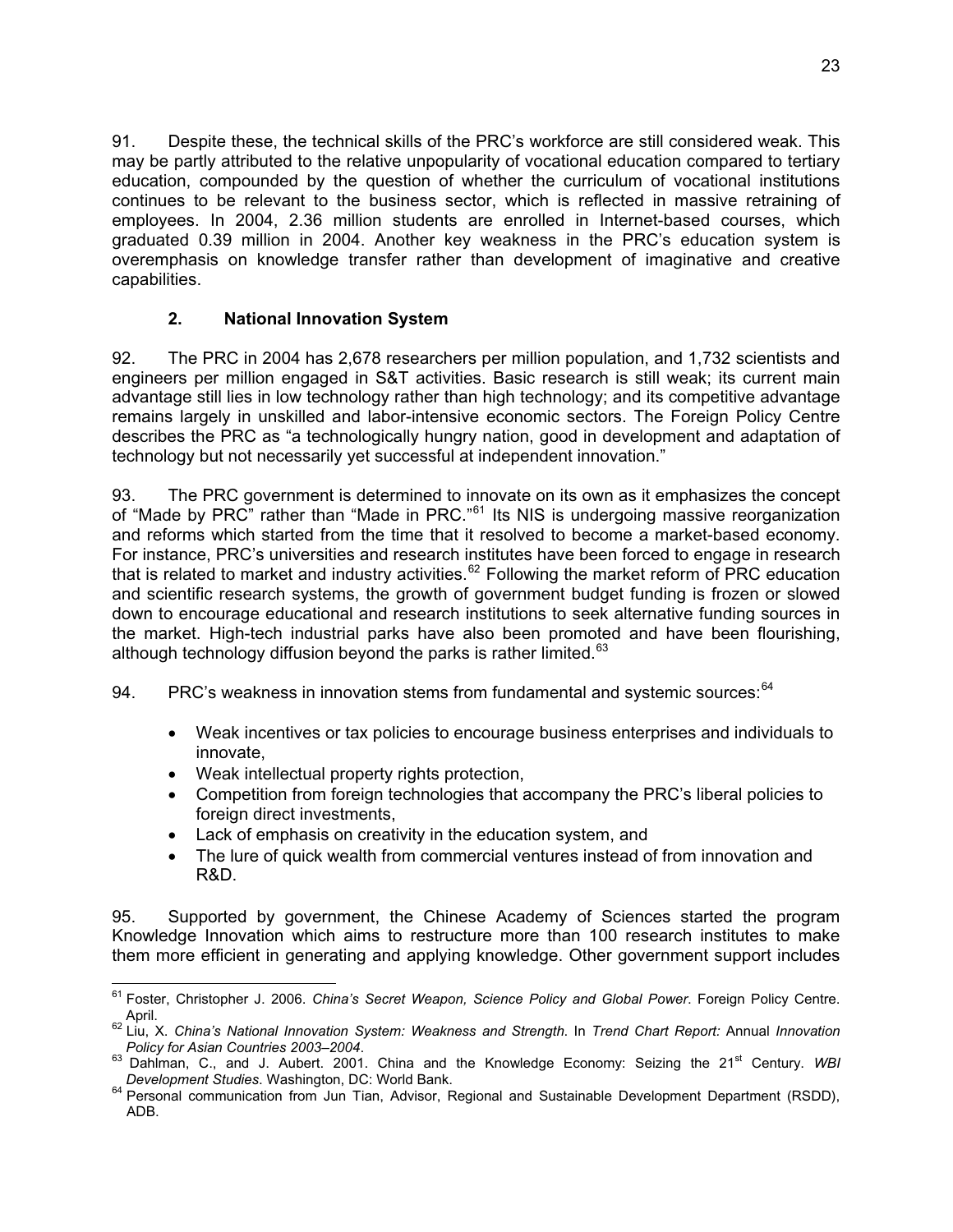providing financial assistance and tax incentives to develop high-tech industries. The government has likewise undertaken a number of policies and measures related to the promotion of innovation, science and technology, and R&D.

#### **3. Networks and ICT**

96. A sharp digital divide can be observed between the eastern and western parts of the PRC in per capita telecommunications services consumption, with the east more developed than the west. The digital divide can be seen in 111.35 mobile phones per 100 urban households versus only 34.72 in rural households in 12 western provinces. To narrow down the divide, heavy capital investments have been made in the western hinterlands. The Ministry of Science and Technology has launched a program for western areas to build public information systems and communication infrastructure, conduct educational programs on ICTs, and promote hardware and software industries, including business network development.

97. The PRC has formulated a 15-year road map for information development, which the General Office of the Communist Party of China Central Committee and General Office of the State Council unveiled.<sup>65</sup> The strategy extensively deliberates on eight key aspects that include (i) promoting ICT of the national economy, (ii) popularizing e-government, (iii) establishing an advanced Internet culture, (iv) strengthening the ICT infrastructure, (v) exploiting information resources more efficiently, (vi) improving competitiveness of the information industry, (vii) strengthening ICT security, and (viii) improving skills set. The PRC has experienced the fastest expansion ever seen around the globe in ICT infrastructure development in the 1990s. As of mid-2006, it had 432 million mobile phone subscribers and 367 million landline telephone subscribers, or a national telephone penetration rate of 57 per hundred persons. About 94.4% of villages around the country have access to landline telephone services. Television and radio broadcast coverage are 95.29% and 94.05%, respectively. Colored television and computer penetration rates in urban households were 133.44% and 33.11% in 2004.

98. Different sectors are now benefiting from ICT in the country. Many hospitals now use video-based teleconferencing systems and telemedicine services. E-Forum on current affairs, news, economy, sports, and entertainment, among others, is also very popular to Internet users. E-Community services on health care, entertainment, training, and welfare have been implemented. The business sector is also being assisted in connecting to the Internet and developing their e-commerce capabilities.

99. The PRC has been engaged in an e-government program that involves establishing two unified intranet platforms for interconnection among government departments and extranet for the extension of professional services to the public. These platforms are: (i) 12 Golden Projects on 12 areas of high-level decision making including tax revenue, modernization of agriculture, flood prevention, and management of drought; and (ii) building of two information systems and four databases on population, natural resources, macroeconomics, and the corporate sector.<sup>66</sup>

#### **4. Policy and Regulatory Environments**

100. The PRC's policies related to its move toward a KBE are incorporated into its Tenth Five-Year Plan. Although expressed in broad terms, this plan highlights the importance of education and developing skills: "working on technological innovation and related basic

<sup>65</sup> Information Development Strategy 2006-2020.

<sup>&</sup>lt;sup>66</sup> Huixin Ke. *Digital Review of Asia Pacific 2003/2004: People's Republic of China.*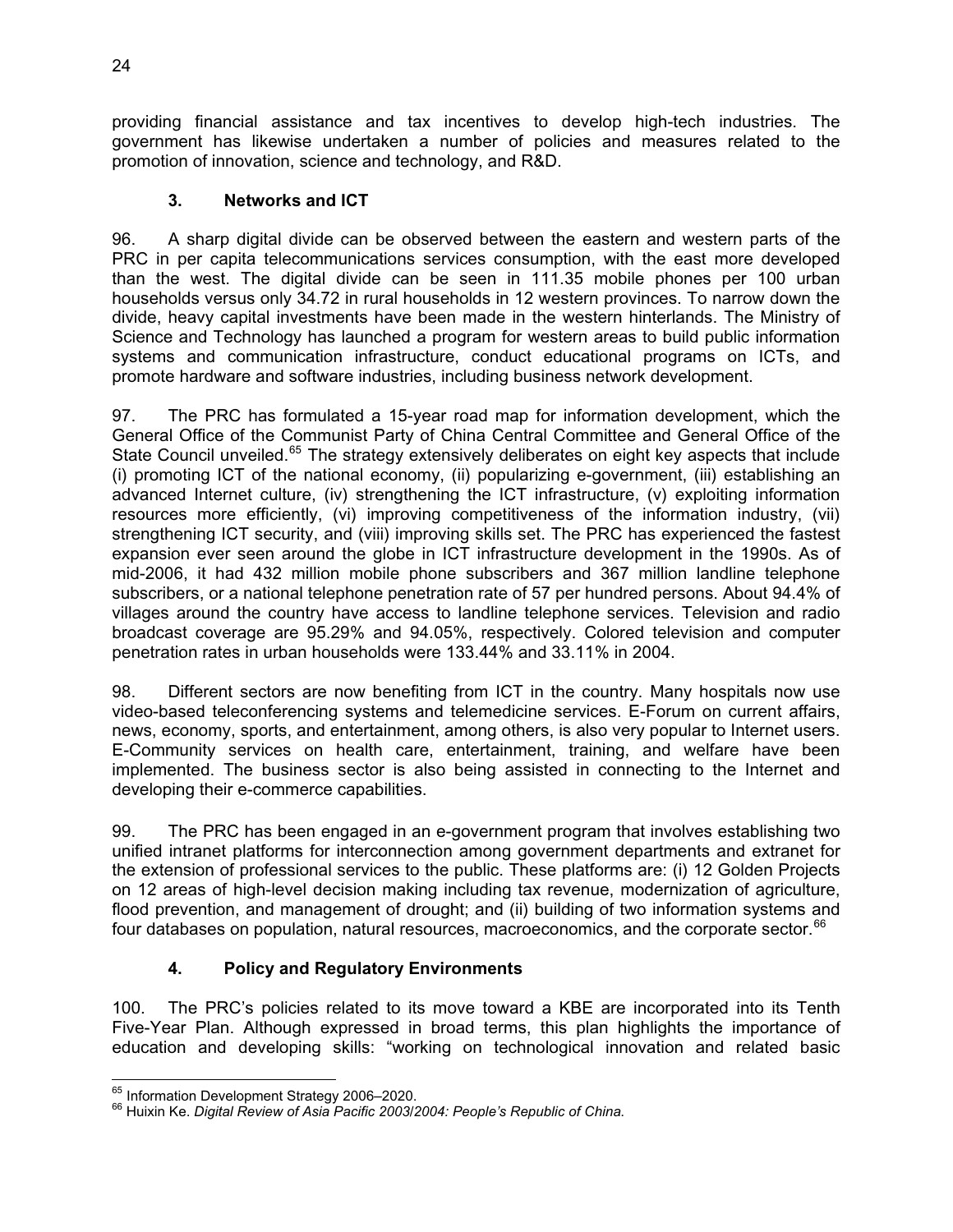research, pursuing wide-ranging education policies adapted to country modernization, and forming and attracting talented people, including high quality public servants, enterprise managers, and scientists." It also provides policy directions in ICT development, although some analysts say that it does not sufficiently emphasize building a dynamic telecommunications and information infrastructure that will allow the PRC to leapfrog into the knowledge economy. $67$ 

101. Policy reforms in innovation and R&D are massive and extensive in the case of the PRC compared with other countries in Asia. Its traditional policy focus is on supporting R&D directly by funding R&D in public research laboratories, or by providing research grants to different institutions. Now, government has focused its efforts on transforming big traditional organizations into market-oriented institutions. Emphasis is placed both on foreign or locally initiated R&D as it adopts the twin approach of attracting foreign direct investment and encouraging domestic entrepreneurship.

#### **B. India**

102. India is well positioned to take advantage of the knowledge revolution to accelerate growth and competitiveness primarily because of the skill and labor endowment of its citizens and its ICT capabilities. Once known as "a land of mystery" rich in culture and history, India has evolved into the "outsourcing center of the world". <sup>68</sup> In 2005, the National Knowledge Commission was established to quide the government into a KBE.<sup>69</sup>

#### **1. Education and the Skilled Workforce**

103. India has a critical mass of highly educated, skilled, English-speaking workers with cutting-edge IT and design skills. However, this remains only a small fraction of the population despite having a significant pool of knowledge workers in the country (more than in Japan and roughly the same as the US). A more relevant educational system, starting from primary school focusing on learning and creativity, is needed to ensure the development of future knowledge workers.

104. The Indian leadership is committed to increasing educational attainment. In 2001, the national program for universal elementary education, *Sarva Shiksha Abhiyan* or Education for All was initiated and the constitution was amended in 2002 to make elementary education a fundamental right of every child. Some private Indian companies such as Tata Group use advances in ICTs to deliver education more efficiently.

105. There is also a need to improve the quality of tertiary education, align the curriculum to market needs, and provide opportunities for lifelong learning to workers. In response, efforts to establish a top-quality university system for competitive higher learning, such as Indian Institutes of Technology, Indian Institutes of Management, Indian Institute of Science, and the Regional Engineering Colleges, have been undertaken.

106. India, however, continues to suffer from the migration of skilled workers, with many professionals leaving the country in search of better opportunities abroad. While some scholars

 $67$  See footnote 49.

<sup>&</sup>lt;sup>68</sup> Rao, Madanmohan. *Digital Review of Asia Pacific 2003/2004: India,* 108.<br><sup>69</sup> The National Knowledge Commission was constituted on 13 June 2005 as a high-level advisory body to the Prime Minister of India, with a mandate to guide policy and direct reforms. It's overaching goal is to transform India into a virbrant knowledge-based economy.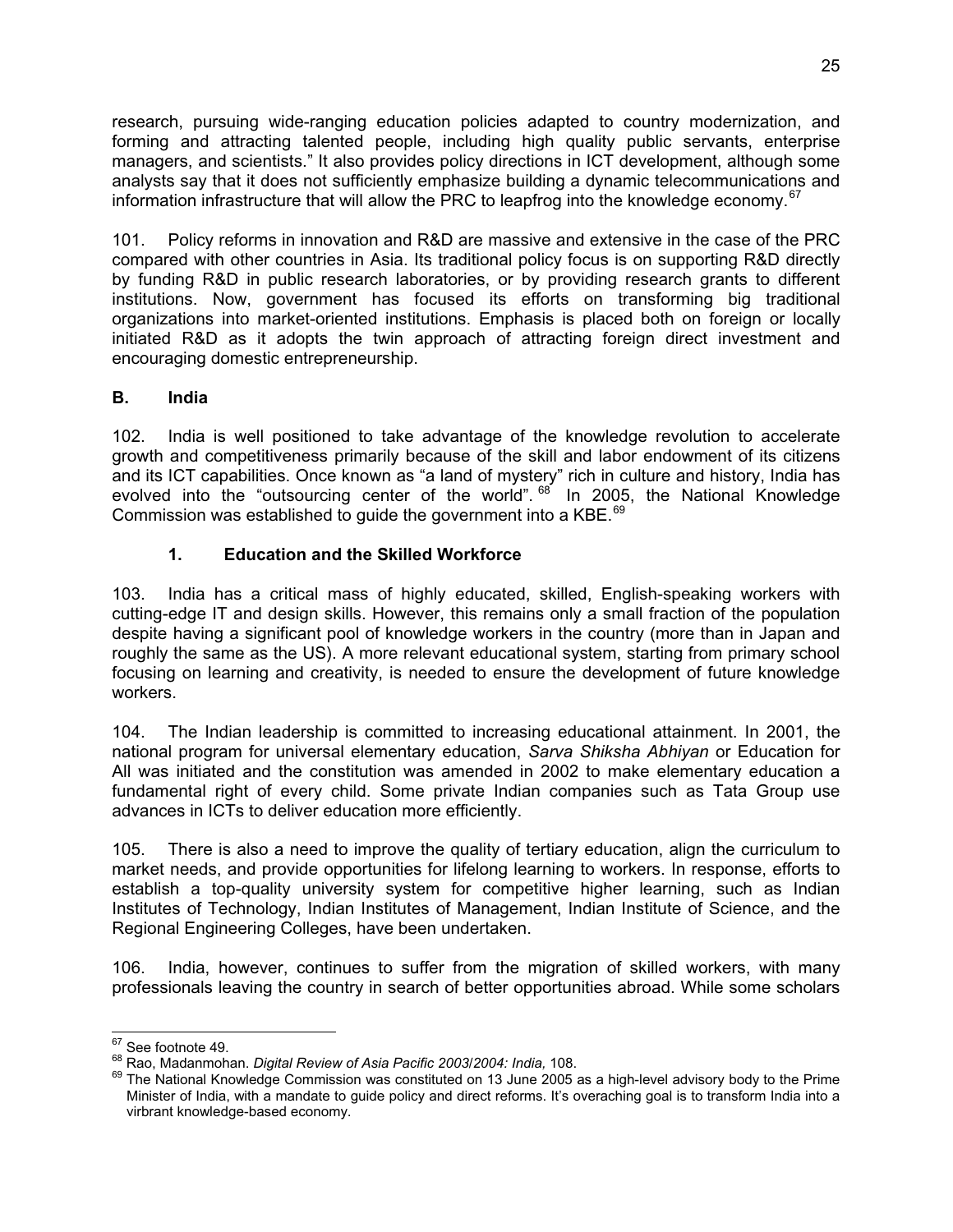argue that this has translated into "brain gain," others still perceive this as a challenge that needs to be addressed.

#### **2. National Innovation System**

107. Innovation in India is concentrated in the South, where global high-tech production and offshoring activities happen. Universities and research institutions are abundant and are very much engaged in research. Although the private sector has increasingly funded its own R&D activities and big companies have supported educational institutions in carrying out R&D projects,  $70$  majority of India's private sector is still not very active in research, with their participations limited only to some clustering efforts. Linkages are weak and some NGOs have stepped in to attempt to establish these cross-NIS actor connections.<sup>71</sup>

108. The government plays a central role in the innovation system. It has recently formed the National Innovation Foundation as part of developing the S&T sector as contained in the 10th Five-Year Plan (2002–2007).

109. India has received much attention in the area of innovation primarily because of its growing outsourcing industry. Tsipouri et al,<sup>72</sup> in fact, identified India and the PRC, as two lowincome countries with developing NIS that are "likely global players in the near future with crucial role in innovation."

#### **3. Networks and ICT**

110. India has been known worldwide as both user and provider of ICT tools. It has developed its IT-related industries including production of software, services, and content.

111. Locally, India uses ICT for a wide variety of areas. In the realm of information and knowledge sharing, initiatives include rural Internet kiosks, community e-centers, e-healthcare, geographic information systems (GISs), dairy sector applications, teacher training, online agricultural systems, wireless local loop solutions, databases of rural innovations, and other services targeted at women and children. In the realm of public service, e-Government projects include online delivery of land titles, land and property registration, and empowering dairy farmers through a dairy information and services kiosk.

112. About 150,000 websites are focused on India, with an increasing number of locally developed content. In business, relevant information are shared by private e-commerce sites such as Rediff.com (publishing book reviews), business portals like SteelRX (updates on the steel industry), e-trading sites like ShareKhan and Indiabulls (giving information on stock market movements), and public sites publishing reference information online. Websites on entertainment and sports also abound. NGOs have also used the Internet to assist the vulnerable and the marginalized, providing information and access to support groups virtually.

 70 Kumar, J. 2004. *India: Transition From Production-Based to Knowledge-Based Economy: An Overview.* Report of the Asian Productive Organization (APO) Survey on In-Company Training Strategies for Knowledge Workers.

Taipei,China: APO.<br><sup>71</sup> Tsipouri, L., A. Zygoura, and V. Patsatzis. 2005. *Annual Innovation Trends Reports for the PRC; India; Indonesia; Japan; Korea; Malaysia; Singapore; Taipei, China; Thailand*. European Commission. 72 See footnote 49.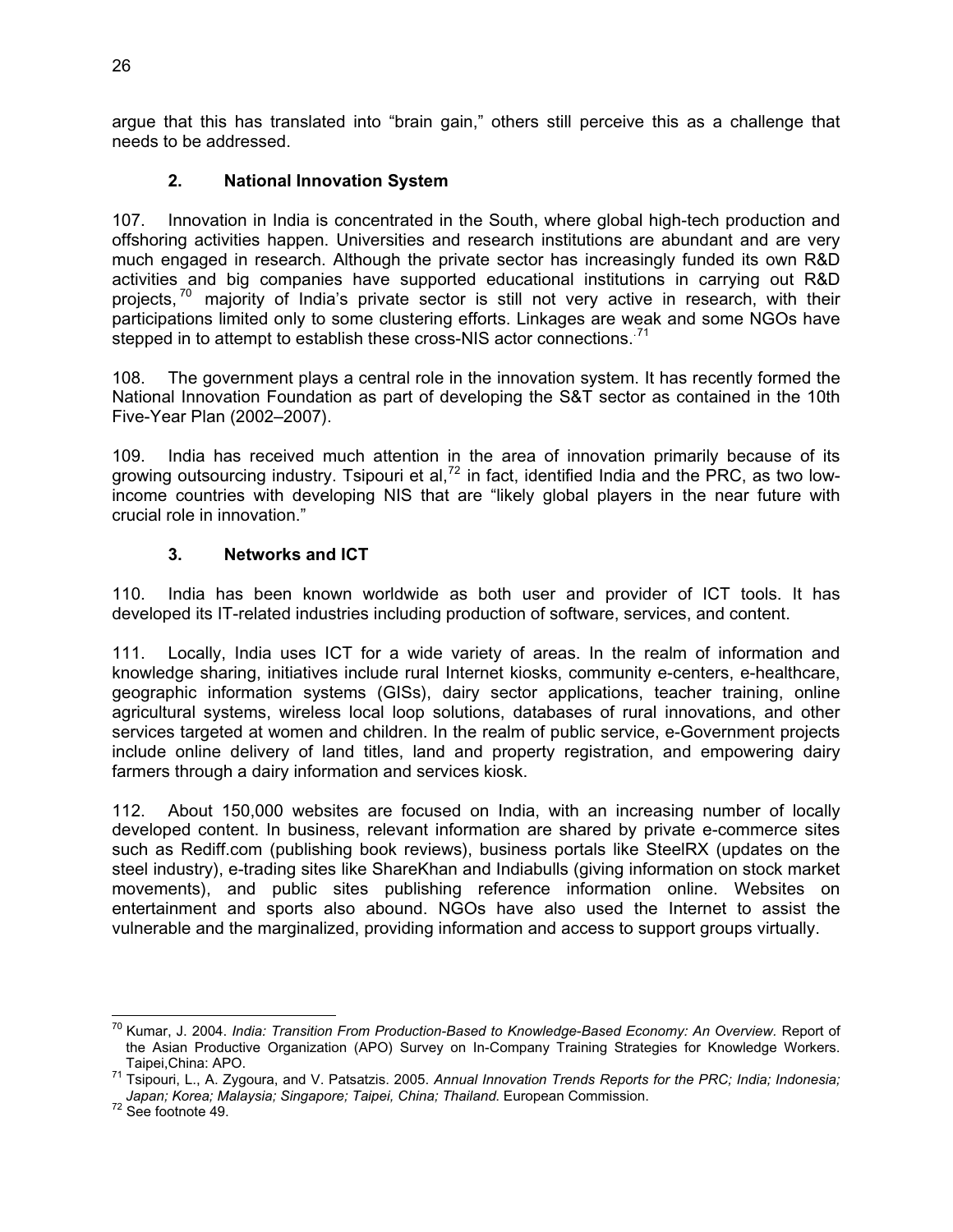#### **4. Policy and Regulatory Environments**

113. While the digital divide has affected India, as in most developing countries, the government's solution goes beyond providing basic Internet access. Eight key factors known as 8 Cs were identified as the key to unlock ICTs for development. These are: connectivity, content, community, commerce, capacity, culture, capital, and cooperation.<sup>73</sup>

114. The introduction of current account convertibility and easing of controls and regulations in the early 1990s and the Broadband Policy of the Indian Government in 2004 (providing an impetus to broadband and Internet penetration in the country) have enabled knowledge capture in the country.

#### **C. Republic of Korea**<sup>74</sup>

115. The Republic of Korea (ROK) has come a long way from the 1960s from when it had one of the lowest per capita incomes in the world to the present vibrant economy that has undertaken reforms in financial, corporate, and government sectors.

#### **1. Education and the Skilled Workforce**

116. Education has been receiving huge investments and attention in the ROK, but it still has several weaknesses. The country's formal education is considered too academic as opposed to being practical and creative, use of English remains low, and linkages to the labor market remain poor. Adult learning opportunities are also considered limited.

117. In 1996, Korea Education and Research Information Service, an organization that aims to provide an open and flexible venue to learn and to develop educational resources through ICTs, launched EduNet. It is a comprehensive educational information service system that allows all citizens—including students, teachers, and the general public—to gain access to valuable educational information via the Internet. Through EduNet, educational resources can be shared, online learning communities can be created, and personalized services can be provided. For example, teachers can access multimedia databases and courseware for their own learning and instructional activities. Students benefit from individualized education services such as online educational and personal consultation and entertainment. EduNet has become the biggest educational information network service system in the ROK.

118. The Government is likewise providing various educational opportunities to "Internet illiterates." These trainings developed into a systemic government-wide education project called "IT Education for 10M People," which began in 2000. This project has educated the farmers, fishermen, housewives, and the disabled.

#### **2. National Innovation System**

119. The ROK has a centrally managed innovation system, with innovation policies coordinated at the level of the Prime Minister. The business sector is dominated by a small

 73 Rao, Madanmohan. 2002. *The Asia-Pacific Internet Handbook, Episode IV: Emerging Powerhouses*. New Delhi:

Tata McGraw Hill. 74 References for this section are: (i) Hwang, Jong-Sung. *Digital Review of Asia Pacific (2003/2004)*. Eul Yong Park; (ii) Soo, Joong Hae. 2002. *Building a Knowledge-Based Economy: The Case of Korea*. Handong University; and (iii) Korea Development Institute. *Korea's Transition to a Knowledge Economy: Challenges and Policy Response*. (Joint Workshop on Knowledge Economy for Asia, 8 October 2004).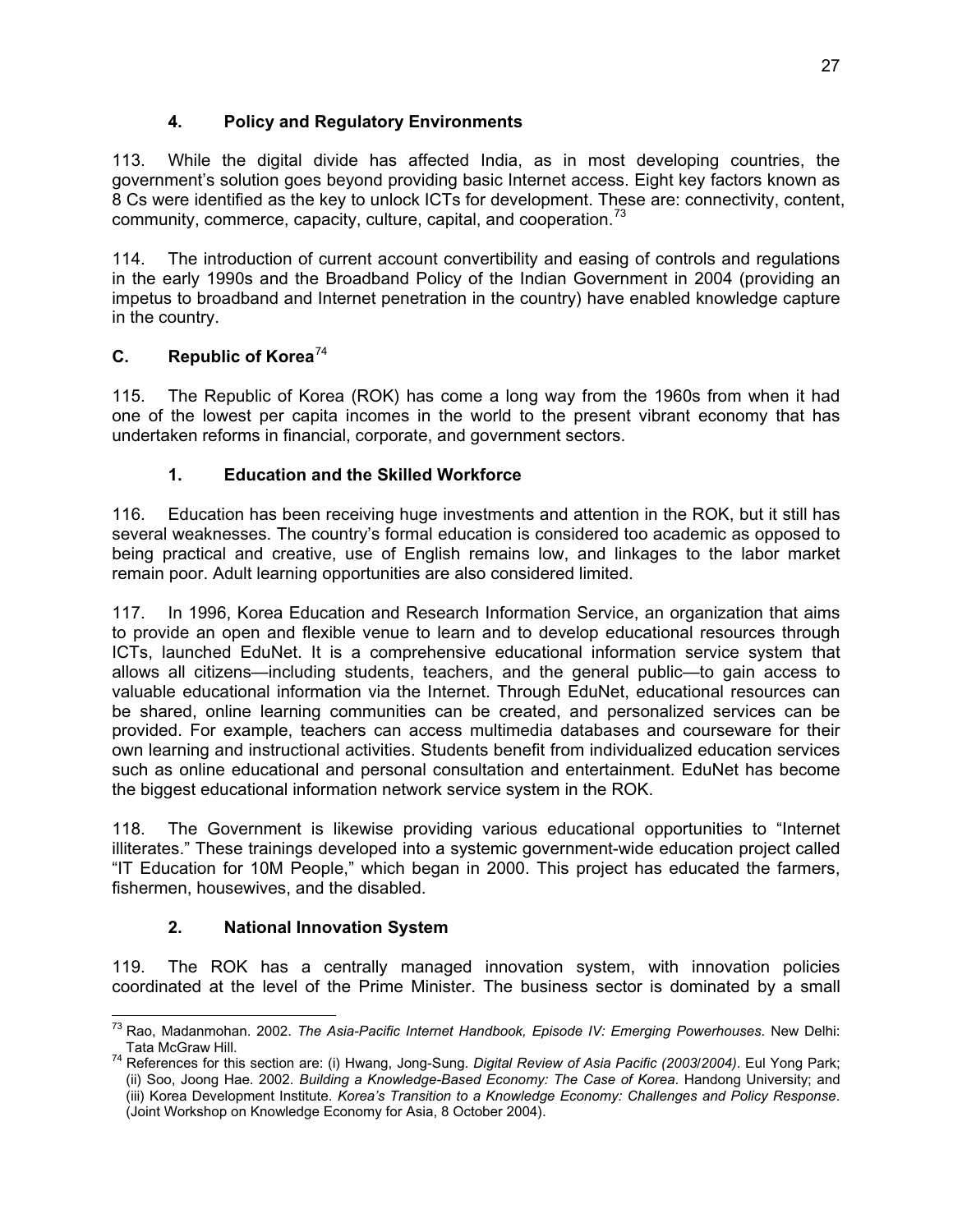number of conglomerates that engage heavily in R&D and have produced innovative products marketed to the rest of the world. These private players are increasingly being encouraged to participate in policy formulation as well. Research excellence is stressed with emphasis on developing innovative technology that can provide sustained national competitiveness in the future. High-tech industries are likewise promoted.

120. However, ROK's resulting R&D outputs are not commensurate to its R&D inputs.<sup>75</sup> Local talents are also insufficient. To address these, the Government has improved the system for selecting research subjects and has helped establish effective research management methods to efficiently use R&D funds and maximize the benefits of R&D.

121. To promote basic research in ICT, the Government invested \$88.4 million in the first half of 2001 to support R&D activities of small- and medium-sized venture businesses, help develop information and communication polices, establish e-libraries, and construct next-generation Internet platform. Time after time, the Government looks at leading technologies to appraise their technological and commercial merits, and to provide marketing and commercial support to create demand.

#### **3. Networks and ICT**

122. The ROK is among the Asian countries that have developed internationally known ICT companies and brands. The Government continues to boost private sector performance by designating core technologies including next-generation Internet, optical communications, digital broadcasting, wireless communications, and computer software, for development through advanced ICTs. Since private sector investment in this area is low and commercialization in the short-term period is generally not feasible, the Government invested \$120.7 million to gain technological competitive edge in the world market.

123. SMEs also benefit from government assistance in ICT through the Small Enterprise Networking Project developed in 2001. With the observation that 99% of SMEs fail to maximize use of ICT, the goal of the project is to connect SMEs to the Internet and enable them to use ICT services by providing both hardware and training requirements by the government.

124. In the telecommunications sector, ICT standardization criteria have been implemented to enhance testing and certification systems of telecommunication equipment and to improve processes for regulating technical standards. Telecommunication companies also have been given financial support to construct high-speed information networks in remote areas and sponsor basic computer literacy programs since 2000, contributing significantly to the narrowing of the digital divide.

125. E-Governance is also an area that the ROK has explored as early as 1987. The Government launched the National Basic Information System to deploy ICT applications in its five core areas—administration, finance, education and research, national defense, and public safety. At present, e-government efforts have already translated into observed benefits, including the reduction of logistic cost for import and export procedures given the streamlining of customs administration, the decrease in number of required documents for port administration from 75 to 16, with accompanying decline in processing time from 2 hours to only 2 minutes.

 75 Park, E. Yong. 2002. *Building a Knowledge-Based Economy: The Case of Korea*. Handong University.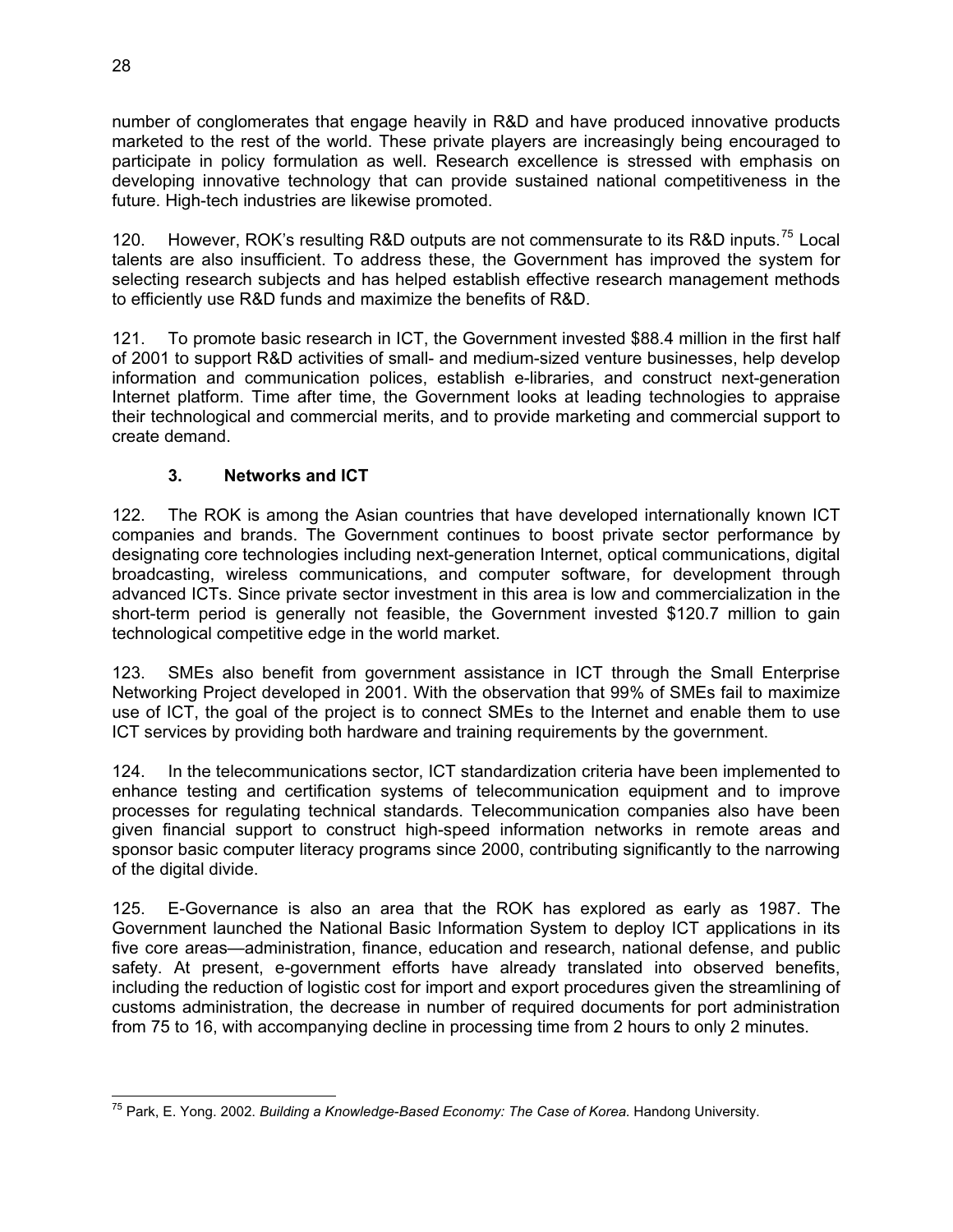#### **4. Policy and Regulatory Environments**

126. ROK's policy direction is captured in the country's third ICT master plan called e-Korea Vision 2006. The plan's three goals are to: (i) improve social systems and productivity, (ii) transform the relationship between the Government and the market (to allow the private sector to thrive and be creative), and (iii) encourage the pursuit of a "lead strategy" (as opposed to the "catch-up strategy stated in previous plans) in key services and technology sectors.

- 127. The ROK also enacted a comprehensive set of legislation to set the stage for KBE:
	- Utilization and Security of the Information System and Protection of Personal Information Act,
	- Digital Signature Act,
	- Framework on e-Commerce Act,
	- Promotion of the Digitization of Administrative Work for the e-Government Realization Act,
	- Management of Digital Content Act,
	- Closing the Digital Divide Act,
	- Protection of Major Information Infrastructure Act,
	- $\bullet$  Privacy Act,
	- Public Record Management and Public Institution Act,
	- Software Industry Promotion Act,
	- Consumer Protection in E-Commerce Act, and
	- Laws on Protection of Intellectual Property Rights.

#### **D. Malaysia**<sup>76</sup>

128. Malaysia envisions itself to be a fully industrialized nation with a KBE and the Government has been actively launching programs to make this a reality.

#### **1. Education and the Skilled Workforce**

129. Improvements in enrolment at the tertiary level (by 25%) have been made following substantial government budgetary allocation. However, enrolment is skewed toward art courses than the sciences, resulting in an inadequate pool of knowledge workers, scientists, and skilled workers. The learning abilities and skills of Malaysian graduates have also been noted to be inadequate.

130. In response to these, the Malaysian government is now focusing on three main strategies in education. First is the promotion of lifelong learning which includes retraining and re-skilling of workers, the provision of distance learning and virtual learning programs, and coordination with the private sector to provide incentives for skills upgrading. Second is the reorientation of the education and training systems to prioritize the sciences and to encourage university–industry tie-ups. Last is attracting global talent through a brain drain program.

131. The brain drain program, revived in 2001, takes the form of a returning scientists Program. Incentives in the form of income tax exemptions, and car import duty and sales tax

 $\overline{a}$ 76 References for this section are: (i) Nain, Zaharom. *Digital Review of Asia Pacific 2003/2004, Malaysia;* and (ii) *Knowledge-Based Economy Master Plan. Malaysia*. Available: www.epu.jpm.my/new%20folder/publication/ knoweco.htm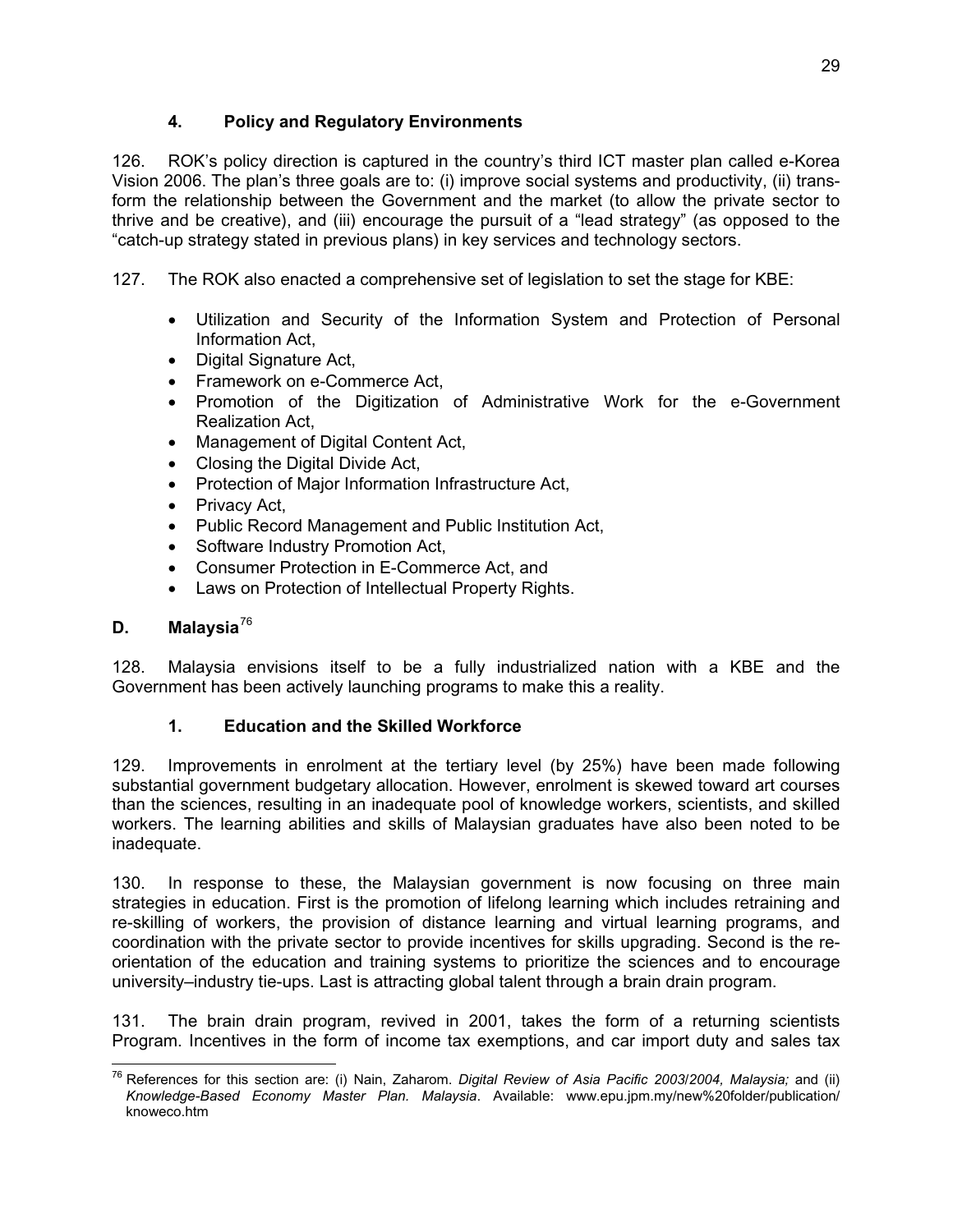exemptions, among others, are being given to returning scientists in the fields of ICT, science and technology, industry, finance and accounting, arts, and medicine and health.

#### **2. National Innovation System**

132. Malaysia acknowledges its weak innovation performance, considering its low R&D expenditure in relation to GDP and the small number of patent applications, which was only a small fraction of the applications in Japan and the ROK. Industry–academe linkage also remains weak.

133. Innovation in Malaysia is currently hindered by the low number of scientists and engineers per million population. As a countermeasure, Malaysia has launched initiatives to attract skilled personnel, but this has not been very successful.<sup>77</sup> The weakness of Malaysia also comes from a dominant SME sector that is locally oriented and with serious handicap in technological capacity. Weak linkages with other NIS actors further worsen the situation. Responding to this situation, the Government has established a Multimedia Super Corridor (MSC) which is envisioned to serve as a test bed for invention, research, and other groundbreaking multimedia developments. With this, several multinational companies (MNCs) have been encouraged to locate in Malaysia and perform their R&D activities there, given the increased provision of state-of-the-art technology infrastructure.

#### **3. Networks and ICT**

134. Malaysia uses ICT both for community and business sector development. Two samples of community-directed projects are the TaniNet Project and CyberCare. TaniNet is an ICTbased portal developed to enable farmers to use the Internet as a communication tool and as a venue to share information and trends in agriculture and biotechnology. CyberCare, on the other, is intended for underprivileged children, particularly those in orphanage communities. It builds an online community of children, administrators, corporations, government sectors, and the community-at-large.

135. In business and private sector development, the most popular ICT initiative of the government is the setting up of the MSC in 1996. The MSC provides an ideal technological environment that is expected to attract knowledge workers, technopreneurs, and hightechnology industries. Another example is the Flagship Applications project, implemented in 1997, that has two major components: multimedia development which offers business opportunities including e-government, multipurpose card, smart schools, and telemedicine; and multimedia environment, providing both Malaysian and international companies the opportunity to work closely with leaders in the multimedia industry, research and academic institutions, and customers.

136. Numerous e-governance initiatives also exist in Malaysia. These include the Generic Office Environment; the Human Resource Management Information System; Project Monitoring System; Electronic Procurement System; Electronic Labour Exchange e-Services (electronic delivery services of driver and vehicle registration, licensing and summons services, utility bill payments, and the Ministry of Health online information); and the Electronic Government– Accountant General Integration.

<sup>-</sup> $^{77}$  Thiruchelvam, S.K., and K.Z. Ahmad. 2005. The War for Brains: Attracting Scientific and Technical Talent to Malaysia. Forthcoming paper for Asialics, Republic of Korea. Available: www.asialics.org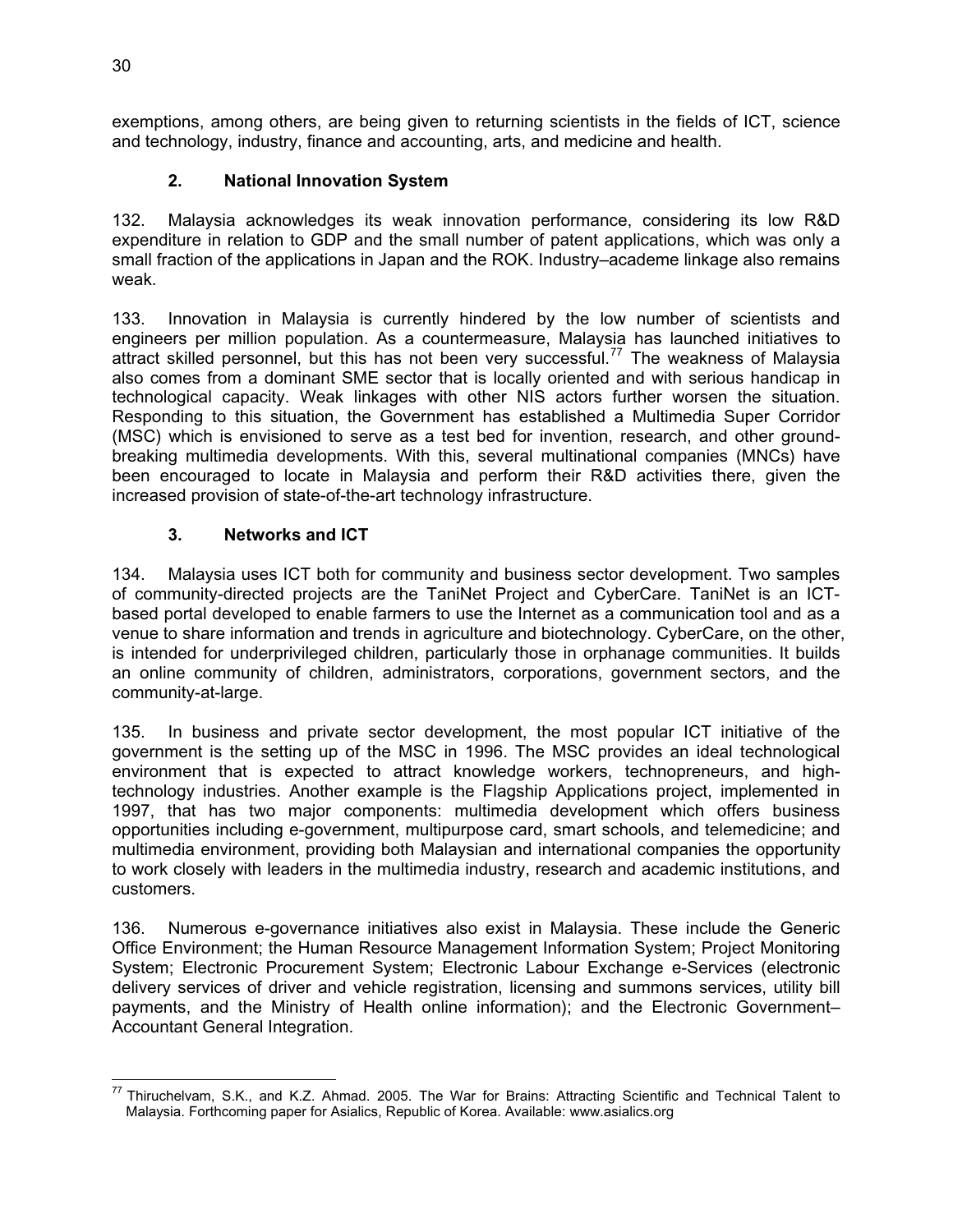#### **4. Policy and Regulatory Environments**

137. Malaysia started its journey toward KBE in the 1990s when Vision 2020, the country's national agenda, was launched. In support of this, a KBE Master Plan was formulated and seven strategic thrusts were identified:

- Cultivate and secure the necessary human resources;
- Establish the institutions necessary to champion, mobilize, and drive the transition to a KBE;
- Ensure that the incentives, infrastructure, and info structure necessary to prosper the application of knowledge in all sectors of the economy and the flourishing of knowledge-enabling, knowledge-empowering, and knowledge-intensive industries;
- Dramatically increase capacity for acquiring and applying science and technology (including information and communication technology) in all areas;
- Ensure that the private sector is the vanguard of KBE development;
- Develop the public sector into a knowledge-based civil service; and
- Bridge the knowledge and digital divides.

138. In support of this plan is the National IT Agenda which is a framework for the development of the country into an information and knowledge-based society by 2020. It places importance on the development of people, info structure, and applications for "creating value, equity and access and qualitative transformation." The agenda focuses on five key areas: eeconomy, e-community, e-sovereignty, e-learning, and e-public services.

#### **E. Singapore**<sup>78</sup>

139. From the time it gained its independence in 1965, Singapore has grown to be a major economic player in Asia, ranking third as an Asian financial center.

#### **1. Education and the Skilled Workforce**

140. Singapore's leadership believes in "investing heavily in upgrading the skills of the workforce because on an intelligent island, a pair of hands has to be a pair of thinking hands."<sup>2</sup> Faced with the challenges of an aging workforce, with older workers possessing low skills, a serious mismatch of skills, and the population's weak preference to go to vocational schools, Singapore has taken a number of steps to boost the quality of its labor force.

141. Collaboration between the ICT industry and schools has enabled the use of broadband to enhance the teaching and learning experience among schoolchildren. All public schools in Singapore have broadband access. In the case of tertiary education, a variety of e-learning institutions—such as the National University of Singapore, Nanyang Technological University, and Singapore Management University—is available.

142. A key promotional effort of the Government targeted toward developing competencies, particularly new, critical, and specialized ICT skills, is the enhanced Critical Infocomm Technology Resource Programme which has upgraded the skills of 3,900 ICT professionals in

<sup>-</sup>78 The references for this section are: (i) Goh Seow Hiong. *Digital Review of Asia and the Pacific. Singapore. (2003– 2004)*; (ii) Prime Minister Lee Hsien Loong, *NewsWeek* February 2006 Special Edition; and (iii) Chia Siow Yue. *Singapore: Towards a Knowledge-Based Economy*.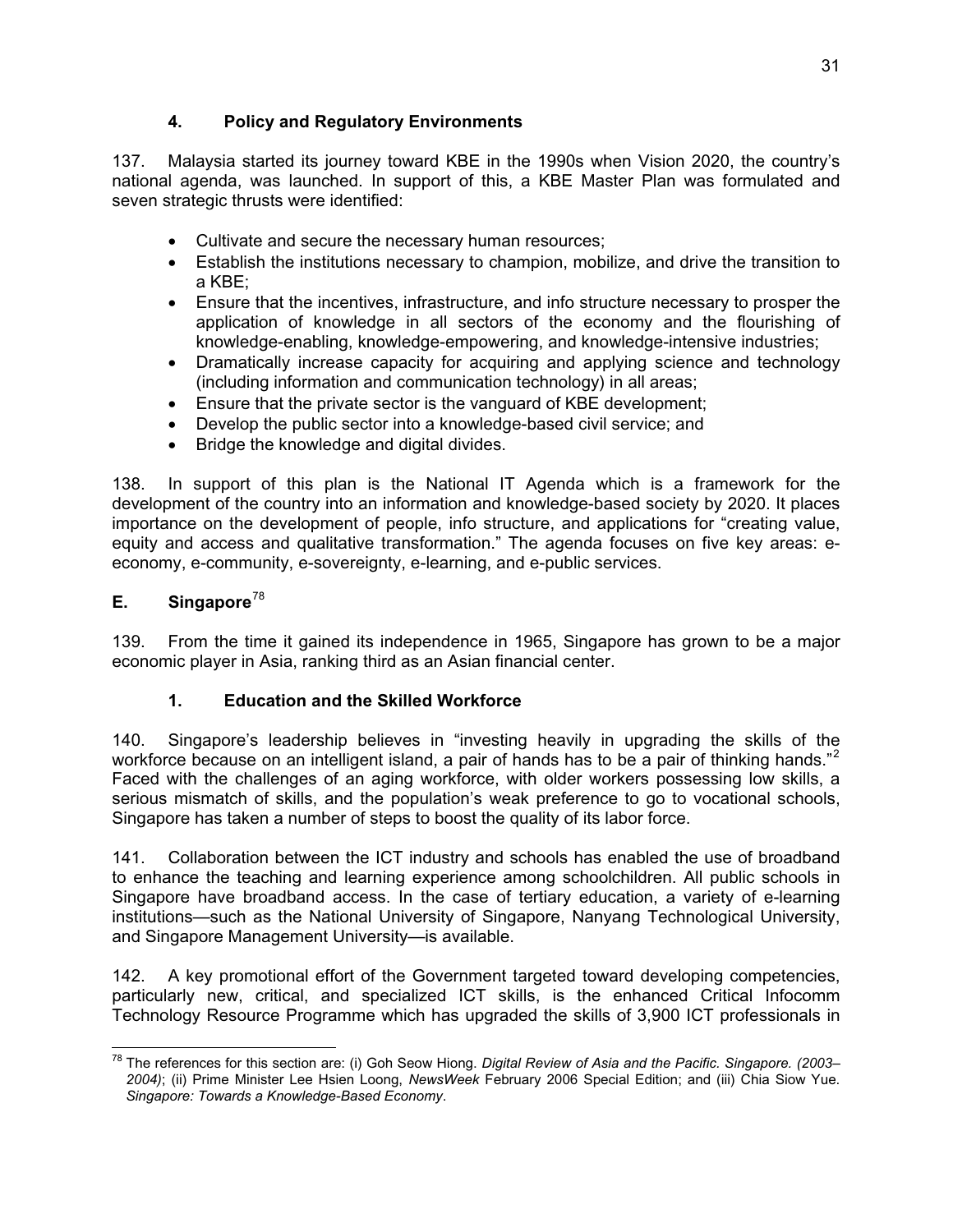new technology areas like bioinformatics, Linux, and XML. The Government also has the Infocomm Training and Attachment (iTA) Scheme that provides training on latest technologies with selected organizations in the ICT industry.

#### **2. National Innovation System**

143. Singapore aims to attract global industry players and position itself as a living laboratory for innovation in Asia. It does have a strong infrastructure and macroeconomic fundamentals that can support innovation. One of their most prominent R&D facilities, the Laboratories for Information Technology, has research facilities for a wide variety of fields, including media engineering and management, language engineering and knowledge management (KM), ubiquitous and distributed systems, and bioinformatics and medical imaging. With its global connectivity, more than 6,000 multinational and local wireless players have established their wireless R&D and test-bed activities in Singapore.

144. Private agencies, rather than the Government, spearhead Singapore's innovation. Being the hub of major MNCs in Southeast Asia, Singapore's initial research activities were influenced by these large MNCs operating in the country. Technology transfer did take place, with local companies being able to benefit from MNC-introduced technologies.79 Currently, Singapore is focusing its efforts on improving its local entrepreneurship and upgrading their technological level through assistance schemes aimed toward businesses and industries. Collaborative government-funded projects, such as in the area of mobile payment infrastructure and application service providers, are also being promoted among local players.

145. A positive result that has been observed is the increase in the number of high-tech startups. Totaling 35, these were spun off by different research institutes and centers all managed by the National Science and Technology Board.

#### **3. Networks and ICT**

146. Singapore is among the most developed in Asia in terms of ICT and ranked 11th in the world as indicated in its information society index ranking, an ICT index composed of 23 variables. To illustrate, the national communications infrastructure has a 99%, island-wide broadband connection. Its Internet data centers have regional and international points of presence and use Singapore as a gateway to the region.

147. Through the e-Government Action Plan and the e-Citizen portal, a wide range of services is now available to the public. About 1,625 public services are available online representing about 83% of all government services considered feasible for e-delivery. To increase adoption of these ICT-enabled services by the general populace, the Government continuously promotes an e-lifestyle. Through the Singapore Infocomm Technology Federation, government support is also being provided to the business sector in the form of assistance to local companies in marketing their goods and services locally and internationally, and facilitation of knowledge exchange and transfer between local companies and international partners in areas such as benchmarking and competency and standards compliance.

148. With continued government support, the ICT industry in Singapore remains vibrant. Schemes, such as the International Content Hosting Scheme and the Content Enrichment

<sup>-</sup>79Hang, C., and M. Ng. 2004. *IP and Innovation: Singapore's Experience*. Singapore. Available: www.eng.nus.edu.sg/ cmost/ISMOT%20Paper%20\_final\_.pdf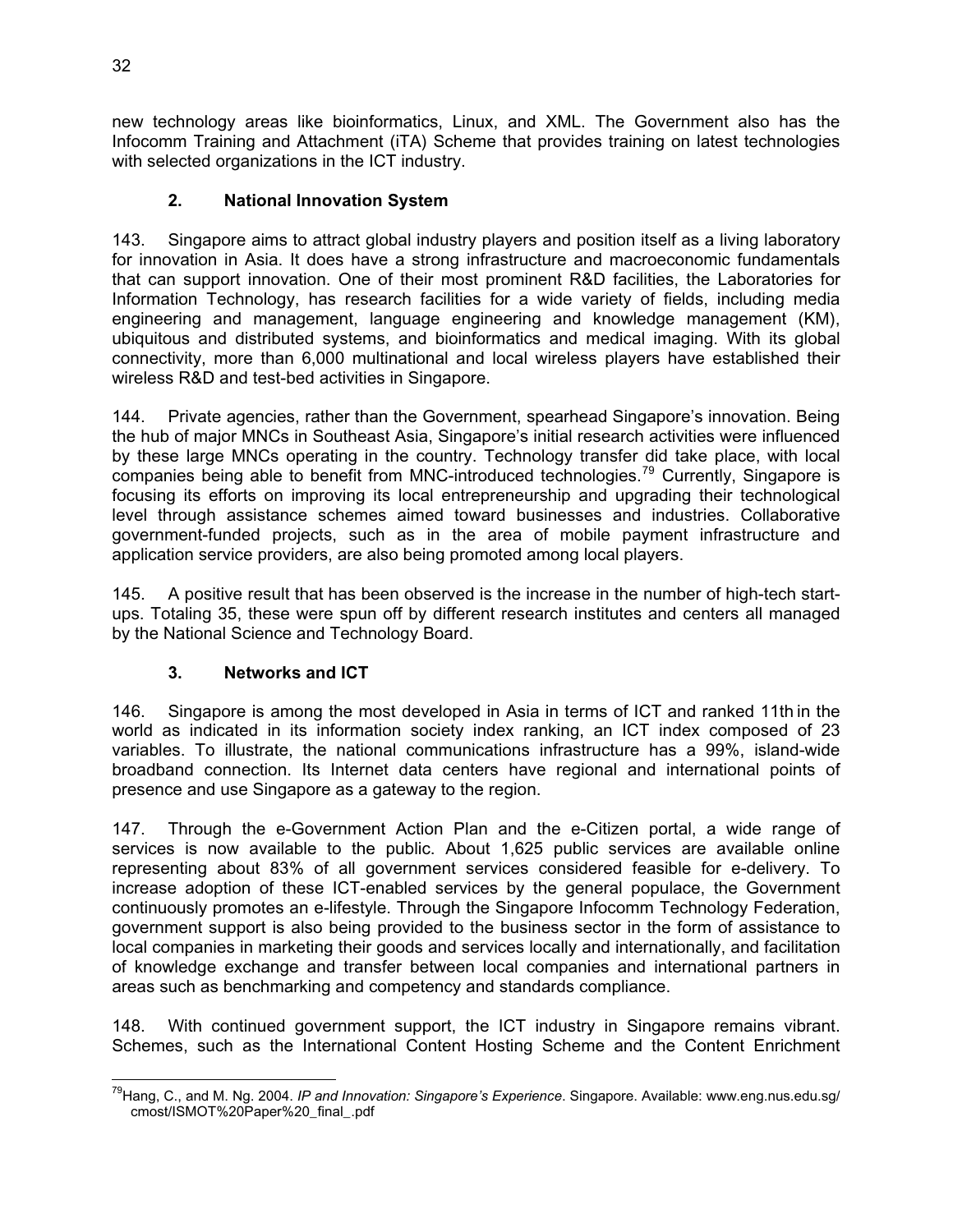Scheme, have been developed to attract high-end media-rich content to Singapore and extend broadband content to new systems. Programs such as the Infocomm Local Industry Upgrading Program tie up local companies with MNCs for exposure to the latest technologies. MNCs learn to apply their technologies to locally developed products and services, while local companies are able to tap the global marketing and distribution expertise of these MNCs.

## **4. Policy and Regulatory Environments**

149. Singapore has the ICT 21 Master Plan which has three strategic thrusts: (i) to develop ICT as a major growth sector, (ii) to leverage on ICT to boost the competitiveness of key economic sectors, and (iii) to prepare Singapore for the information society of the future.

150. Singapore's policies go beyond the country. For instance, an e-ASEAN Framework Agreement has been put in place to enhance collaboration among the 10-member ASEAN organization to develop a common marketplace for ICT goods and services, facilitate infrastructure investment, and develop the infrastructure and policy framework for e-commerce and e-government.

151. Beyond the region, Singapore has also been actively pursuing free trade agreements (FTAs) with its major trading partners such as Australia, Canada, India, Japan, Mexico, New Zealand, US, and European Union (EU). These FTAs aim to further improve trade and investments with these countries by lowering tariffs for ICT goods, simplifying customs procedures, and improving market access for commercial and professional ICT services.

#### **F.** Thailand<sup>80</sup>

#### **1. Education and the Skilled Workforce**

152. In recent decades, Thailand's development strategy focused on education and knowledge building. With this focus, high literacy rates and high levels of economically active individuals were reached. However, with the advent of KBE, some concerns regarding Thai education and quality of manpower surfaced. Among these are the lack of relevance of the curriculum to the needs of the industry and the weakness of science and engineering programs.

153. Efforts to address these concerns include the promotion of vocational institutions and the provision of occupational training for knowledge workers by the Department of Skill and Development. In addition, many other departments, including the Department of Vocational Education, Ministry of Education, Department of Skill and Development, and Ministry of Labor, will also provide nonformal education on vocational training.

154. The importance of human resource development is highlighted in the Government's Ninth Economic and Social Development Plan. Phrased as "a knowledge-based and learning society," the Government believes that creative and rational thinking, developed through lifelong learning, is key to empowering the Thais.

 $\overline{a}$ 80 The references in this section are: (i) Makishima, Minoru and Somchai Suksiriserekul. *Human Resource Development Toward a Knowledge-Based Economy: The Case of Thailand*. Chiba, Japan: Institute of Developing Economies, Japan External Trade Organization; (ii) Koanantakool, Thaweesak. *Digital Review of Asia Pacific 2003/2004, Thailand*; and (iii) APO. 2004. *Training Knowledge Workers*. Report of the APO Survey on In-Company Training Strategies for Knowledge Workers.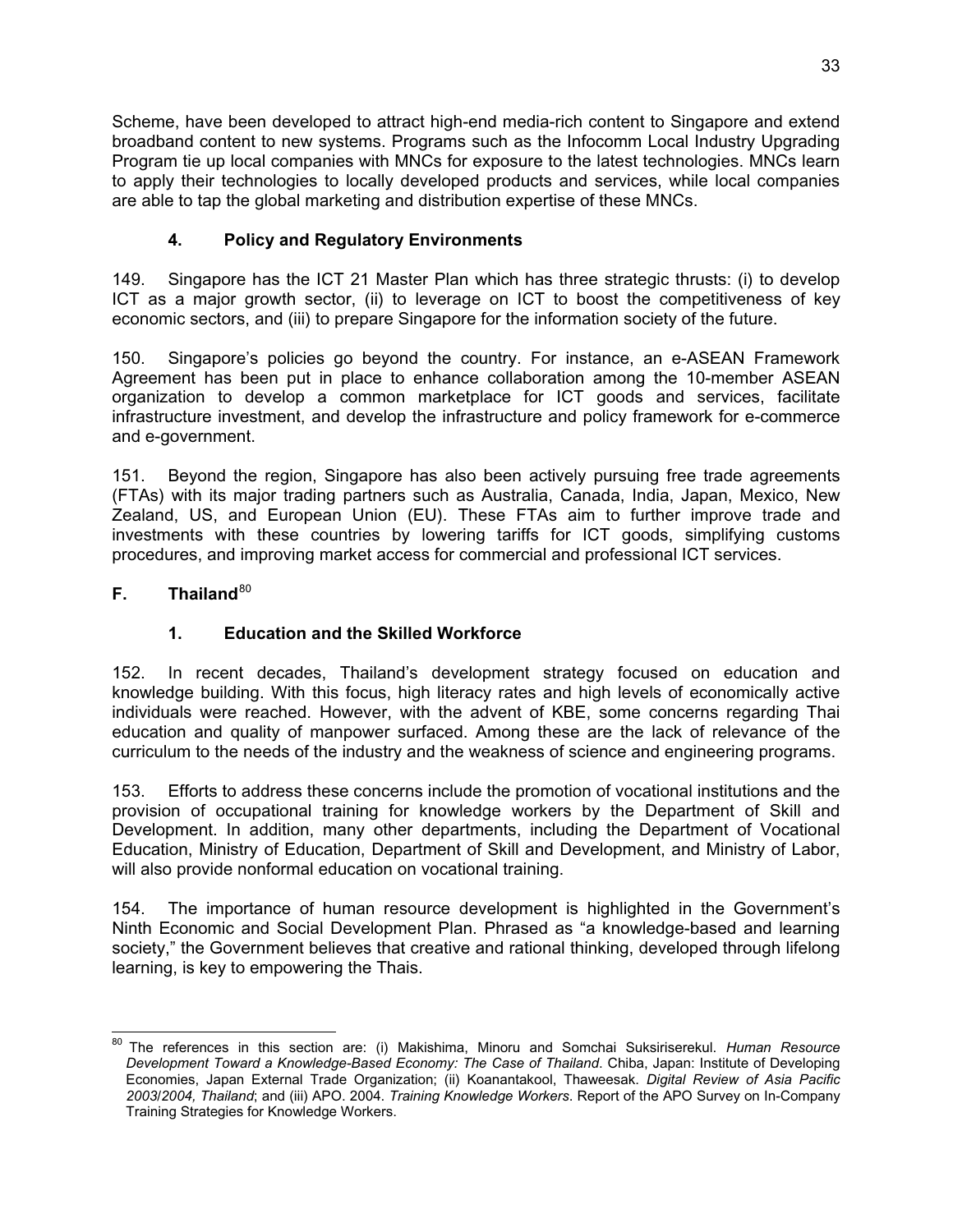#### **2. National Innovation System**

155. Thailand has developed good IT parks equipped with physical and information infrastructure in favorable locations to encourage ICT development, including R&D. However, the lack of regulation regarding the software business and the complicated process for qualified non-Thai workers to obtain work permits has resulted in hesitant investors.

#### **3. Networks and ICT**

156. Thailand seeks to improve the welfare of its people by expanding their access to ICTs. For one, through the SchoolNet launched in 1995, Thailand offered the first network that provides universal Internet access to teachers and students in schools through dial-up mode. Through the Agriculture Information Network, farmers are provided online services such as risk assessment, agriculture warning system, and agriculture knowledge base. The Community Access Telecenters project, on the other hand, offers low-cost Internet access and assistance to poor communities through public Internet booths, telecenters to promote community product and local tourism, and provides automatic web translation services.

157. Thailand has been keen on e-government to effectively and efficiently use ICTs for government operations and public service delivery. In recent years, several government agencies have started offering online services to help provide the so-called "4Rs" or red tape reduction, rapid response, rural coverage, and round-the-clock services. These include online personal tax filing and tax payment services, online juristic entity registration, and downloadable forms and information.

158. SMEs have been the target of ICT awareness and utilization programs. ICT support for SMEs is in fact one of the strategies in Thailand's IT Master Plan or IT 2010. The plan lays down the steps as follows: "set up the mechanics of transferring and absorbing the advanced and appropriate technology to SMEs, motivate to build SMEs alliance group to utilize the whole system of ICT in business management, promote e-Business development, use ICT for management in industrial sector, make the database for planning and service, develop SMEs Portal to serve entrepreneur, and build up the entrepreneurship."<sup>81</sup>

#### **4. Policy and Regulatory Environments**

159. Thailand embarked on its first national IT development plan in 1996. Known as IT-2000, the plan has a three-pronged development agenda—building an equitable national information infrastructure, investing in people to accelerate the supply of IT workers and develop an ITliterate workforce, and achieving good governance through the use of IT in delivering services to the public and in government administration.

160. In 2001, the second national strategic plan called IT-2010 was adopted. It has three crosscutting principles to support "ICTs for knowledge-based society and economy" framework. These are building human capital, promoting innovation, investing in an information infrastructure, and promoting the information industry. Five main areas for development were identified: e-society, e-education, e-government, e-commerce, and e-industry.

<sup>81</sup> <sup>81</sup> *Policy Strategies for a Knowledge-Based Economy in Thailand*. 2002. Available: www.oecd.org/ dataoecd/9/28/2482440.pdf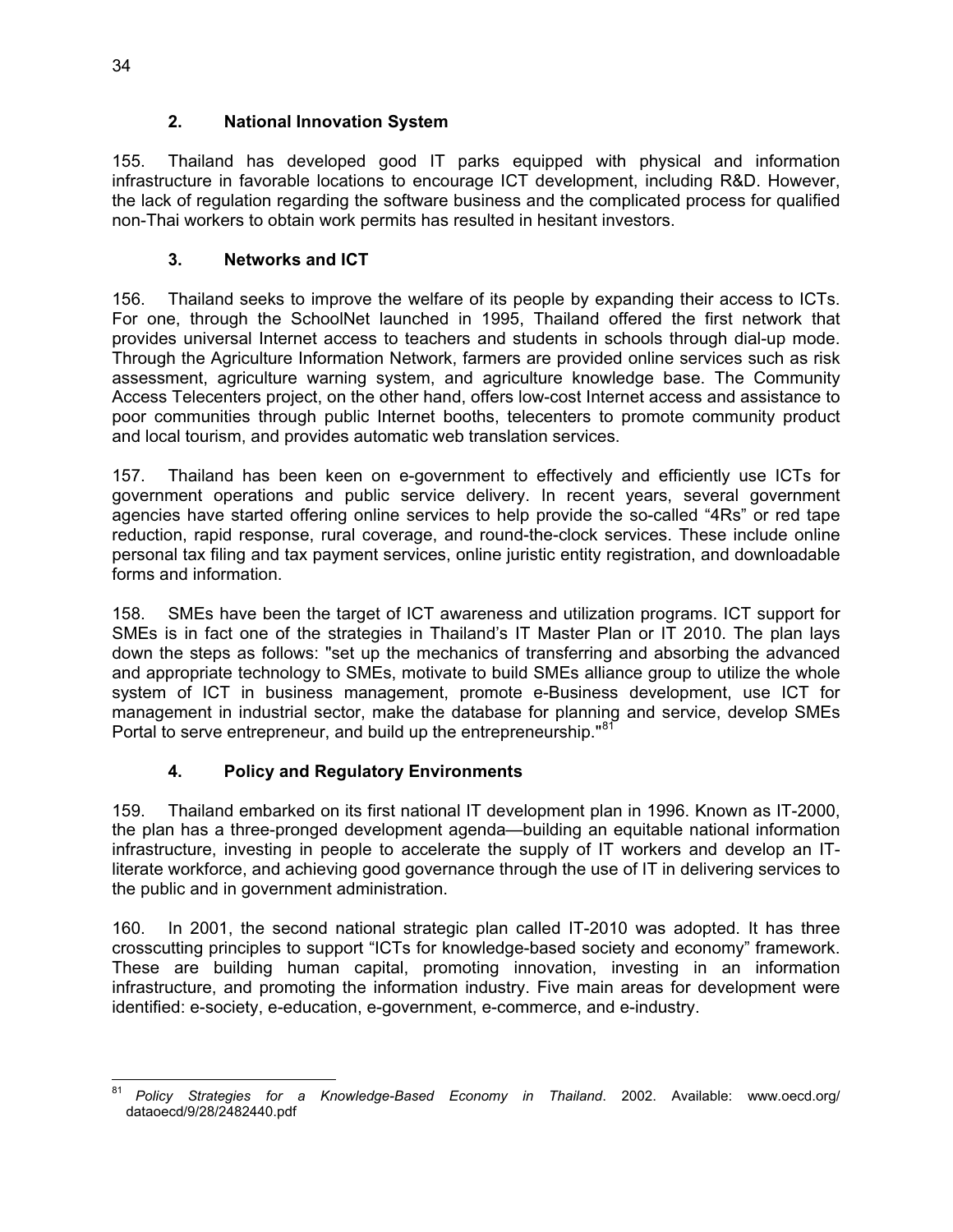#### **G. Drawing Lessons from Country Experiences**

161. Several lessons can be drawn from the diverse experiences of these six Asian countries. Although these countries have their own unique paths based on their different realities, certain similarities of what contributed to the success of their efforts can be observed. Table 3 highlights the initiatives taken by these countries in terms of the four pillars of a KBE.

#### **1. Strong Leadership and Political Will**

162. Malaysia and Singapore show how important leadership is in ensuring that programs and projects designed to facilitate the transition of the country into a KBE are pursued. A clear vision serves as the starting point and this gets translated into programs that heads of states publicly push and promote. This has a ripple effect on the various government ministries and agencies that then become committed to the delivery and accomplishment of such projects. Malaysia's Prime Minister has extensively promoted and publicized MSC. Singapore's Prime Minister has been at the forefront of its KBE programs. The innovation system in the ROK is centrally managed, with innovation policies coordinated at the level of the Prime Minister.

163. Strong leadership is also manifested in the government's determination to pursue reforms that are necessary to push the country ahead. Singapore, for example, unveiled a program to fast-track the liberalization of its telecommunications sector in 2000, accelerating by 2 years the timetable for full competition in the sector and immediately lifting the foreign equity limits for securing licenses for public telecommunications.

#### **2. Clear Policy Direction and Adequate Support for Implementation**

164. The experience of Asian countries showed that visions have to be translated into clearly articulated policies that will then guide the design of plans and concrete programs of action. In fact, the pillar of "policy and regulatory environment" serves as the rule-setting foundation of all other pillars. Asian countries have demonstrated an appreciation of this, as shown in the various master plans and strategic plans that are in place. For example, Indonesia has recently acknowledged the inevitability of the KBE, has immediately crafted the vision of "Creating a Nusantara Telematic Society by the Year 2020" for its KTIN (*Kerangka Teknologi Informasi Nasional*), the National Framework for Information Technology. The importance of how policy drives action is shown in the case of India, where the lack of a clear innovation plan limits government initiatives only to the S&T aspect of innovation.

165. Support for the implementation of programs does not always require the allocation of government funds, although this was the case in financially endowed countries like Singapore. Tapping the private sector in the form of partnerships and collaboration to raise the skill level of the workforce, for instance, as in the case of Singapore, or in encouraging innovation, as in the case of the PRC and the ROK, are also viable and effective options that can be considered.

#### **3. Strengthening Linkages with the Private Sector**

166. The innovation experiences of Asian countries show that the private sector can play and does have a major role in the transition to a KBE. Specifically in the case of MNCs taking the lead in innovation, the government has taken steps to ensure that the local private sector, such as the SMEs, benefit from such MNC-led innovation through technology transfer and knowledge exchanges.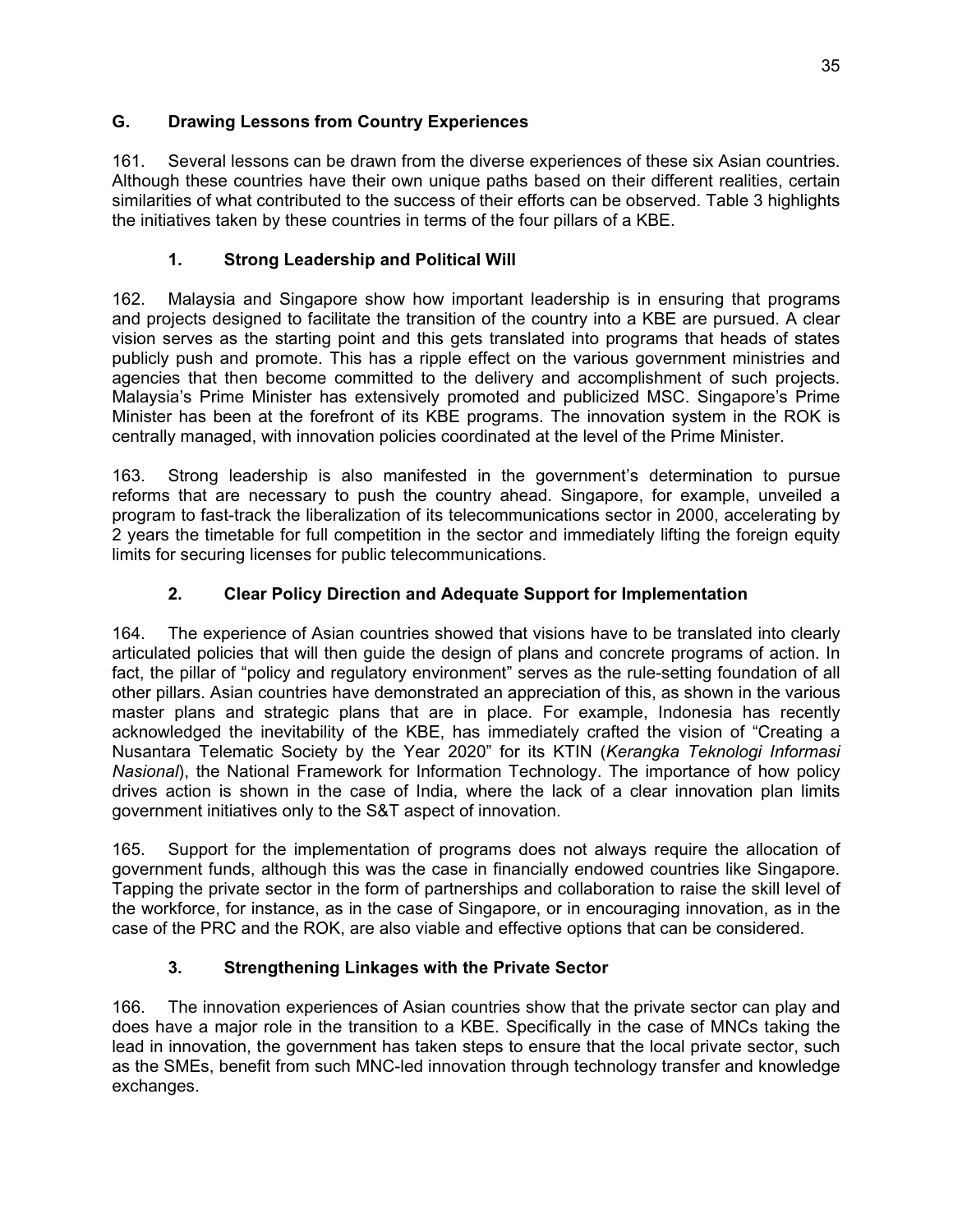167. The role of the private sector in enhancing workforce skills has also become evident and Asian countries have linked up with industry to provide inputs on relevant skills and competencies that must then be the basis of curriculum development both by privately owned and state-run educational institutions.

#### **4. Exploring Innovative Ways of Achieving Desired Outcomes**

168. Creativity and innovativeness have delivered significant gains to improve the quality of education and the skill level of the workforce. ROK's self-education program, anchored on lifelong learning philosophies, allows Koreans to earn a degree simply by passing a Bachelor's Degree Examination Program even without attending regular college. Over 2 million have graduated from the PRC's distance education,  $82$  a program that uses innovative learning tools such as cable and satellite televisions, Internet-based cyber schools, and virtual classrooms to reach primary school students, teachers, and even agriculturists and farmers. India's computerbased functional literacy, initiated by the Tata Consultancy Services, uses a mixture of methods—teaching software, multimedia presentations, and printed materials—and employs animated graphics and a voice-over, to teach an uneducated person to read in a fraction of the time it takes to do this by conventional means. Indonesia also has developed an e-learning site called e-*dukasi* to improve the quality of high school and vocational school education, using the latest curriculum to develop online materials for both students and teachers.

## **5. Use of ICT for Marginalized Groups**

169. Major benefits have been derived from the use of ICT to reach the "have-nots." Farmers and the rest of the agricultural communities have been the beneficiaries of ICT-enabled, webbased assistance such as information sharing, trend monitoring, and risk assessment, in countries such as Thailand, India, Malaysia, and Philippines. Poor communities and underprivileged sectors have been provided with access and online support through rural kiosks in India, the online community called CyberCare in Malaysia, the promotion of local products in Thailand, and the provision of IT education in the ROK.

#### **6. Combining Modern with Indigenous Technology**

170. Asian countries are rich in indigenous technology. Marrying traditional knowledge with modern technology can provide substantial benefits. This was the case in an Indian privatesector-research laboratory partnership project aimed at developing a new drug against a chronic skin disease called psoriasis. The partnership used a combination of indigenous knowledge and modern techniques to perform "reverse pharmacology," using purified extract from leaves of a traditionally recognized herbal medicine and performing modern standardized techniques to identify the constituents that can fight the disease.

<sup>-</sup><sup>82</sup> Chinese sources mention up to 30 million if you include formal and informal distance learning programs. Available: www.edu.cn.20010101/21934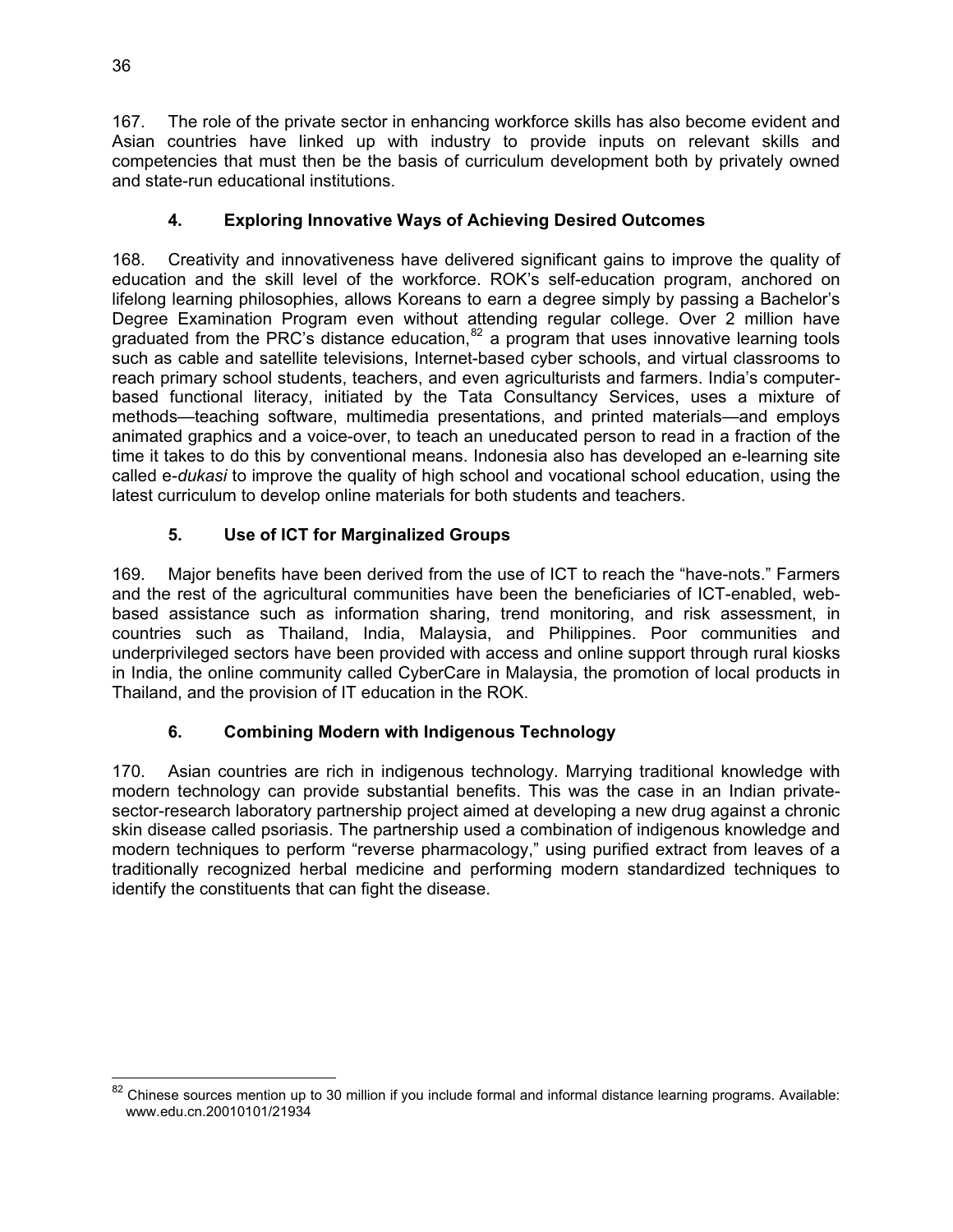|          | Pillar 1: Education and   |                                                |                                    | Pillar 4: Policy and            |
|----------|---------------------------|------------------------------------------------|------------------------------------|---------------------------------|
| Country  | <b>Skilled Workforce</b>  | Pillar 2: National Innovation<br><b>System</b> | Pillar 3: Networks and ICT         | <b>Regulatory Environment</b>   |
|          | Compulsory basic          | Massive reforms in the NIS                     | Heavy capital investments in       | 10 <sup>th</sup> five-year plan |
|          | education program         | Universities and research                      | the western part to address        | highlighting education          |
|          | Massive retraining of     | nstitutes asked to engage                      | digital divide                     | and skills                      |
| People's | employees                 | in market-related research                     | CT used in health, media,          | development, and ICT            |
| Republic | Promotion of university   | Promotion of high-tech                         | entertainment sectors              | Reforms on innovation           |
| of China | education, especially in  | industrial parks                               | Assistance to businesses on e-     | and R&D                         |
|          | Shanghai                  | "Knowledge innovation"                         | commerce                           |                                 |
|          | Relaxing restrictions on  | program restructuring                          | "12 Golden Projects" on e-         |                                 |
|          | hiring graduates from     | research institutes                            | governance                         |                                 |
|          | other parts of the PRC    |                                                |                                    |                                 |
|          | With a critical mass of   | With global high-tech                          | Has developed its own IT-          | Has identified 8 Cs in          |
|          | educated and IT-skilled   | production and offshoring                      | elated industries                  | using ICT for                   |
|          | workforce                 | activities                                     | Jses ICT for knowledge and         | development                     |
|          | Universal elementary      | Research-oriented                              | nfo sharing across sectors,        | Adopted broadband               |
|          | education                 | universities and research                      | eaching even the rural folks       | policy for broadband            |
| India    | Innovative use by private | nstitutions                                    | Some e-government services         | connection in the               |
|          | sector of ICT for         | Support by big companies in                    |                                    | country                         |
|          | education                 | carrying out universities'                     |                                    | Establishment of                |
|          | Quality university        | R&D                                            |                                    | Knowledge                       |
|          | systems being             | With a National Innovation                     |                                    | Commission                      |
|          | established               | Foundation to support S&T                      |                                    |                                 |
|          | "Brain drain" to "brain   |                                                |                                    |                                 |
|          | gain <sup>"?</sup>        |                                                |                                    |                                 |
|          | Huge investments by the   | Centrally managed NIS                          | With internationally known ICT     | e-Korea Vision 2006             |
|          | government                | Private players engaged in                     | brands                             | A variety of legislation        |
|          | EduNet project using ICT  | research encouraged to join                    | Government support to core         | for the KBE                     |
|          | for students, teachers    | policy formulation                             | echnologies for development        |                                 |
|          | and the general public    | Promotion of high-tech                         | Small Enterprise Networking        |                                 |
| Republic | "IT Education for 10M     | ndustries                                      | Project to get SMEs connected      |                                 |
| of Korea | People" educating         | R&D support for SMEs                           | to net                             |                                 |
|          | farmers, fishermen        | Government providing                           | Government support to              |                                 |
|          | housewives, and disabled  | marketing and commercial                       | elecom companies to reach          |                                 |
|          |                           | support to leading techs                       | emote areas                        |                                 |
|          |                           |                                                | e-governance in five core<br>areas |                                 |
|          |                           |                                                |                                    |                                 |

Table 3: Matrix of Selected Asian Country Initiatives **Table 3: Matrix of Selected Asian Country Initiatives**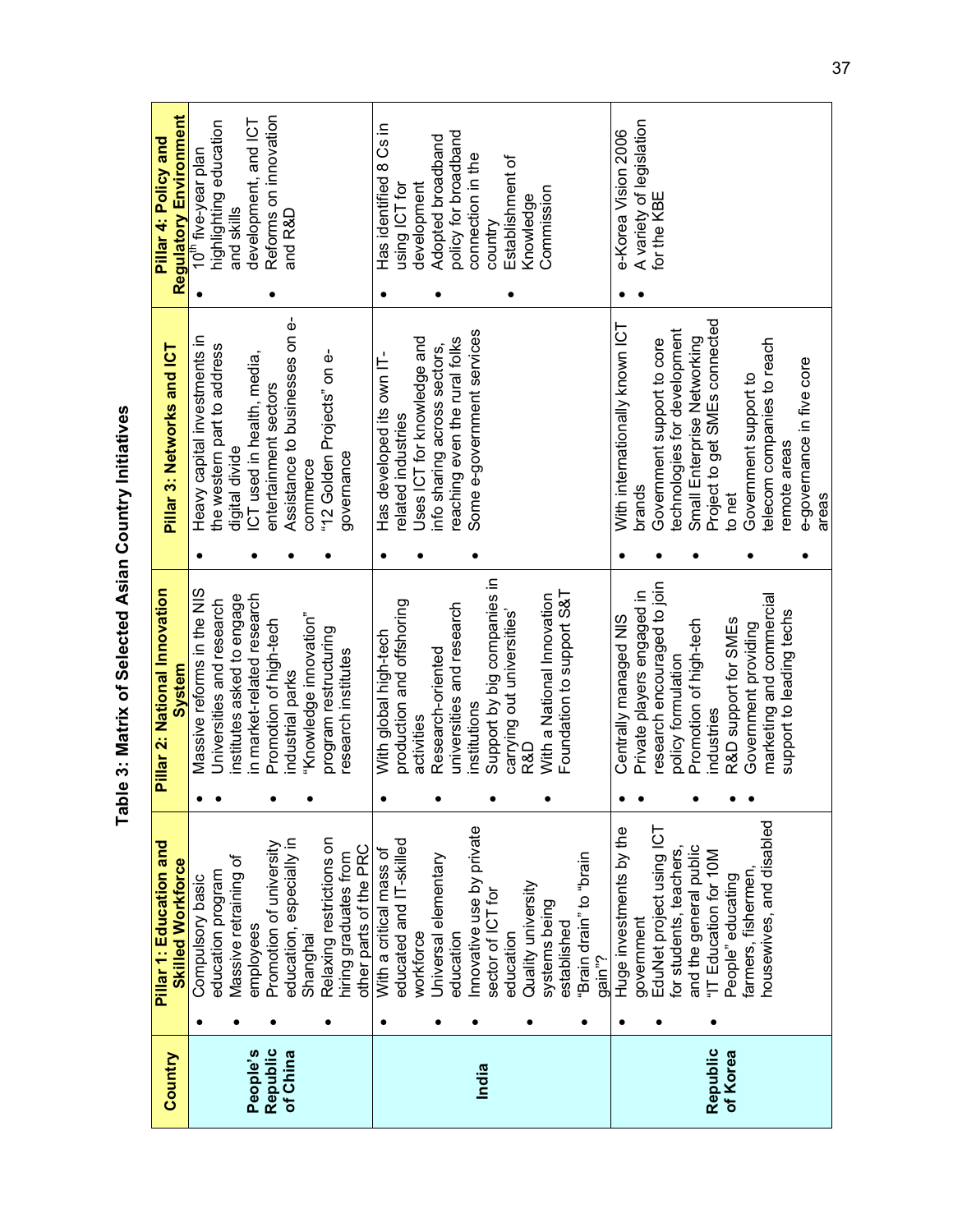| Country   | Pillar 1: Education and<br><b>Skilled Workforce</b> |                          | Pillar 2: National Innovation<br>System                                                                                                     | Pillar 3: Networks and ICT   | <b>Regulatory Environment</b><br>Pillar 4: Policy and |
|-----------|-----------------------------------------------------|--------------------------|---------------------------------------------------------------------------------------------------------------------------------------------|------------------------------|-------------------------------------------------------|
|           | Promoting lifelong                                  |                          | Attracting back local talents                                                                                                               | Use of ICT for community-    | Vision 2020                                           |
|           | learning                                            |                          | capable of innovation                                                                                                                       | farmers, underdeveloped      | KBE Master Plan with                                  |
|           |                                                     | Reorienting education    | Launching of Multimedia                                                                                                                     | children                     | seven strategic thrusts                               |
|           |                                                     | and training systems to  | Super Corridor                                                                                                                              | ICT for business             | National IT Agenda                                    |
| Malaysia  | prioritize sciences                                 |                          |                                                                                                                                             | Flag Applications with       |                                                       |
|           | "Returning Scientists                               |                          |                                                                                                                                             | Multimedia Development and   |                                                       |
|           | Program"                                            |                          |                                                                                                                                             | Multimedia Environment       |                                                       |
|           |                                                     |                          |                                                                                                                                             | Several e-governance         |                                                       |
|           |                                                     |                          |                                                                                                                                             | initiatives                  |                                                       |
|           |                                                     | Collaboration between    | With very good R&D                                                                                                                          | Among most developed in ICT  | ICT 21 Master Plan                                    |
|           |                                                     | ICT industry and schools | facilities to support private                                                                                                               | Services available to public | Regional participation                                |
|           |                                                     | Broadband connection of  | sector players                                                                                                                              | through e-Government Action  | and leadership                                        |
|           | all public schools                                  |                          | Innovation is private-sector-                                                                                                               | Plan and e-Citizen portal    | Pushing for free trade                                |
| Singapore | Critical Infocomm                                   |                          | $\frac{1}{6}$                                                                                                                               | Tie-ups between local        | agreements with major                                 |
|           |                                                     | Technology Resource      | Focusing on upgrading tech                                                                                                                  | companies and MNCs for tech  | trading partners                                      |
|           | Programme for skills                                |                          | level of local entrepreneurs                                                                                                                | transfer                     |                                                       |
|           | pgrading                                            |                          | Increase in number of high-                                                                                                                 |                              |                                                       |
|           |                                                     |                          | tech start-ups                                                                                                                              |                              |                                                       |
|           |                                                     | Focus on education and   | Establishment of IT parks                                                                                                                   | Expanding access to ICT of   | Second national                                       |
|           | knowledge building                                  |                          |                                                                                                                                             | the marginalized             | strategic plan IT 2010                                |
| Thailand  |                                                     | Promotion of vocational  |                                                                                                                                             | E-government and online      | identifying five main                                 |
|           | institutions                                        |                          |                                                                                                                                             | services on 4Rs              | areas for development                                 |
|           |                                                     |                          |                                                                                                                                             | ICT awareness programs for   |                                                       |
|           |                                                     |                          |                                                                                                                                             | SMEs                         |                                                       |
|           |                                                     |                          | 4Rs = red tape reduction, rapid response, rural coverage, and round-the-clock services; 8 Cs = connectivity, content, community, commerce,  |                              |                                                       |
|           |                                                     |                          | capacity outfure capital and connecation: ICT= information and communication technology: IT = information technology: KBE = knowledge-based |                              |                                                       |

capacity, culture, capital, and cooperation; i∪i = information and communication technology; i = information technology; KBE = knowledge-pased<br>economy; MNCs = multinational companies; NIS = national innovation system; PRC capacity, culture, capital, and cooperation; ICT= information and communication technology; IT = information technology; KBE = knowledge-based economy; MNCs = multinational companies; NIS = national innovation system; PRC = People's Republic of China; R&D = research and development; S&T = science and technology; SMEs = small- and medium-sized enterprises. Source: Summarized by the author.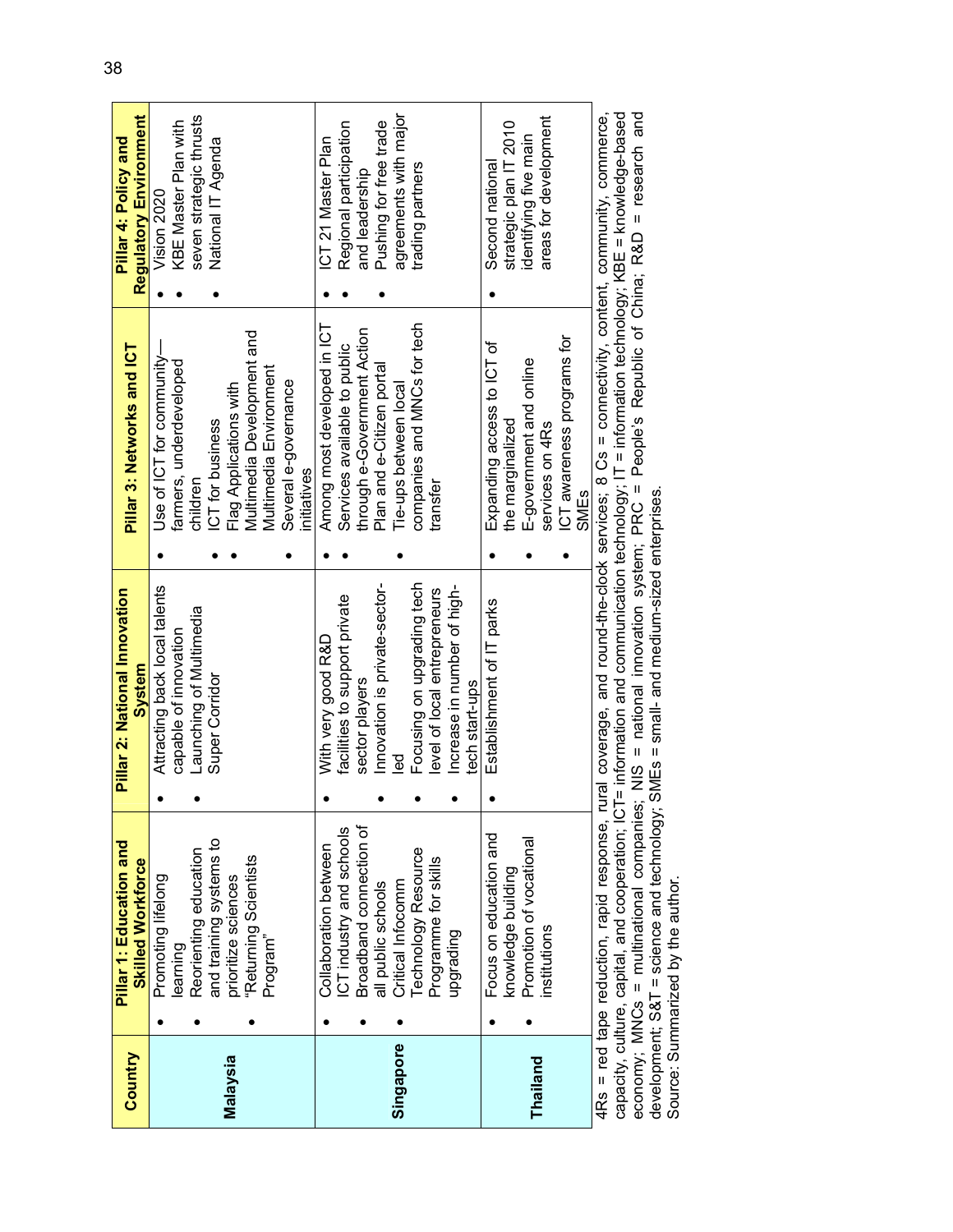#### **IV. KBE INITIATIVES IN PACIFIC COUNTRIES**

#### **A. Developing Human Capital**

172. **Palau: Developing New Teaching and Learning Strategies.**83 Recognizing the need to produce students who are ready for complexities, uncertainties, and new technologies in the global knowledge economy, Palau engaged in a project that brought technology to students and teachers and developed new learning and teaching approaches. The project was designed and implemented given the principles stated in the 2002 Master Plan for Education Improvement. It involved developing a framework for the professional development of teachers and principals, followed by intensive training. The training, undertaken over a period of at least 6 months, covered the actual use of computers in the classroom, the operation of specific software, and different strategies on integration and use. The professional development framework, on the other hand, revolved around acquiring necessary skills through a series of courses designed for teachers to develop, apply, and evaluate wanted skills and competencies. These competencies were identified as: technology awareness, technology identification and operation, applications, academic skills development, cognitive skills development, acquisition of information (research), presentation/production skills, interpretation skills, ethics, and technology in the community.

173. **Cook Islands: Enabling Women through ICT.**84 Noting the need to develop ICT skills among the vulnerable groups in society, the National Human Resource Development implemented a computer-training program exclusively for women in Rarotonga who are looking at a career shift. The objective is to increase their employability by equipping them with the basic technology skills needed to survive in the workplace. The course offered was a National Certificate in Business Administration Level 2 on the New Zealand Qualifications Authority (NZQA) framework. Campuses of secondary schools served as training areas, providing access to a large number of workstations.

174. **Nauru: Providing Education through a Combination of Traditional and Modern Technology.**<sup>85</sup> Combining traditional technology with advanced technology—this is the concept behind a grant given to the University of the South Pacific (USP), the leading institution of higher education among Pacific island states. The project sought to combine the popular and proven radio technology and the existing satellite communication networks of the university to deliver education materials and information on community development to students and communities of Nauru. The project involves establishing a solar-powered educational radio station that can be used to deliver educational materials to USP students; provides training to primary and secondary teachers; and raises awareness on critical areas such as health, entrepreneurship, and environmentalism, among others. NGOs and similar interest groups will also be tapped to create and deliver targeted community-development programming. Such a radio station is envisioned to be managed and operated by the community; thus, training for interested community residents in management is part of the project. The project started in February 2006. Evaluation of this audio-based educational program will later be undertaken to determine what mix of materials work best in the case of Nauru.

<sup>&</sup>lt;sup>83</sup> www.unescobkk.org/index.php?id=1697

<sup>84</sup> Waa, Ruby: Cook Islands: ICT Use in Education. In UNESCO Meta-Survey on the Use of Technologies in Education. UNESCO

<sup>85</sup> www.apdip.net/projects/ictrnd/2005/l34-nr/index\_html/view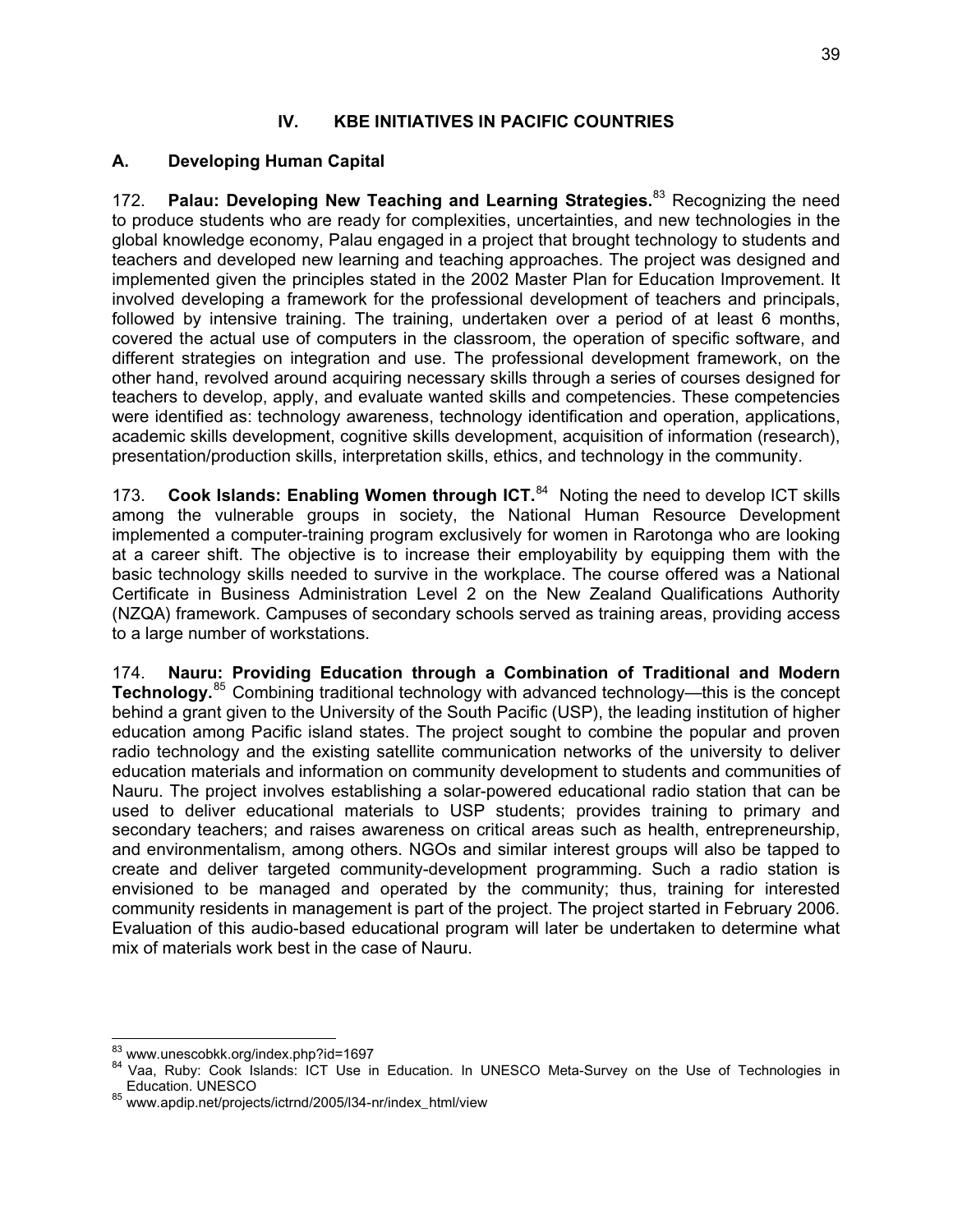175. **Solomon Islands: Exploring e-Learning for Rural Communities. <sup>86</sup> A partnership** between the Solomon Islands Ministry of Education and Human Resources Development, and the People First Network has co-funded a project that seeks to bring education to rural areas. Called the Education Sector Investment and Reform Program, the project seeks to establish elearning centers in rural community schools in each province. One component of the project is capacity building for teachers and educators. Site selection and planning has already started.

176. **Regional: Distance and Flexible Learning for the Pacific through ICT.**<sup>87</sup> Despite time and space separation, students of 12 countries of the Pacific are provided with the opportunity for quality higher education through the distance and flexible learning programs of the USP. To cater to students even in remote and distant areas, USP taps its centers in these member countries to implement a well-developed e-learning program. The distance and flexible learning program began in 1970 when USP started offering credit courses through distance education. By 1976, 90 students were enrolled in 16 courses; by 2004, enrollment has ballooned to 15,000, with the students spread over 150 courses. These courses are at different levels, from pre-degree or preliminary courses, vocational degrees, and degree qualifications. Seven learning modes are offered under the program and students can choose depending on what suits them best. These modes include the use of print, post and radio communications; telephone conferencing; and e-mail. With the creation of a wide area network called USPNet in 2000, distance learning took on a more interactive stance. Lectures are delivered to students throughout the region real-time and online collaboration among students and professors was made possible. Learning materials also became readily available and accessible, with students from member countries and partner institutions in the US, Japan, and Australia having online access anytime of the day.

177. **Regional: Open and Distance Learning for Agriculture Development.**<sup>88</sup> The USP-School of Agriculture and Food Technology (USP-SAFT) in Samoa is the leading institution in agriculture in the Pacific islands. Through its distance and flexible learning program, SAFT offers agriculture degree courses to technical agriculture staff, extension staff, agricultural science teachers, and others in the field of agriculture. Because students may come from 12 countries, the programs involve the combination of different instructional media, including printbased materials, audiovisual materials, satellite tutorials, e-mail contact with tutors, and audioconferencing. The curriculum is carefully designed and crafted based on the cultural and institutional characteristics of the region. For instance, some courses involve experiential learning activities undertaken with ministries of agriculture or education under the supervision of local staff. Regional stakeholders are involved in the course delivery, with agencies such as the Ministries of Agriculture, Ministries of Education, and NGOs contributing significantly by providing research inputs, staffing and training support, and needed facilities.

178. **Regional: Organizing ICT Knowledge Exchange in the Pacific.**<sup>89</sup> Since 2002, the Pacific Islands Chapter of the Internet Society has held an annual conference called PacINET to encourage sharing of experiences on the use of ICT in the Pacific islands. Participated in by practitioners, developers, researchers, programmers, and other groups and individuals in the field of IT, the conference covers topics such as client-server computing, e-government, Internet security, computer applications, database systems, e-health, rural/remote telecommunications, geographic information system (GIS), and remote sensing, among others. Several modes

<sup>86</sup> www.picisoc.org/tiki-index.php?page=WSIS

<sup>87</sup> www.usp.ac.fj/index.php?id=ourhistory<br>88 www.upou.org/research/odlresearch/col\_syn\_final.pdf<br>89 www.peoplefirst.net.sb/general/about\_us.htm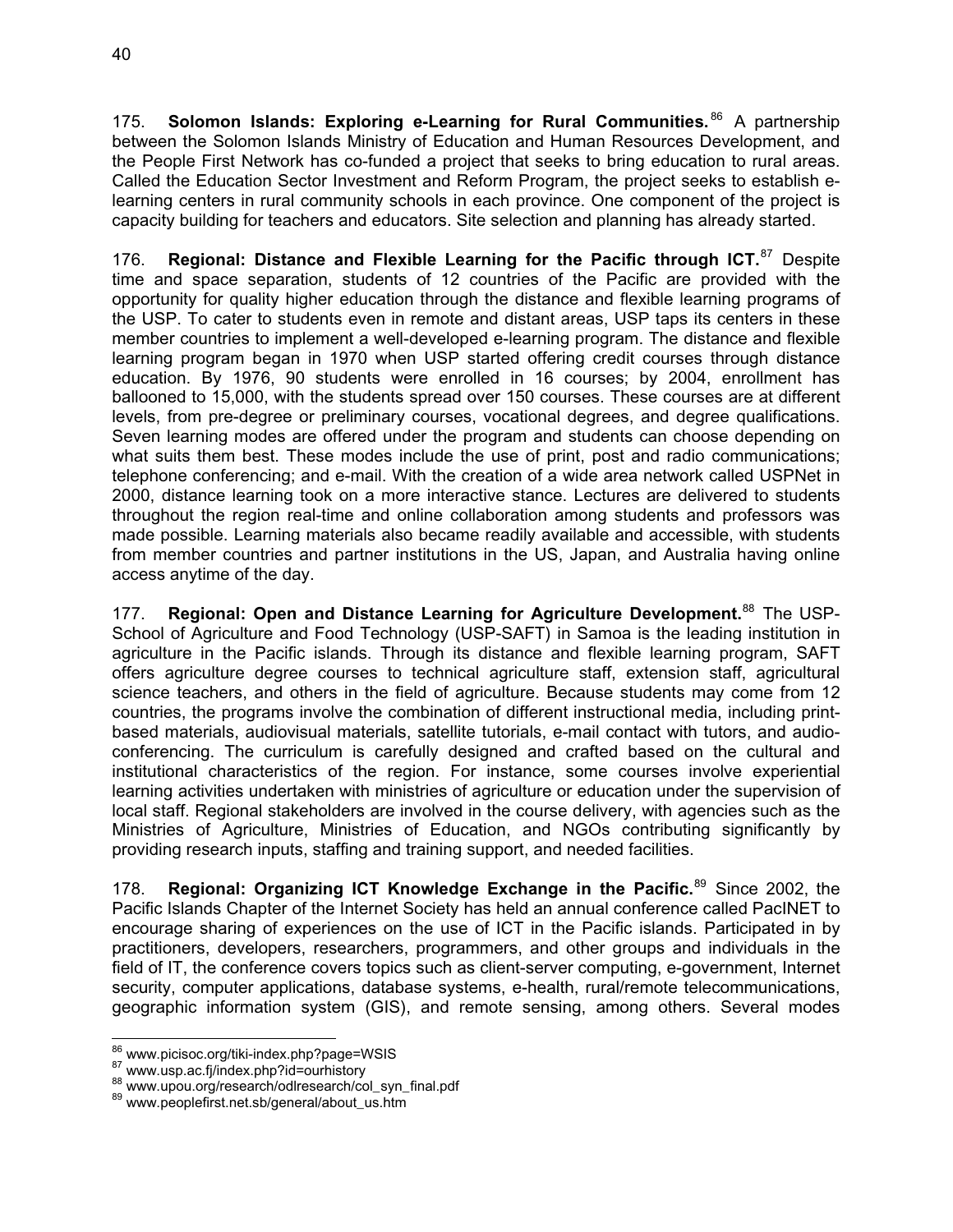comprise the conference such as traditional paper presentations, panel discussions and invited talks; and the more interactive modes of demonstrations, tutorials, and workshops.

#### **B. Developing Networks and Support Institutions**

179. **Cook Islands: Linking Primary and Secondary Schools**. 90 A wide area network now connects all primary and secondary public schools in the pilot project area of Rarotonga. Called the Education Wide Area Network Project (EduNet), the project is a partnership between the Ministry of Education and Telecom Cook Islands. EduNet provides government schools with access to e-mail and file-sharing facilities. The technology acts like an extranet that is not connected to the Internet. A mail server and a file server distribute mails, data files, and course programs. Files can be shared and accessed anywhere in the network. However, only one mailbox is provided per school, and access to the service is limited to school administration and staff. Establishing the Rarotonga intranet is only the initial phase of EduNet. The overall vision is to enable the Ministry of Education to implement its distance education program across the Cook Islands.

180. **Fiji: Telecenter Projects.** In 2005, the Fiji government launched a pilot project that established a telecenter in the village of Verata in the main island of Viti Levu.<sup>91</sup> A computer with dial-up access was provided to allow citizens to have online access. The project was of great interest particularly among high school students. Even students from nearby villages walk for hours to get to the telecenter, with online connection proving very useful to accomplish school work, projects, and assignments. The ITC Services of the Government sponsored a project called Rural and Outer Island Telecentre for Navua Rural Womens Group in the first quarter of 2004. $92$  The objective is to work with commercially successful women's group in the rural area of Navua and make them more successful in their trades through the use of ICT. An example of a supplemental activity that uses ICT is an e-mail broadcast that promotes products to urban customers.

181. **Marshall Islands: Teleconferencing for Education and Health.**<sup>93</sup> At the College of Marshall Islands, computers and networks are used for developing ICT skills of students and for accessing notes and assignments posted by professors in the intranet. The ICT facility also enables the college to host a satellite service linked to Pan-Pacific Education and Communication Experiments by Satellite (Peacesat). This satellite is connected by landline to a second satellite used for the Emergency Service Center. This setup allows for teleconferencing to outside links established in Hawaii, Guam, and other Micronesian islands. It also provides Internet access and 10 voice links channel. The services are available to the college, the Emergency Center, the Ministry of Health, the Majuro Hospital, and the Pacific Regional Education Laboratory (PREL) in the Ministry of Education, through a network of landlines that connects all these agencies. PREL has been the regular user of the teleconferencing service, using the technology for staff training. Further developments are planned, particularly at the hospital where the technology will be used for telemedicine to bring health advice and consultations to remote areas of the Marshall Islands.

 $90\,$ Vaa, Ruby. Marshall Islands: ICT Use in Education. In UNESCO Meta-Survey on the Use of Technologies in Education. UNESCO.

Education. UNESCO.<br>
91 www.apdip.net/projects/e-government/capblg/casestudies/Fiji\_Chand\_Final.doc<br>
92 www.picisoc.org/tiki-index.php?page=WSIS<br>
93 Footnote 90.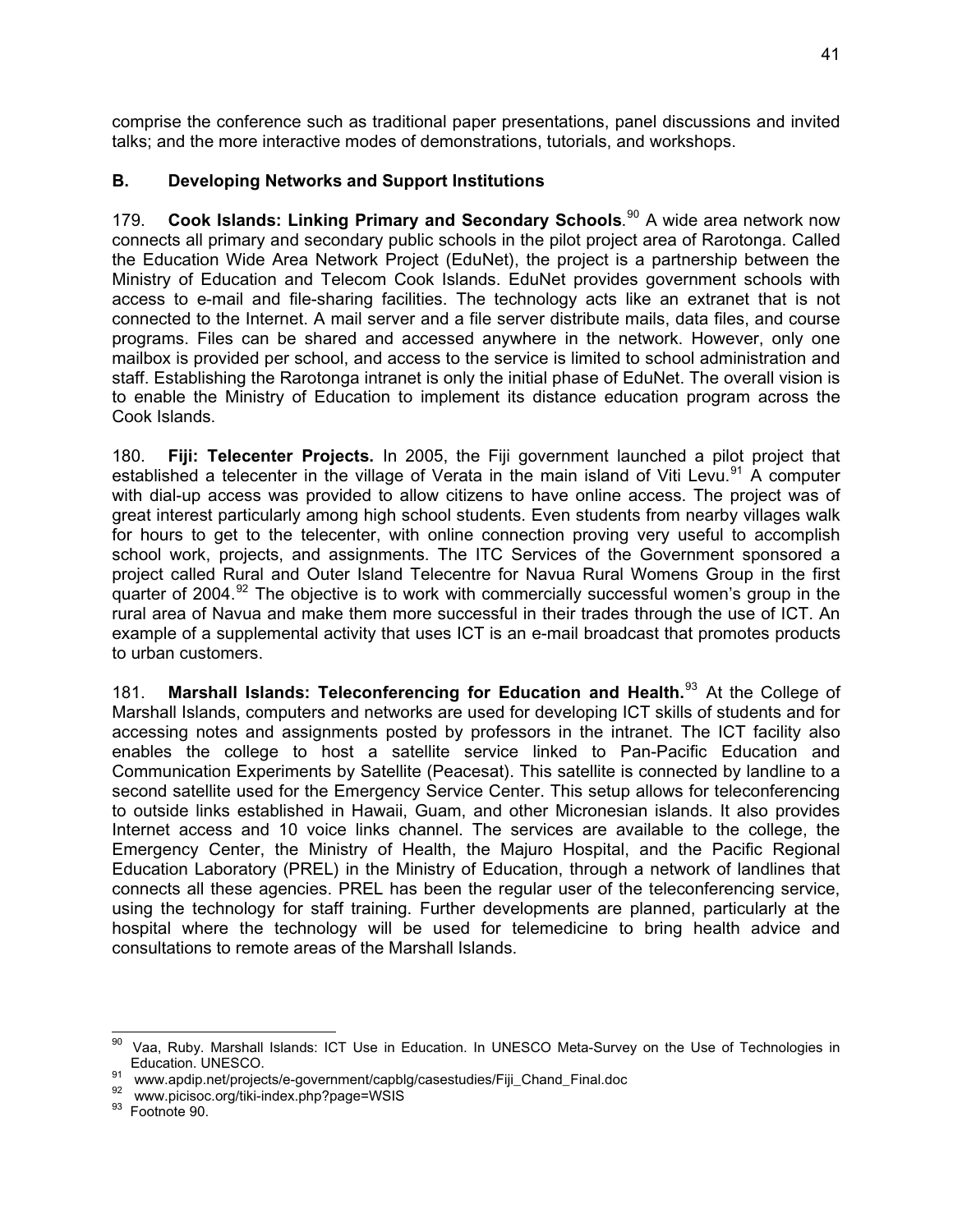182. **Marshall Islands: Enabling Health Care Professionals.**<sup>94</sup> In 2001, the National Library of Medicine launched a project targeted toward health care professionals in the Republic of the Marshall Islands. Computer equipment and an Internet link were provided to authorized medical professionals to provide them with a means to connect to one another and to other health professionals in different parts of the globe. This link also allows the transfer of medical literature from the National Library of Medicine.

183. **Solomon Islands: Connectivity for Remote Areas.**<sup>95</sup> Innovative technologies do not necessarily employ the most modern of technologies. In the remotest areas of Solomon Islands, one of the most innovative e-mail applications involves only a low-tech e-mail sent via high frequency radios run by volunteers and a proto-portal website. The project is called the People First Network (PFnet) launched by the Solomon Islands Development Administration Planning Programme. It focuses on providing e-mail access and Internet support infrastructure to facilitate communication and information access for remote provinces in Solomon Islands. Rural e-mail stations are equipped with a well-known and reliable technology based on short-wave radio, low capacity computers, and solar panels. Through this, community and national news, as well as official information, are made available to the rural community. For those who cannot use computers, manual messaging service is also available. Information and mails are transferred through connections made several times a day between the rural stations and the hub or base station in Honiara. E-mail is also exchanged between the PFnet's radio stations and the Internet. There are currently 12 rural e-mail stations, with 7 more ready to be established, and 15 more being planned. Up to now, PFnet is still evolving. Recent initiatives include the involvement of students in volunteer work, data and information collection on the country's nine provinces to serve as baseline information, and the launching of a website that will serve as an advocacy tool for Solomon Islands' microprojects, among others.

184. **Tonga: Bridging the Digital Divide.**<sup>96</sup> Tonga.Online (www.mulonga.net) brings Tonga and the Tonga voice to the Internet. A cooperation project of the Austria–Zimbabwe Friendship Association and an outcome of cultural exchange activities over the last 10 years, Tonga.Online focuses on bringing media, ICT, and arts to the Tonga people. The project does not only involve web presence and promotion of cultural activities online but also brings infrastructure to the Tonga minority through donor funding. ICT communities in Binga, Siachilaba, and Syanzyundu have been established by bringing Internet-connected computers to villages. These communities are areas or locations where anyone from the community can go to for computer use, printing, typing, Internet access, music recording, and scanning. In April 2006, the Austrian Development Agency has again provided financing for building and strengthening IT infrastructure in Binga and Gwembe Valley, establishing five more ICT communities.

185. **Regional: Bringing Modern Health Care to the Pacific.**<sup>97</sup> Using the Internet as a tool for information sharing and communication, the Fiji School of Medicine and the Pacific Islands Telecommunications Association launched the Pilot Telehealth Project aimed at bringing modern health care to patients anywhere in the Pacific region. Through this project, patients are able to have remote consultations and diagnoses with doctors and specialists in an urban area;

<sup>94</sup> www.peacesat.hawaii.edu/text/30PROGRAM/Past/index.htm

<sup>&</sup>lt;sup>95</sup> Guild, Robert. Pacific Islands. In *Digital Review of Asia Pacific*. UNDP, IDRC, and Obricom Network of UNESCO Chairs, 2003/2004; www.peoplefirst.net.sb/general/about\_us.htm; www.picisoc.org/tiki-index.php?page=WSIS. See also Kupiainen, Jari. 2005. People First Network Puts People First: Translocation and Agency of Solomon

<sup>&</sup>lt;sup>96</sup> Islanders in the Internet. Available: www.globaledevelopment.org/ Seminar%20abstracts/kupiainen.htm<br><sup>96</sup> www.mulonga.net/<br><sup>97</sup> Guild, Robert. Pacific Islands. *In Digital Review of Asia Pacific*. UNDP, IDRC, and Obric Chairs, 2003/2004.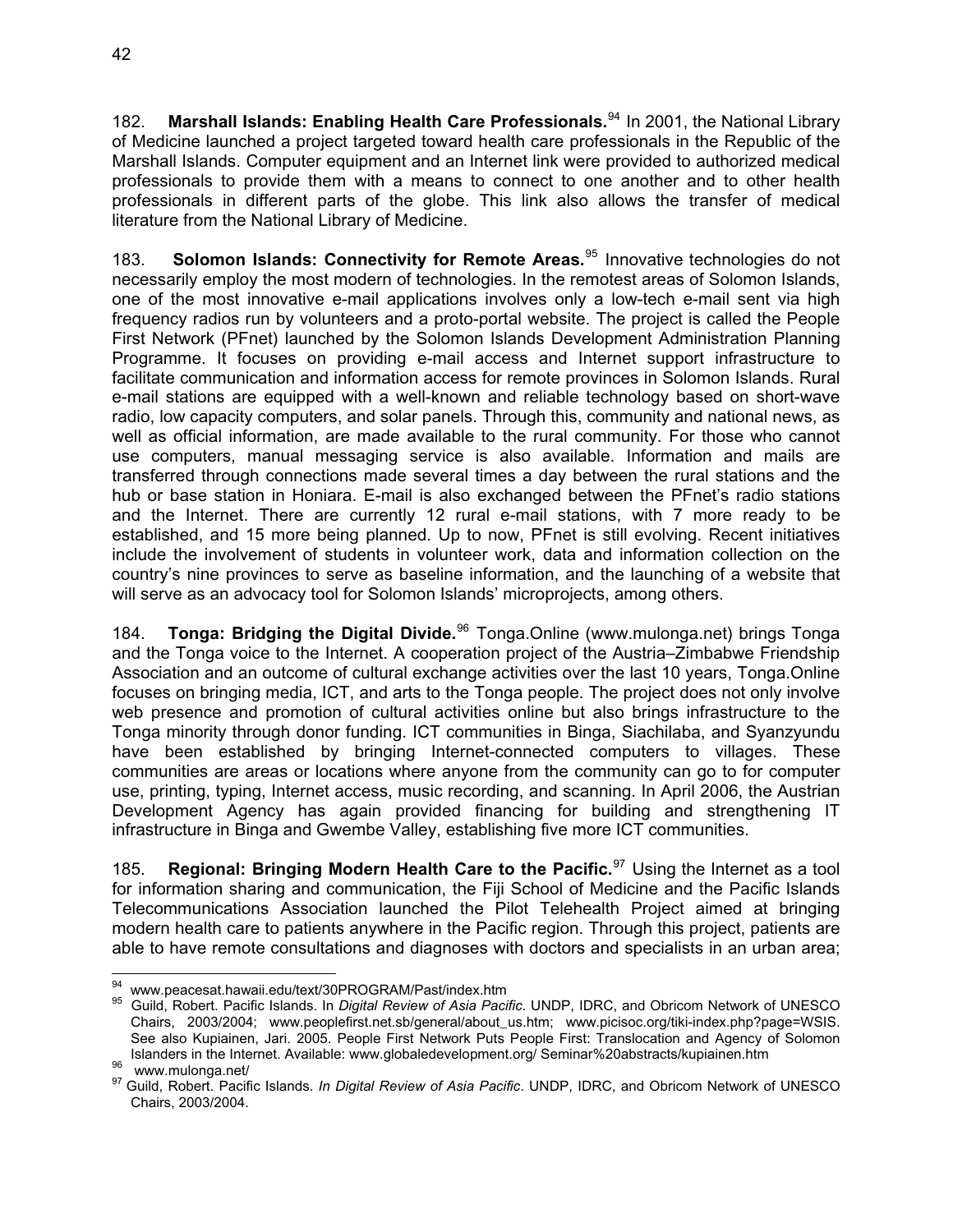community health information is disseminated; and doctors, nurses, and patients are able to have continuous professional education. Modern health care is extended to patients in distant locations through the use of store-and-forward technologies that transfer narrative and text information, together with high-quality still images, via webpages and e-mail. At the receiving end are specialists located in urban areas who render expert opinions based on the information provided. Where more information is necessary and particularly for difficult cases, communication is made via e-mail to the local service provider, thereby establishing a venue for dialogue between the two health care specialists. The Pilot Telehealth Project follows the model of the Western Pacific Health Net which provides telehealth services to US-affiliated countries in the north Pacific. It will be implemented via Internet and satellite network for areas without telecommunication facilities.

186. **Regional: Aiding Pacific Farmers via E-mail Network.**<sup>98</sup> The identification of pests plaguing crops in the Pacific islands used to be expensive and time-consuming. In the absence of crop protection specialists, farmers had to rely either on global databases or on physically sending the pests to overseas institutions for pest identification and treatment advice. Through an e-mail network called PestNet, rapid information service for plant protection is now made available to farmers throughout the Pacific. The network consists of over 350 subscribers from government agencies, NGOs, private sectors, farmers, and even students. Regional and international crop experts form part of the network, providing assistance without any charge. The technology only involves an e-mail list server and a web library that houses the pest database. PestNet has recently developed a web presence (www.PestNet.org) allowing it to expand its services. In addition to pest identification via sending of digital images, an online form for pest identification is available online. A photo gallery of pests and contact information of organizations working on plant protection are also provided.

187. **Regional: ICT for the Geosciences.** <sup>99</sup> The South Pacific Applied Geoscience Commission is an intergovernmental and regional body promoting sustainable development among the Pacific islands. One of its programs is Community Lifelines which is geared toward strengthening the capacities of member countries in terms of energy, water, health and sanitation, and ICT. The goal is to improve access to these resources for sustainable livelihood. Core to the Community Lifelines Programme is the development of a GIS to improve the planning, utilization, and management of water resources and the introduction of remote sensing or the capturing of aerial images primarily using satellite technology for water depth analysis or bathymetry. The introduction of such technologies are accompanied by trainings and capacity building among agencies and individuals whose work is related to managing marine and other water resources.

188. **Regional: Digitization Allows for Revisiting History.** <sup>100</sup> Historical records of the Pacific, particularly those produced during the American period, have been preserved through its conversion into microfilmed documents in the 1980s. In 1991, a federal grant given to the University of Hawaii at Manoa (UHM) provided an opportunity to transform these historical images into a format that is more stable and accessible. After an inventory of all holdings, 6,600 images were selected for digitization, with the files to be linked to online catalog records. These images depicted the Pacific islands' culture, including historical buildings, dances, art, costumes; political events such as the opening of Congress and inauguration of governments; and the US programs in health, education, and economics during the Trusteeship period. A

 $\overline{1}$ 

<sup>&</sup>lt;sup>98</sup> www.PestNet.org<br><sup>99</sup> www.sopac.org/tiki/tiki-index.php<br><sup>100</sup> www.firstmonday.org/issues/issue5\_6/cartwright/index.html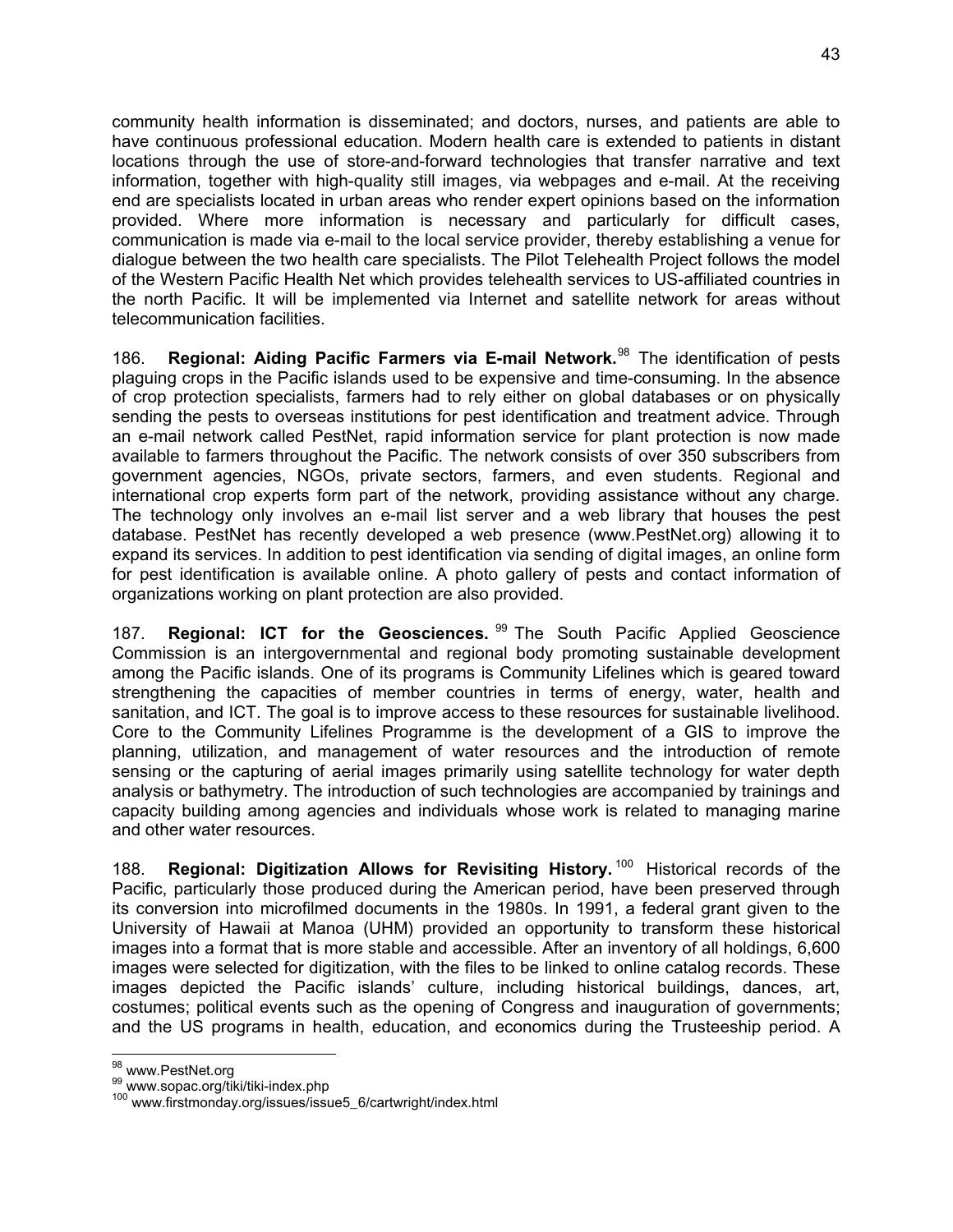more recent grant allows for the inclusion of the oldest newspapers, mostly in Hawaiian language, in the digitization collection. Although the collection is accessible only at the UHM Library, the transfer of the images to a dedicated server for image files is now under way, together with the creation on online access and the distribution of CD-ROM versions for distribution to libraries in the Pacific islands. The digitization of the historical images allows for easier research and history writing. Six books making extensive use of the digital photographs in the archives collection at the UHM Library's Pacific Collection have already been published and two new projects are under way. It also provides students in history classes with graphical illustrations of how their past was like. The digitization technology involves microfilm scanning and flatbed scanning to create and edit digital files and convert them to PDF format. Given that the budget allows for only two 20-hour student assistants, the project relies on program interns from the Library School who provides services for free. The project serves graduate students with a very positive work experience, allowing them to practice the theories learned on creating digital collections.

189. **Regional: Using Satellite Technology to Aid in Land Grants.** <sup>101</sup> Land granting institutions stand to benefit much from data captured by satellites. In the case of the Peacesat satellite, however, data and information access was limited to operator-required Peacesat sites. Through a grant from the Agriculture Development in the American Pacific under the US Department of Agriculture, a technique was developed to remotely access Peacesat data. It utilized a public switch telephone system that did not require an on-site operator.

190. **Regional: Building ICT Capacities for Public Health Surveillance.**<sup>102</sup> The Secretariat of the Pacific Community has a project for improving the surveillance capacity of the health sector. The project involved securing local area networks and data storage and transmission systems in health departments across the Pacific islands, and assisting in the implementation of secure data collection and exchange in the area of outbreak-prone communicable diseases among the islands. Country-specific interfaces were to be developed.

191. **Regional: ICT for Enhanced Statistical Data Access and Use.** 103 The Pacific Regional Information Systems–Statistical Information for Pacific Island Countries project was launched in 2004 with the objective of increasing the accessibility and use of statistical data for better decision making. The project involved the establishment of a regional database housing economic and social data of different Pacific countries. This database will be accessible via the Internet and will be the main tool for the dissemination. Technical assistance will then be provided per country to maintain and update country statistics. Almost 30 participants from across the Pacific have attended trainings on website design and development, and 15 National Statistics Office websites have been published.

192. **Regional: Peacesat for Development.**<sup>104</sup> Peacesat uses satellite and satellite-related technology to lessen the ICT digital divide in the Pacific islands. Its mission is twofold: to facilitate development communications and to provide public service telecommunications. The first involves the use of ICT for capacity building of institutions and nations while the latter refers to the use of ICT for developmental projects in such areas as education, economic development, health, and research. Peacesat has been operating for 30 years and has since been used in numerous ICT-related projects in the Pacific.

<sup>-</sup><sup>101</sup> www.peacesat.hawaii.edu/text/30PROGRAM/Past/index.htm  $^{102}$  www.picisoc.org/tiki-index.php?page=WSIS  $^{103}$  See footnote 102.  $^{104}$  www.peacesat.hawaii.edu/text/01HOME/Welcome.htm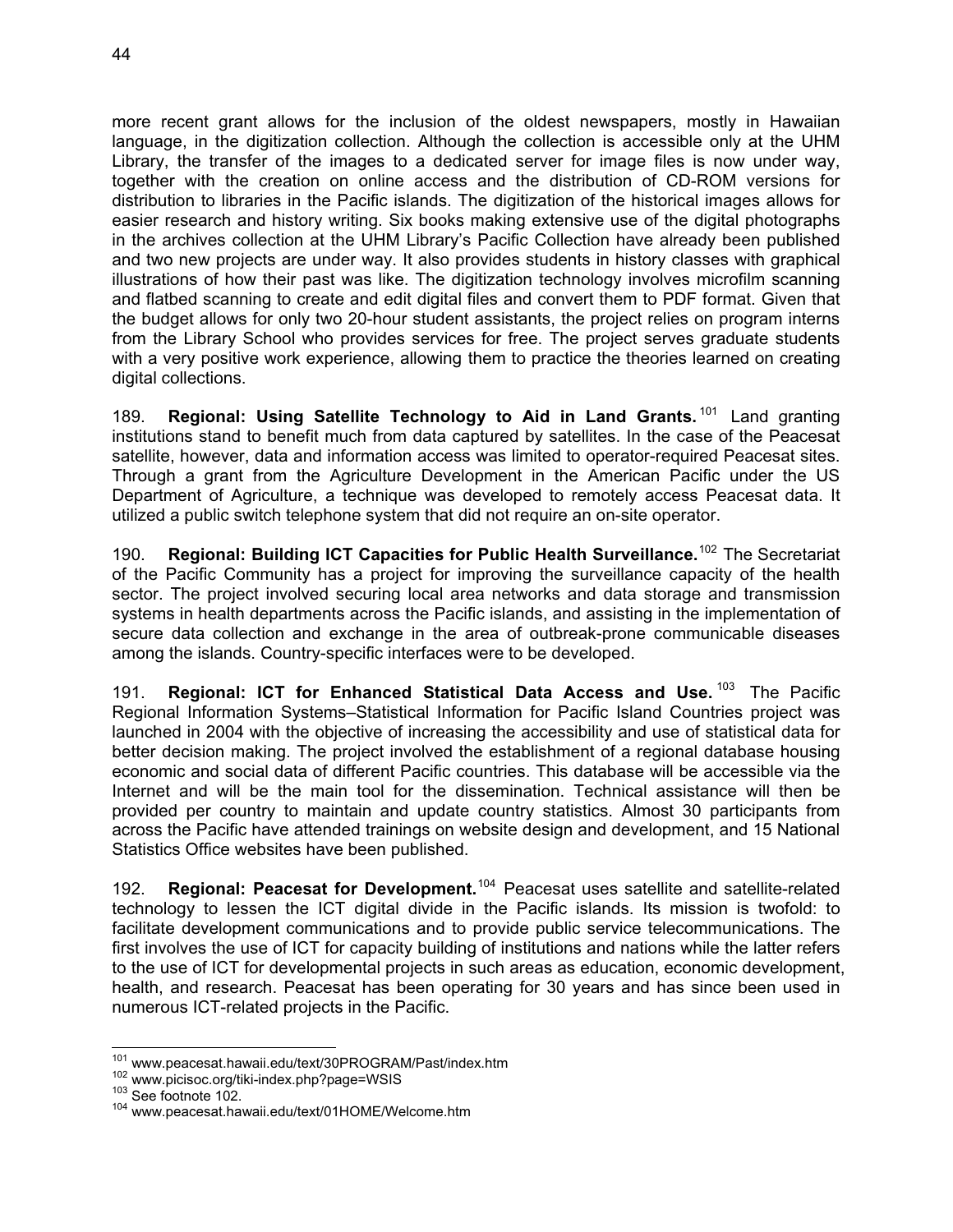#### **C. National Innovation Systems**

193. **Papua New Guinea: National Agricultural Research Institute**. <sup>105</sup> The National Agricultural Research Institute was established in 1996. Its mission is to promote innovative agricultural development in Papua New Guinea through research, knowledge creation, and information dissemination. The Institute aims at wealth creation in the context of a KBE through its system for innovation and knowledge utilization. For example, it has identified 20 innovations developed by local farmers.

#### **D. National Policies**

194. **Samoa: ICT Policies and Strategies.**<sup>106</sup> **"**Information and communication technologies for every Samoan" is the overall vision that informs the policies and guidelines of Samoa's ICT policy and strategic plan. From an assessment of the needs and issues of Samoa and the requirements of the rapidly evolving times, four guiding principles have been identified. These are the attraction, development, and training of human resources that are knowledgeable in ICT; the establishment of necessary ICT infrastructure; cooperation among stakeholders; and the creation of appropriate policies and regulation. Specific policies have been identified along these four principles.

195. **Fiji: ICT Policies and Directions.** <sup>107</sup> The national policy direction and strategic framework for the development of ICT in Fiji is guided by the vision "to harness Fiji's ideal geographic location, competent workforce, and world-class information technology infrastructure to promote Fiji's international competitiveness and create a dynamic, vibrant, and wellconnected e-society." The intended outcome is captured in the phrase "e-Fiji, the future online." This translates into three functionalities: an online government, an e-enabled business sector, and an e-empowered community. Strategies for the online government include encouraging the delivery of online public services, engaging in online government procurement, improving processes using best practices in ICT utilization, and creating a secure national information infrastructure to build confidence in e-transactions. Strategies for the e-business component include facilitating in a formal knowledge transfer program, stimulating the uptake of ICT, promoting innovation, attracting more ICT investors, and liberalizing the telecommunications industry. In terms of the e-empowered community, strategies include providing IT accessibility for all, developing the knowledge base through education, and creating an information technology talent capital. Key result areas and action items have been identified per strategy. Needed resources have been identified for implementation starting 2004.

#### **V. ADAPTING THE KBD MODEL TO DEVELOPING COUNTRIES**

196. The political, social, and economic conditions specific to a developing country determine how to adapt or develop an appropriate KBD model for that country. Bringing in the latest information and communication technologies or adopting approaches from more developed countries may not always work as well as expected. The full utility of a given technology depends much on the socioeconomic context within which it is used, e.g., availability of repair, fabrication and other support services, presence of needed telecommunication facilities or services, manpower with the right skills to use, access to spare parts, etc. The KBD model is not

 $105$  www.nari.org.pg

<sup>106</sup> http://wikieducator.org/Samoa/NationalICT<br><sup>107</sup> www.fiji.gov.fj/uploads/ICTDEVELOPMENTPOLICY.pdf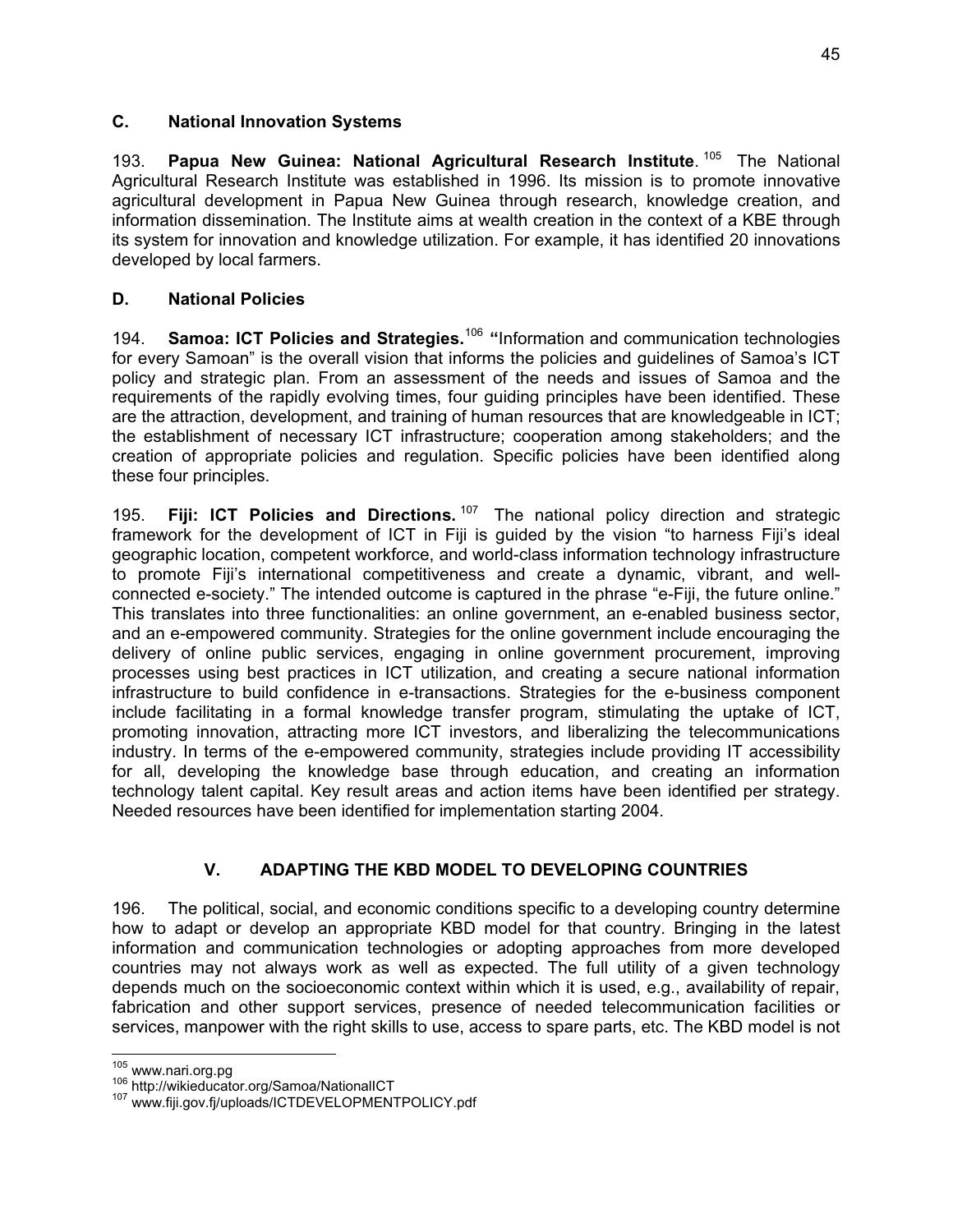only greater use of ICT, or introduction of e-commerce or e-governance, or setting up broadband networks. It includes these but it is much more.

- 197. The central ideas behind the KBD model are**:**
	- Shifting value creation toward creation and useful application of human knowledge;
	- Creation, development, and deployment of three types of knowledge assets for value creation through modalities appropriate to specific national and local contexts: knowledge embodied in people (human capital), knowledge embedded in formal or informal structures and processes (structural or process capital), and knowledge, information and support from relationships, linkages and networks (stakeholder capital).
	- Attention to the three value domains of sustainable development—economic, sociocultural, and natural—and hence a strategic national perspective for leveraging on a country's unique mix of financial, intellectual, sociocultural, and natural capital.

A number of on-the-ground experiences in Asia and the Pacific can be found to illustrate these ideas.

198. **Leveraging on a Country's Unique Human Capital**. The maritime environments and cultures of Pacific and insular Southeast Asian countries have naturally engendered seafaring skills. The unique endowments of human capital in the maritime sector are the source of foreign remittances for countries like Tuvalu and the Philippines. The Tuvalu Maritime School<sup>108</sup> and the Papua New Guinea Maritime College are training institutions that leverage this asset for national advantage. Regional networks for knowledge sharing, mutual help, and coordination in this area exist, such as the Association of Maritime Education and Training Institutions in Asia Pacific<sup>109</sup> and the Regional Maritime Programme of the Secretariat of the Pacific Community.<sup>110</sup>

199. **Building on Indigenous Social Capital for Enterprise Development**. Every community has social capital—the informal network of clan, patronage, and other relationships characterized by trust, mutual assistance, loyalty, informal roles, unwritten rules, and standards of behavior. Hindustan Level Ltd. (HLL), a subsidiary of Unilever in India, is a \$2.3 billion company with a widespread manufacturing and distribution system for fast-moving consumer products, which includes a rural direct distribution system called *Shakti*. 111 This distribution system is run by some 250,000 women entrepreneurs called *Shakti Amma*, identified and trained by HLL to service a community-based self-help group. Another similar but more famous example is the successful Grameen Bank set up by Muhammad Yunus, a wide network of selfhelp groups for microfinance that builds on existing informal social networks and indigenous entrepreneurial talents to accumulate financial capital for enterprise development. The success of similar community-based self-help groups in other countries suggest that entrepreneurial potential or talent is not absent in rural and remote communities.

200. **Optimum mix of Overseas Development Assistance, Private, and Public Investments in Various Forms of Capital**. Different communities and different countries have their own peculiar endowments, scarcities, and problems in supply and demand of various

 $108$  www.outlookindia.com/diary.asp?fodname=19990412

<sup>109</sup> www.ametiap.com/about/index.htm<br>109 www.ametiap.com/about/index.htm<br><sup>110</sup> www.spc.int/maritime/index.php?option=com\_content&task=view&id=14&Itemid=34<br><sup>111</sup> Prahalad, C.K. 2006. The Fortune at the Bottom of the Pyramid: Pennsylvania: Wharton School Publishing.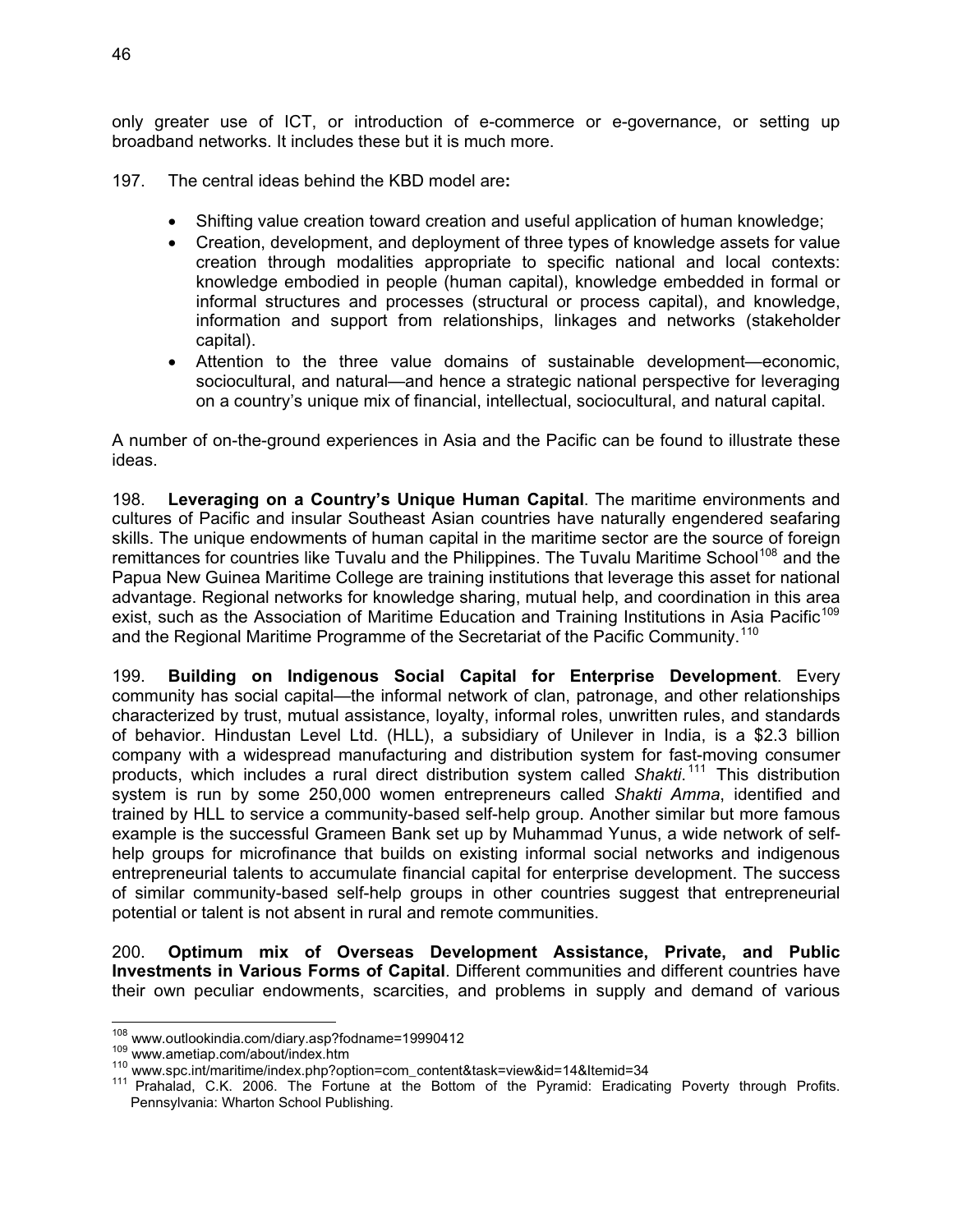forms of capital: human capital, natural capital, infrastructure, public institutional capital, knowledge capital, and business capital—these factors determine the optimum mix of private investment, public investment, and ODA. 112 This perspective is based on the following observations:

- Households and communities own or can access various forms of capital; these various forms—whether formal or informal, tangible or intangible—must all be recognized and considered in development financing.
- Savings must similarly be viewed from this broader perspective; development financing, private savings, and public investment must be considered together.
- Extreme poverty is often characterized by (i) deterioration of human capital and (ii) depletion of natural capital. Before savings can happen, ODA must address these two problems first, such as by the "Big Five" development interventions: investments in basic health, education, and safe drinking water/sanitation; agricultural inputs; followed by investments in power, transport, and/or communication services *(ibid.)*

201. **Setting Up Structural Capital that Empowers Farmers**. Low income is the end result of many factors; one of them is existing trading structure biased in favor of certain social groups. A solution is setting up an alternative structure which provides low-income groups a better choice. An example is *e-Choupals*, a network of 2,000 personal computer (PC) kiosks in rural agricultural villages, connected via Internet to large firms, agricultural researches, and national and global markets. It was set up by India's ITC Group, a diversified company with \$2 billion annual revenues. Each PC kiosk is operated by a local farmer, the *sanchalak*, for the benefit of local farmers in an area. Through the system, local farmers are informed of, among others, current prices of produce in various market centers in India and abroad. The information allows them to make better choices on when, where, and how to sell their produce. By replacing the traditional *mandi* trading system, the farmers get 270 Indian rupees more income per ton of soya beans.<sup>113</sup>

202. **Innovating New Sustainable Enterprise Models**. Facilitating the process of creating value through knowledge creation is important from the KBD framework. This process is feasible even for poor and remote communities. UNESCO has adopted six Asia-Pacific Strategic Pillars. Pillars 5 and 6 are, respectively, "engendering a paradigm shift in tourism in favor of culture and nature conservation" and "stimulating creative enterprise and cultural industries in the poorest communities." 114 The strategy, in effect, is using, conserving, and building cultural capital and natural capital for enterprise development. Innovating new models of community-based cultural ecotourism enterprises appropriate to specific Asian and Pacific contexts is consistent with the KBD framework for creating value using the unique mix of capital available to a community. Some examples of innovative approaches and lessons learned in community-based biodiversity conservation are those documented by the United Nations Development Programme (UNDP)–Global Environment Facility (GEF) Small Grants Programme.<sup>115</sup>

203. **Knowledge Networking for Critical Capabilities**. Among island states in Asia and the Pacific, a critical set of capabilities is community-based management of coastal and marine resources. Networks to support exchange of knowledge and learning create value for its

 <sup>112</sup> Sachs, Jeffrey D. 2005. *The End of Poverty: Economic Possibilities for Our Time*. New York: Penguin Books.<br><sup>113</sup> See footnote 111.<br><sup>114</sup> www.unescobkk.org/index.php?id=465<br><sup>115</sup> www.undp.org/sgp/download/biodiversit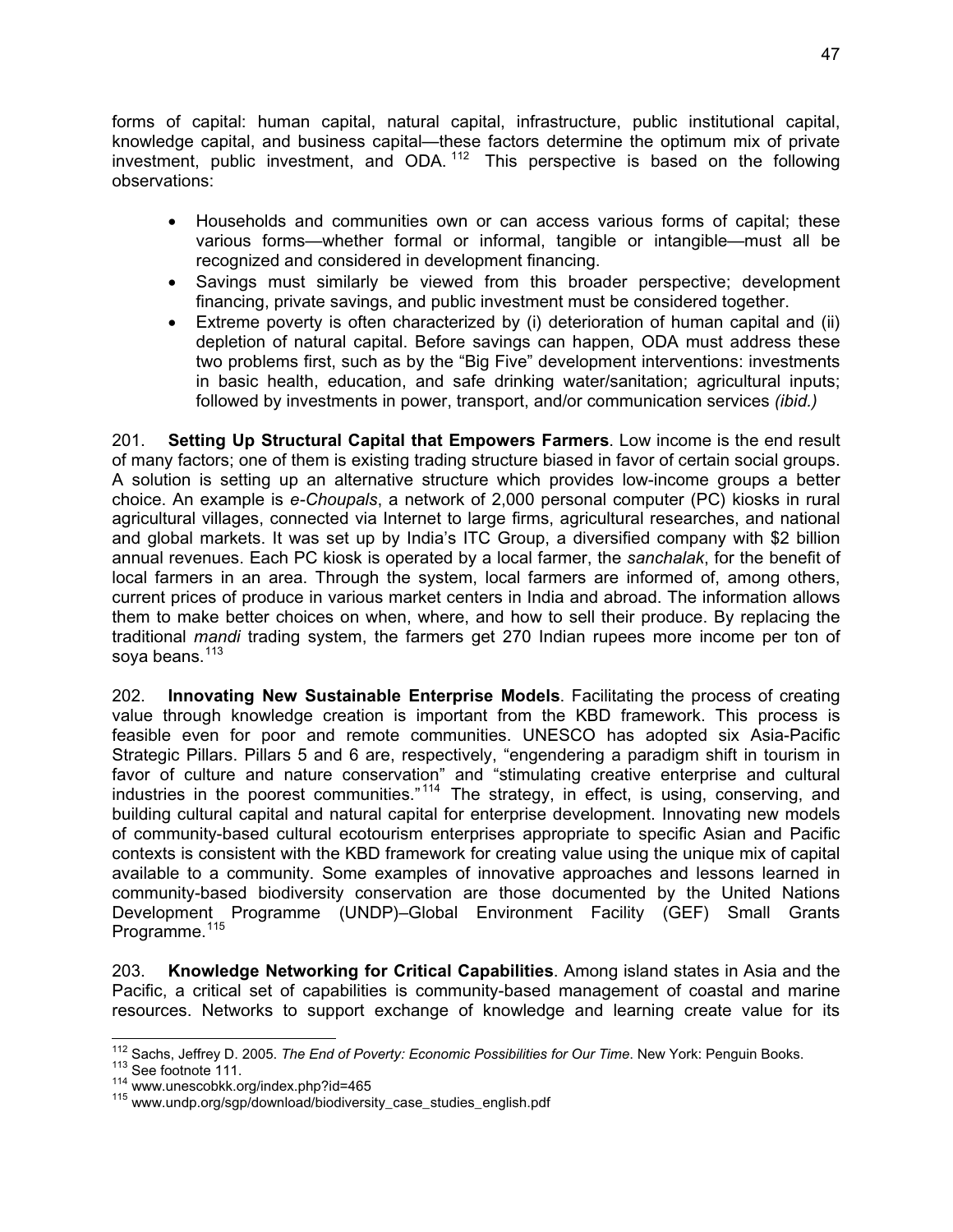members. An example is the Locally-Managed Marine Area (LMMA) Network, which links together various practitioners (conservation workers, community leaders/members, researchers, etc.) in coastal and marine conservation in the Fiji Islands, Indonesia, Palau, Papua New Guinea, Philippines, Federated States of Micronesia, and Solomon Islands.<sup>116</sup> The network exchanges experiences and lessons on what works, what does not work, and why in the operation of an LMMA, which is defined as "an area of nearshore waters actively being managed by local communities or resource-owning groups, or being collaboratively managed by resident communities with local government and/or partner organizations."

Tertiary education is another critical area for networking among Pacific island states with small populations that cannot singly support its own tertiary level educational institution. In this area, the role of Fiji-based University of the South Pacific is important in providing access to tertiary education via its distance learning modes and its branch campuses in the Cook Islands, Kiribati, Marshall Islands, Nauru, Niue, Samoa, Solomon Islands, Tonga, Tuvalu, and Vanuatu.<sup>117</sup>

#### **VI. PROPOSED INITIATIVES**

#### **A. Country-Specific Initiatives**

204. Developing countries in Asia can learn much from the experiences of other Asian countries that have already made advances into becoming a KBE. Important lessons have been discussed in Section 3.7. The following sections contain other lessons specific to each KBE/KBD pillar.

#### 205. **Education and the Skilled Workforce**

- The need for improved management of primary and secondary education systems and curricula in light of its important function of providing the core foundations of learning, including "learning to learn" and other skills judged crucial for the 21st century by the Delors Commission of UNESCO.<sup>118</sup>
- The need to build effective learning environments and adopt more appropriate pedagogical approaches, including adult-oriented workplace learning methods.
- Educational institutions, particularly universities and vocational and technical schools, should reinvigorate their role as research and innovation leaders, serving in proactive knowledge creation more than reactive agents of knowledge transfer.
- Industry-academe tie-ups should be strengthened to ensure the relevance and appropriateness of curriculum and teaching methodologies to the business setting.
- Governments should reexamine their roles from financiers and providers to being direction-setters and enablers of the education sector, setting policies and directions needed by private sector players both in the fields of education and business. For instance, other Asian countries can explore Asian best practices in partnerships with the private sector to strengthen training provisions.

<sup>&</sup>lt;sup>116</sup> www.lmmanetwork.org/Site\_Page.cfm?PageID=8

<sup>117</sup> www.usp.ac.fj/index.php?id=campuses<br><sup>118</sup> Learning: the Treasure Within, the report to UNESCO of the International Commission on Education for the Twenty-First Century headed by Jacques Delors. The Commission felt that education throughout life is based on four pillars: learning to know, learning to do, learning to live together, and learning to be.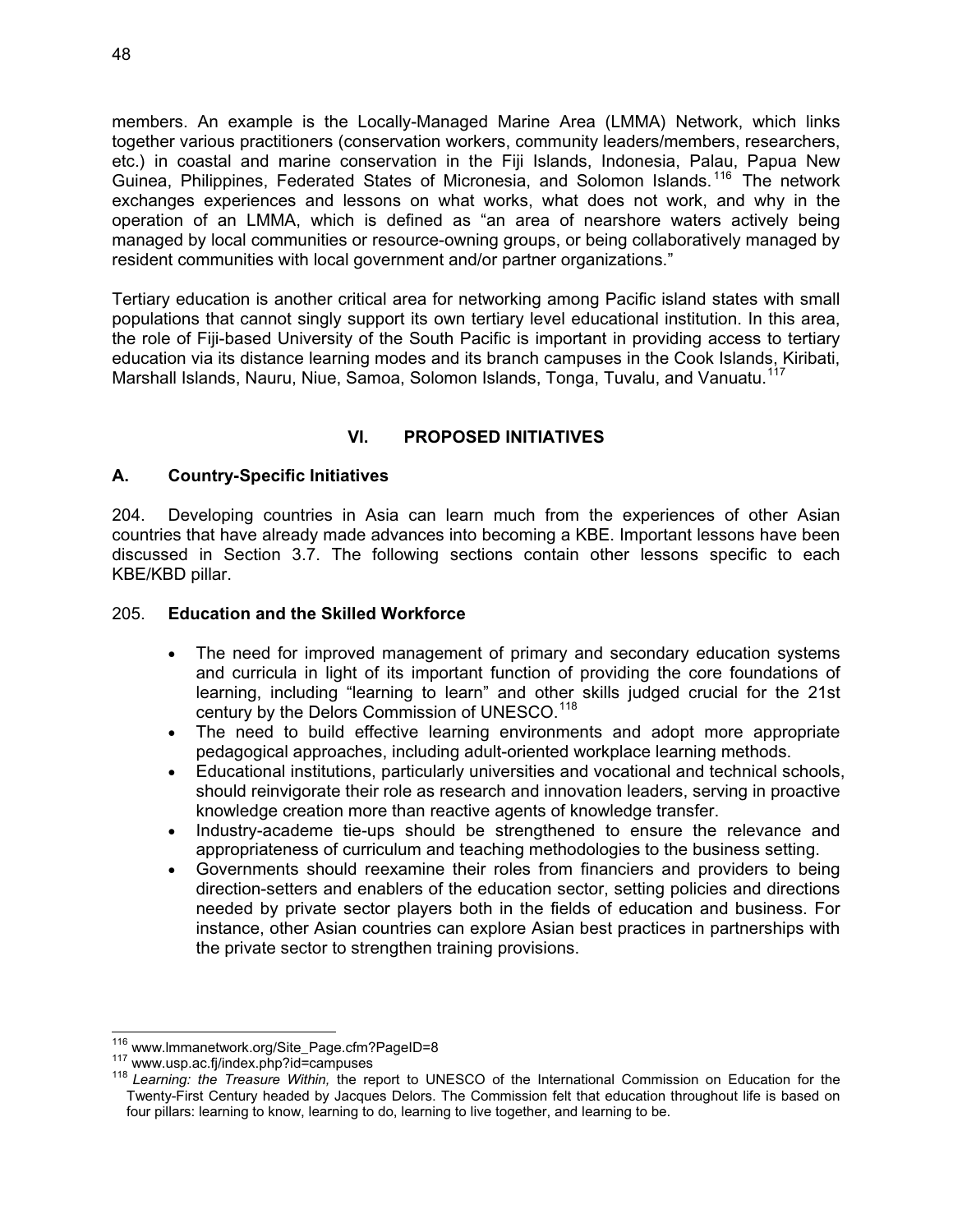#### 206. **Building Networks and ICT**

- Policies and plans should be put in place to ensure that underprivileged groups are not deprived of equal access to ICTs and online services.
- Maximize the potentials of ICT through private sector collaboration particularly in areas of substantial social benefits such as e-learning and e-health.
- Ensure continuous skills development among those engaged in the ICT sector. Included here are skills in digital content generation and software design which are key skills needed not only in the ICT sector but across multiple sectors.

#### 207. **National Innovation Systems**

- The enhancement of R&D capacity,
- The further strengthening of networking between universities and think tanks including linkages with business,
- Access and dissemination of S&T to local enterprises given that innovation is often initiated by and concentrated in large and multinational (western) organizations and government research institutes,
- The need to seriously implement policies on intellectual property rights and
- Easier access to seed capital to spur innovation of SME into business opportunities.

#### 208. **Policy and Regulatory Environment**

209. Existence of a national framework that examines the linkages of the different elements of a KBE, a clear and coherent set of policies and strategies, and concrete plans translating policies and strategies into doable activities and programs;

210. Drafting of legislation and reform of the regulatory environment to enable new modes of e-business, to create a business environment of trust and confidence in online processes, control cyber crime, and reduce business costs arising from monopolistic/oligopolistic structures such as in the telecommunications sector;

211. Document best practices and innovate next practices in how to adapt KBD for maximum benefit of low-income Asian countries, such as (i) leveraging on a country's unique human capital; (ii) building on indigenous social capital for enterprise development; (iii) optimizing the mix of ODA, public and private investments using a wider perspective on capital; (iv) setting up structural capital to directly benefit farmers and other low-income groups; (v) innovating new sustainable community and household enterprise models; and (vi) setting up networks to facilitate exchange in knowledge and capabilities crucial for the poor in Asia.

#### **B. Regional Initiatives**

212. Aside from country-specific initiatives, regional initiatives can also play a significant role to guide developing countries to become KBEs/KBDs. These initiatives can be undertaken by ADB with assistance from KBEs in the Asia and Pacific region.

(i) **Formulation of a KBD Model.** There is a need to formulate the basic principles and operational implications and indicators of the KBD model, which combines at the national and regional levels two important emergent global development themes: sustainable development and knowledge management (KM). This could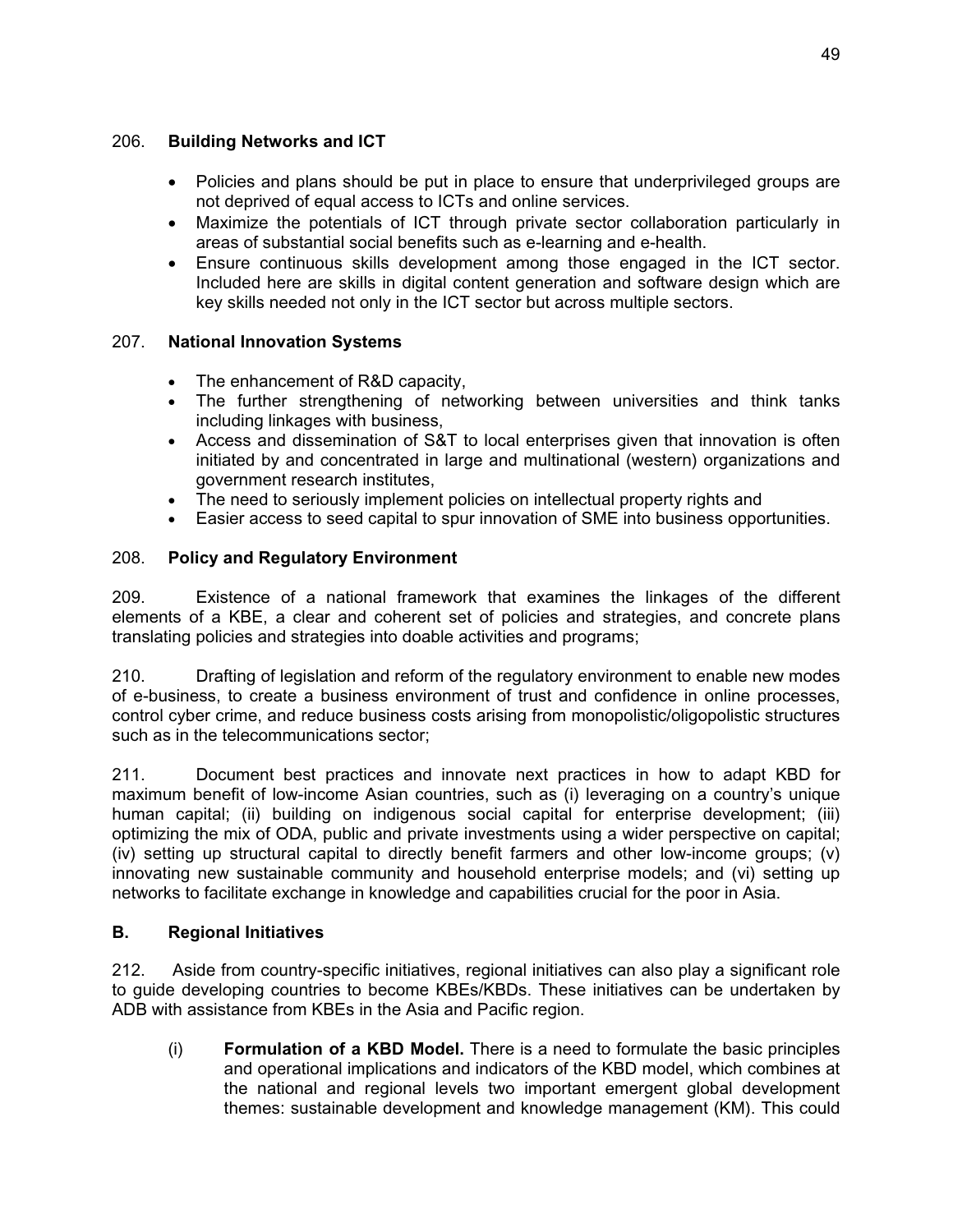include applying World Bank Knowledge Assessment Methodology (KAM), which provides a basic assessment of countries' and regions' readiness for the knowledge economy. ADB can develop or add new ones involving knowledge stocks and flows, particularly those relating to the diffusion of information technologies. It can do an analysis of social and private rates of return to knowledge investments to more correctly ascertain the impact of knowledge on productivity and growth. It can also develop new ways of measuring the functioning of knowledge networks and national innovation systems and the development and skills of human capital.

- (ii) **Focused Anti-Poverty KBD Development Agenda.** There is a need to review more in detail priorities in development modalities and sectors and focus attention to specific areas of policy and governance to ensure that planned transition toward a KBE or KBD in an increasingly global economy will affirmatively engage lower-income groups and socially excluded sectors of society. Such a study could build upon many other development programs aimed at bridging the ICT divide (e.g., the World Bank's Information Technology for Development [IT4D] and Canadian International Development Agency's [CIDA] Pan Asia) but broaden the discourse beyond ICT toward KBD. A conference among stakeholders in the Asian region could be considered.
- (iii) **Training of Economic/Development Planners and Establishment of an e-Community of KBD Planners in Asia.** There is a need to design and conduct a series of training courses for high-level economic/development planners in developing countries' economic or development planning ministries/departments to introduce: (a) the new paradigms of the knowledge economy, (b) the different behavior of information and knowledge as economic goods (e.g. appreciation of intellectual capital with use), (c) the KBD model, (d) survey of the best practices in Asian countries in planning toward KBD, (e) practice some of the tools in KM applied at the national level, and (f) set up an e-community of KBD planners for subsequent knowledge sharing and updating of knowledge in KBD in Asia.
- (iv) **Cross-Leverage Knowledge Assets across the Asian Region.** There is a need to identify strategic KBE/KBD entry points at the regional level for facilitating cooperation and synergy among Asian countries as they transition toward more knowledge-based economies and societies. A cue in this direction is the observation that regional R&D networks (see Section 2.2.2) mutually leverage the value and impact of two categories of KBD: innovation and network building. This approach may be generalized to identify other two-way mutual leveraging at the regional level of knowledge assets (see Figure 3 below). A possible cue as to what are the institutional forms of three-way mutual leveraging (question mark in the middle of Figure 3) is the issue identified by the International Development Research Centre (IDRC)'s Research on Knowledge Systems (RoKS) project, namely, networking of "developmental universities" or those educational institutions/programs focused on on-the-ground innovation and entrepreneurship training and R&D.<sup>119</sup>

<sup>-</sup><sup>119</sup> See Research on Knowledge Systems at: www.idrc.ca/en/ev-8685-201-1-DO\_TOPIC.html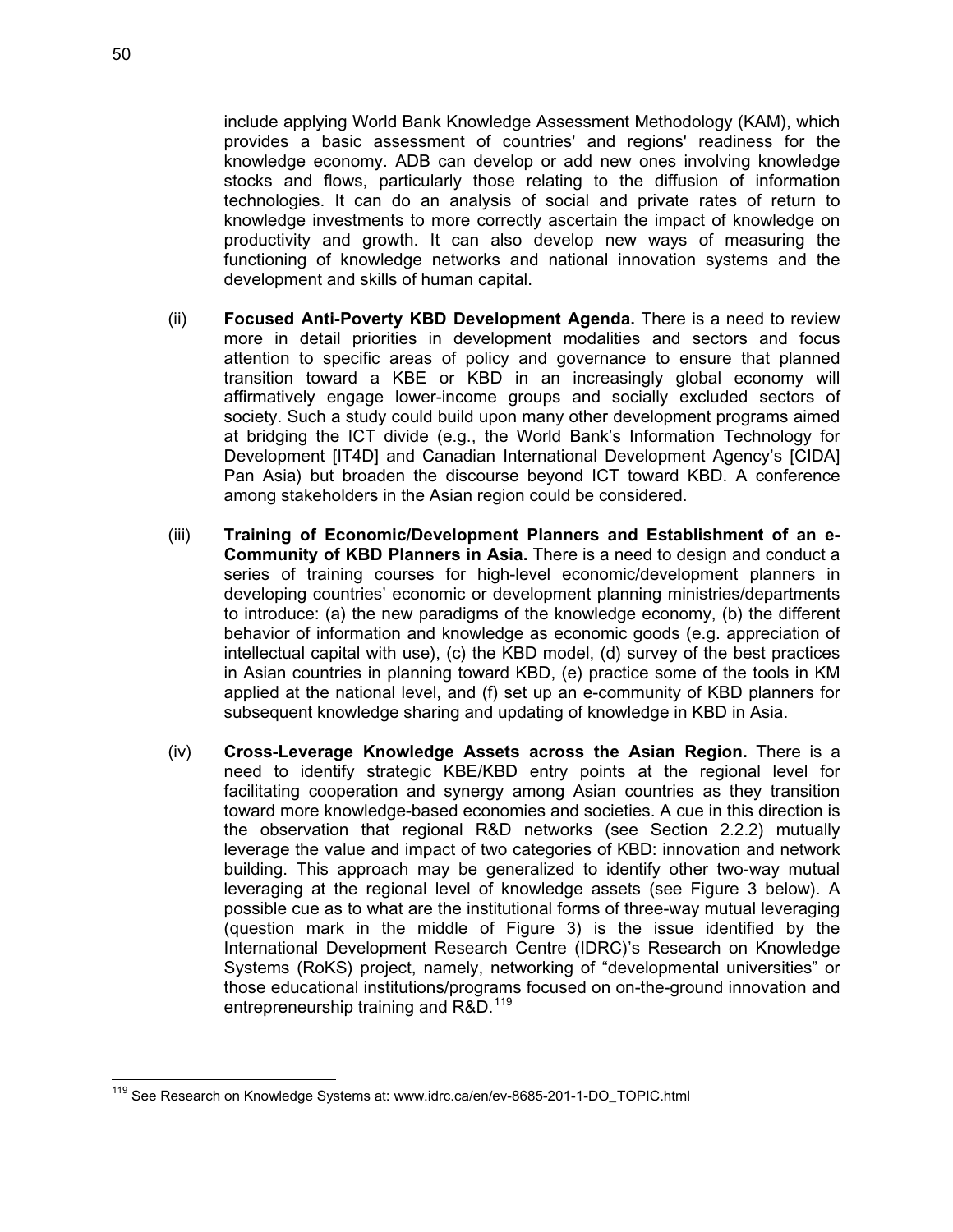

#### **Figure 3: Framework for Cross-Leveraging Knowledge Assets Across the Asian Region**

R&D = research and development, SMEs = small- and medium-sized enterprises. Source: Talisayon, Serafin. 2006.

- (v) **Networking of Asian Institutions in Knowledge Management and Organizational Learning.** Sponsor (or co-sponsor with the Asian Productivity Organization) a conference where schools, universities, government institutes, and civil society organizations which are active in innovating, developing, and teaching new tools for KM and organizational learning can exchange and share experiences and set up an Asia-wide network for promoting and sharing tools in KM and organizational learning.
- (vi) **Assist in Formulating KBE Plans.** In drafting a country planning strategy, for instance, attention could be given to incorporate a regional and/or national KBE vision, strategy, and program of action based on best/good practices by Asian countries which had formulated and adopted such plans.
- (vii) **Policy Study on Cross-Border e-Commerce.** There is a need to identify, anticipate, and propose regional solutions to problems, issues, and risks or vulnerabilities arising from cross-border ecommerce and cross-border trade or transfer of knowledge.

"What happens if the political entity in which you are located no longer corresponds to the job that takes place in cyberspace, or no longer really encompasses workers collaborating with other workers in different corners of the globe, or no longer really captures products produced in multiple places simultaneously? Who regulates the work? Who taxes it? Who should benefit from those taxes?" – David Rothkopf, quoted by Thomas L. Friedman in *The World is Flat: A Brief History of the 21st Century*, 2005.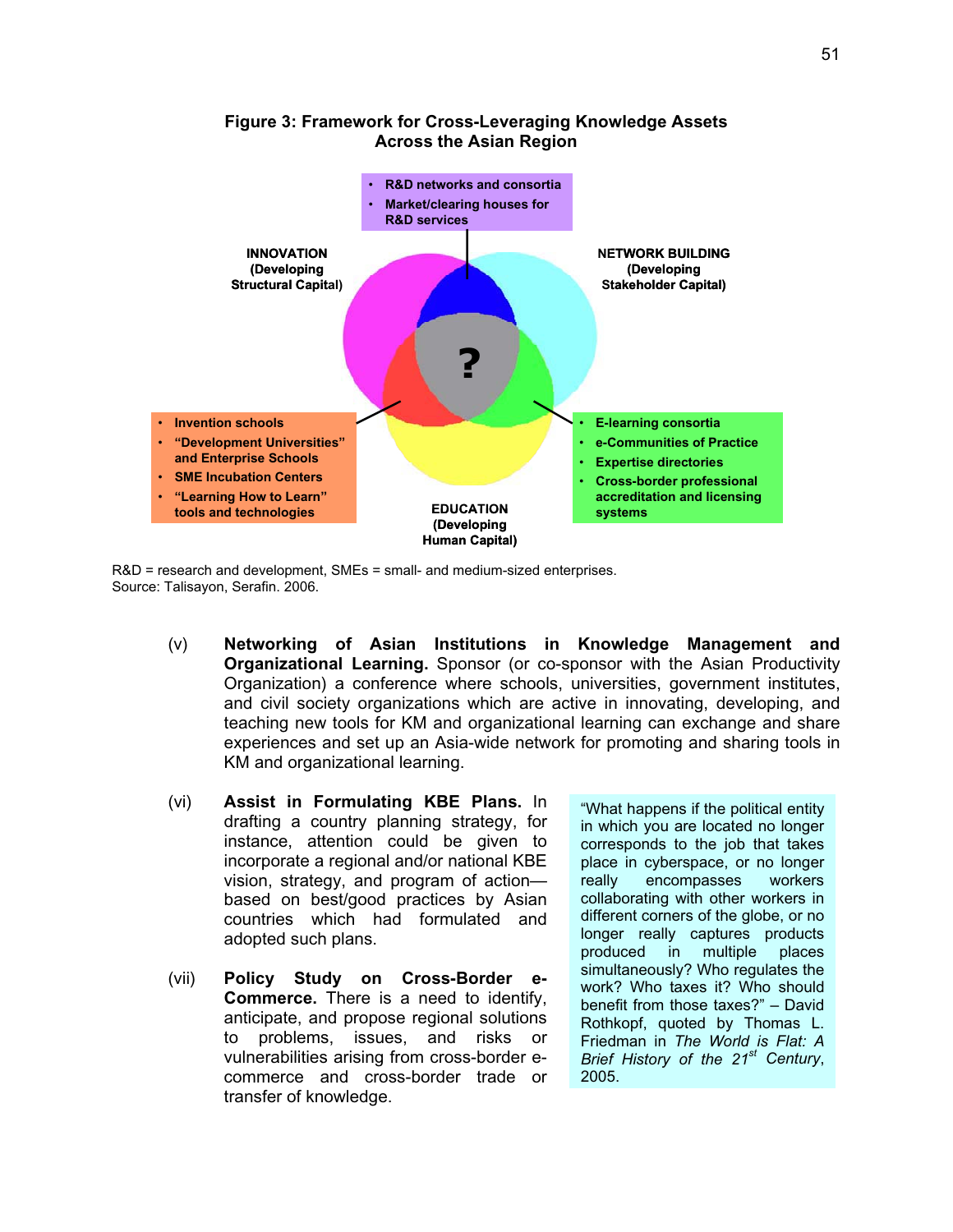#### **REFERENCES**

Abramowitz, Moses. 1989. *Thinking about Growth*. Cambridge: Cambridge University Press. Quoted in the Organisation for Economic Co-operation and Development (OECD). 1996 *The Knowledge-Based Economy.* Paris.

Asia Pacific Biotech News. Available: www.asiabiotech.com

Asian Development Bank (ADB). 2006. Asian Institute of Management: Enhancing the Complementarities of Education and Technology: Key to Transitioning to a Knowledge-Based Economy, Working Paper (Unpublished). Manila: ADB.

Asian Institute of Technology (AIT). 2006. *Ubiquitous Network Society and the Knowledge-Based Economy*. Draft paper.

Asian Productivity Organization (APO). 2004. *Training Knowledge Workers*. Report of the APO Survey on In-Company Training Strategies for Knowledge Workers.

Asia-Pacific Development Information Programme (APDIP). Bangkok, Thailand. Available: www.apdip.net

Baker, Dean. 2005. *The Social Security Shortfall and the National Defense Shortfall*. Center for Economic and Policy Research. Available: www.cepr.net/documents/publications/ss\_defense \_2005\_04.pdf

Balzat, M. 2002. *The Theoretical Basis and the Empirical Treatment of National Innovation Systems.* Augsburg, Germany: University of Augsburg, Institute for Economics. Available: www.druid.dk/uploads/tx\_picturedb/dw2003-693.pdf

Barré, R., V. Hernandez, J.-B. Meyer, and D. Vinck, eds. 2004. *Diasporas scientifiques, Expertise collégiale: Institut de Recherche sur le Développement*. Paris, France: Ministry of External Affairs.

Baruch, Lev. 2001. Intangibles: management, measurement and reporting. Brookings Institute Press.

Bourdieu, Pierre. 1986. The Forms of Capital. In *Handbook of Theory and Research for the Sociology of Education*, edited by John G. Richardson. New York: Greenwood Press.

Brown, M. 2002. *Intellectual Diaspora Networks: their viability as a response to highly skilled emigration in Fibbi.* In *Introduction: le lien plus que l'essence», Diasporas, développements et mondialisations*, edited by R. Barré and J.-B. Meyer. Paris: Institut de Recherche pour le Développement (IRD), Editions de l'Aube.

Carnoy, M. 1998. The Changing World of Work in the Information Age*. New Political Economy* 3(1):123-128.

Cartwright, James, Martha Chantiny, Joan Hori, and Karen Peacock. 2000. The Digital Landscape: The Hawaiian Newspapers and War Records and Trust Territory Image Repository of the University of Hawaii. *First Monday* Vol. 5, No. 6, June. Available: www.firstmonday.org/ issues/issue5\_6/cartwright/index.html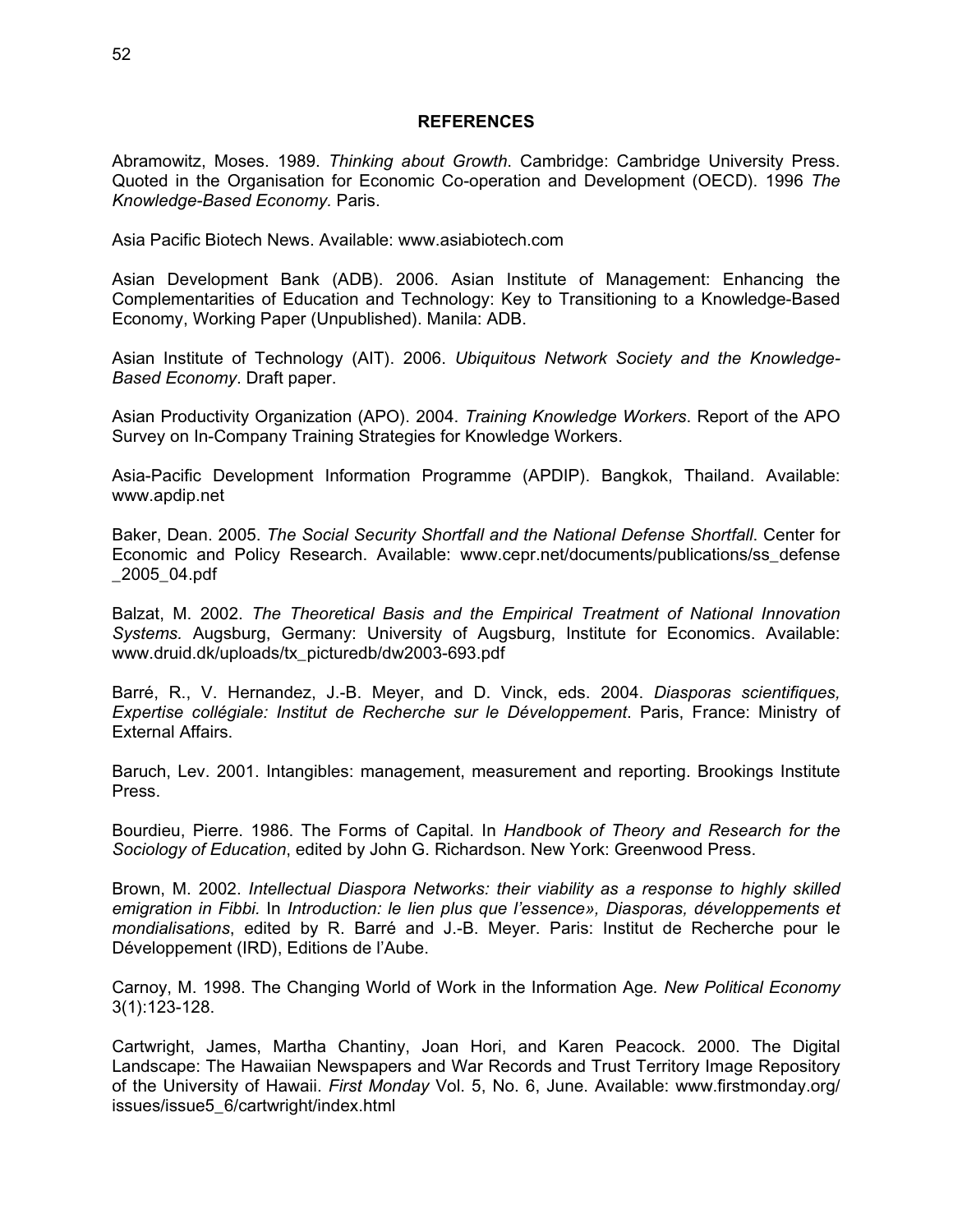Chen, Derek H.C., and Carl J. Dahlman. 2004. Knowledge and Development, a Cross-Section Approach. *World Bank Policy Research Working Paper* 3366. Washington, DC: World Bank.

Chia Siow Yue. *Singapore: Towards a Knowledge-Based Economy*. Available: www.tcf.or.jp/ data/20000127-28\_Siow-Yue\_Chia.pdf

Conger, Stuart. 1974. *Social Inventions*. Prince Albert, Canada: Saskatchewan Newstart. Available: www.innovation.cc/discussion-papers/stuije.htm

Dahlman, Carl J. 2002. *Knowledge for Development, Assessment Framework and Benchmarking*. Singapore.

Dahlman, Carl J., and Aanuja Utz. 2005. *India and the Knowledge Economy. Leveraging Strengths and Opportunities. WBI Development Studies*, Washington, DC: World Bank. Available: http://info.worldbank.org/etools/docs/library/145261/India\_KE\_Overview.pdf

Dahlman, Carl J., and Jean-Eric Aubert. 2001. *China and the Knowledge Economy: Seizing the 21st Century. WBI Development Studies.* Washington, DC: World Bank. Available: http://info.worldbank.org/etools/docs/library/137742/ChinaKE.pdf

Dahlman, Carl J., Jorma Routti, and Pekka Yla-Antilla. 2005. *Finland as a Knowledge Economy: Elements of Success and Lessons Learned (Overview)*. Washington, DC: World Bank.

Delors, Jacques. 1996. *Learning: the Treasure Within*. Report to the United Nations Education, Scientific and Cultural Organization (UNESCO). Paris: UNESCO. Available: www.teacherswithoutborders.org/pdf/Delors.pdf

Digital Opportunity Task (DOT) Force. 2001. Digital Opportunities for All: Meeting the Challenge, A Report of the DOT Force. 11 May.

Dryer, D.C., C. Eisbach, and W.S. Ark. 1999. At what cost pervasive? A social computing view of mobile computing systems. *IBM Systems Journal*, Volume 38, Number 4. Available: http://researchweb.watson.ibm.com/journal/sj/384/dryer.pdf

Economic Planning Unit, Prime Minister's Department. *Knowledge-Based Economy Master Plan: Malaysia*. Available: www.epu.jpm.my/new%20folder/publication/knoweco.htm

Fiji Government Online Portal. Policy Directions and Strategies for the Development of Growth and Information and Communication Technology. Available: www.fiji.gov.fj/uploads/ ICTDEVELOPMENTPOLICY.pdf

Foster, Christopher J. 2006. *China's Secret Weapon, Science Policy and Global Power*. April. The Foreign Policy Centre. Available: http://fpc.org.uk/fsblob/753.pdf

Fukuyama, Francis. 1996. Trust: the Social Virtues and the Creation of Prosperity. New York: Free Press.

Ghate, Prabhu. 1999. Life on the Fringe. Outlook India.com. 12 April. Available: www.outlookindia.com/diary.asp?fodname=19990412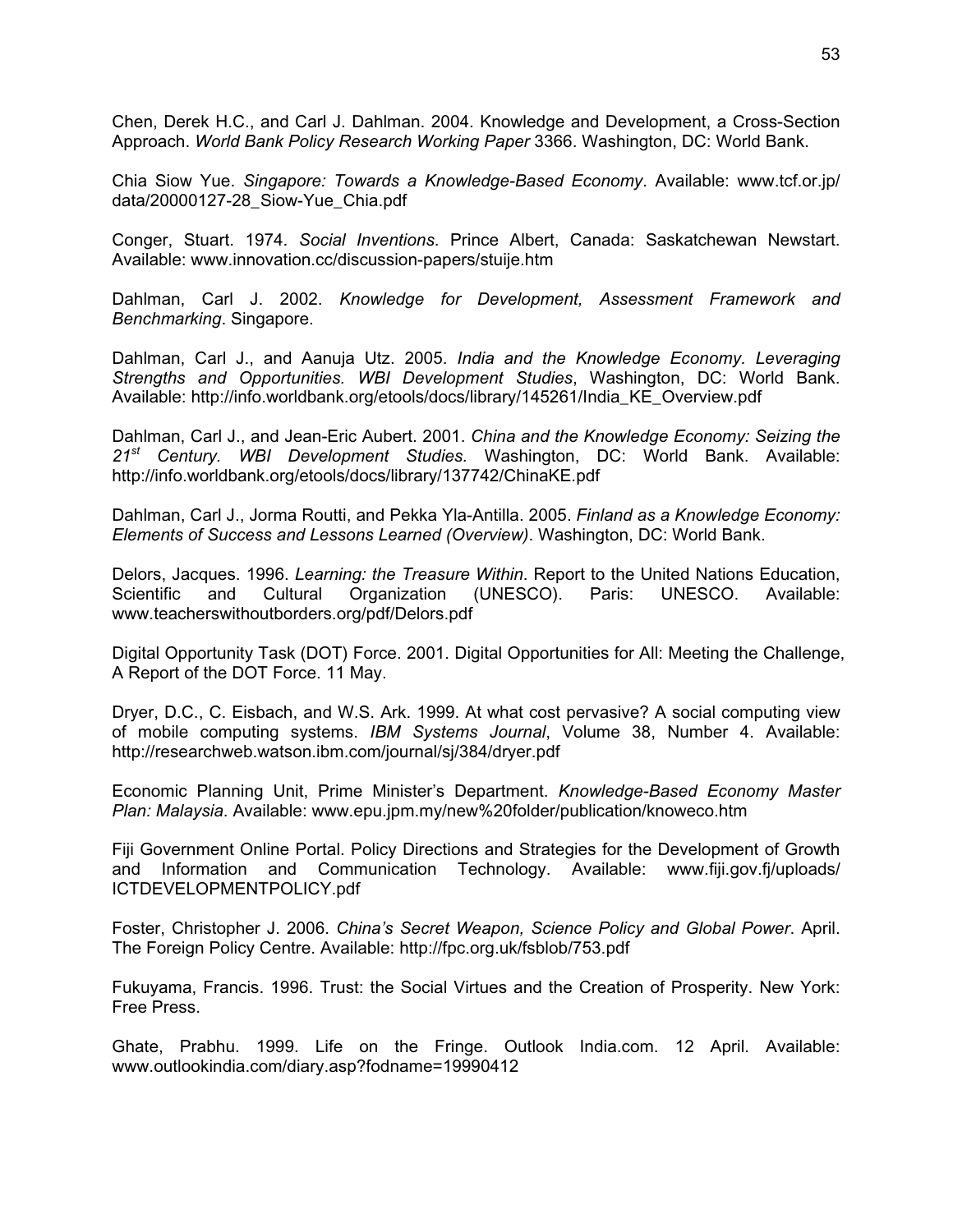Global Maritime Education and Training Association. Available: www.ametiap.com/Website/ OrgGensis.aspx

Goh Seow Hiong. *Digital Review of Asia and the Pacific 2003–2004: Singapore.* APDIP of the United Nations Development Programme (UNDP), Pan Asia Networking Programme of the International Development Research Centre (IDRC), Orbicom, and Southbound.

Guild, Robert: *Digital Review of Asia and the Pacific 2003–2004: Pacific Islands*. APDIP of UNDP, Pan Asia Networking Programme of IDRC, Orbicom, Southbound, and Agence intergouvernementale de la Francophonie.

Hang, Chang Chieh, and Marvin Ng. 2004. *IP and Innovation: Singapore's Experience*. Singapore. Available: www.eng.nus.edu.sg/cmost/ISMOT%20Paper%20\_final\_.pdf

Haque, Samudra E. *Digital Review of Asia Pacific 2003*–*2004: India*. APDIP of UNDP, Pan Asia Networking Programme of IDRC, Orbicom, and Southbound.

Hastings, David. Building Tomorrow's Corporate Portals (PowerPoint presentation). Computer Associates. Available: www.infotoday.com/KMWorld2000/presentations/hastings.ppt

Hobbe's Internet Timeline v8.1. Available: www.zakon.org/robert/internet/timeline/

Huixin Ke. *Digital Review of Asia Pacific 2003–2004: People's Republic of China*. APDIP of UNDP, Pan Asia Networking Programme of IDRC, Orbicom, and Southbound.

Hwang, Jong-Sung. *Digital Review of Asia Pacific 2005–2006: South Korea.* APDIP of UNDP, Pan Asia Networking Programme of IDRC, Orbicom, Southbound, and Agence intergouvernementale de la Francophonie.

International Commission on Education for the Twenty-First Century. 1998. *Learning: the Treasure Within.* Paris: UNESCO Publishing.

International Development Research Centre. Research on Knowledge Systems. Available: www.idrc.ca/en/ev-8685-201-1-DO\_TOPIC.html

IT Strategy Headquarters. 2001. *e-Japan Strategy*. 22 January. Tokyo: IT Policy Office. Available: www.kantei.go.jp/foreign/it/network/0122full\_e.html

Johnson, Bjorn, Charles Edquist, and Bengt-Ake Lundvall. 2003. *Economic Development and the National System of Innovation Approach*. Presented in the First Globelics Conference in Rio de Janeiro, Brazil, 3–6 November. Available: www.globelicsacademy.net/pdf/BengtAkeLundvall  $\_$  2.pdf

Kiernan, Matthew J. 1995. *Get Innovative or Get Dead, Building Competitive Companies for the 21st Century*. Darby, Pennsylvania: Diane Publishing Co.

Koanantakool, Thaweesak. *Digital Review of Asia Pacific 2003–2004: Thailand*. APDIP of UNDP, Pan Asia Networking Programme of IDRC, Orbicom, and Southbound.

Korea Development Institute. 2004. *Korea's Transition to a Knowledge Economy: Challenges and Policy Response*. Joint Workshop on Knowledge Economy for Asia on 8 October.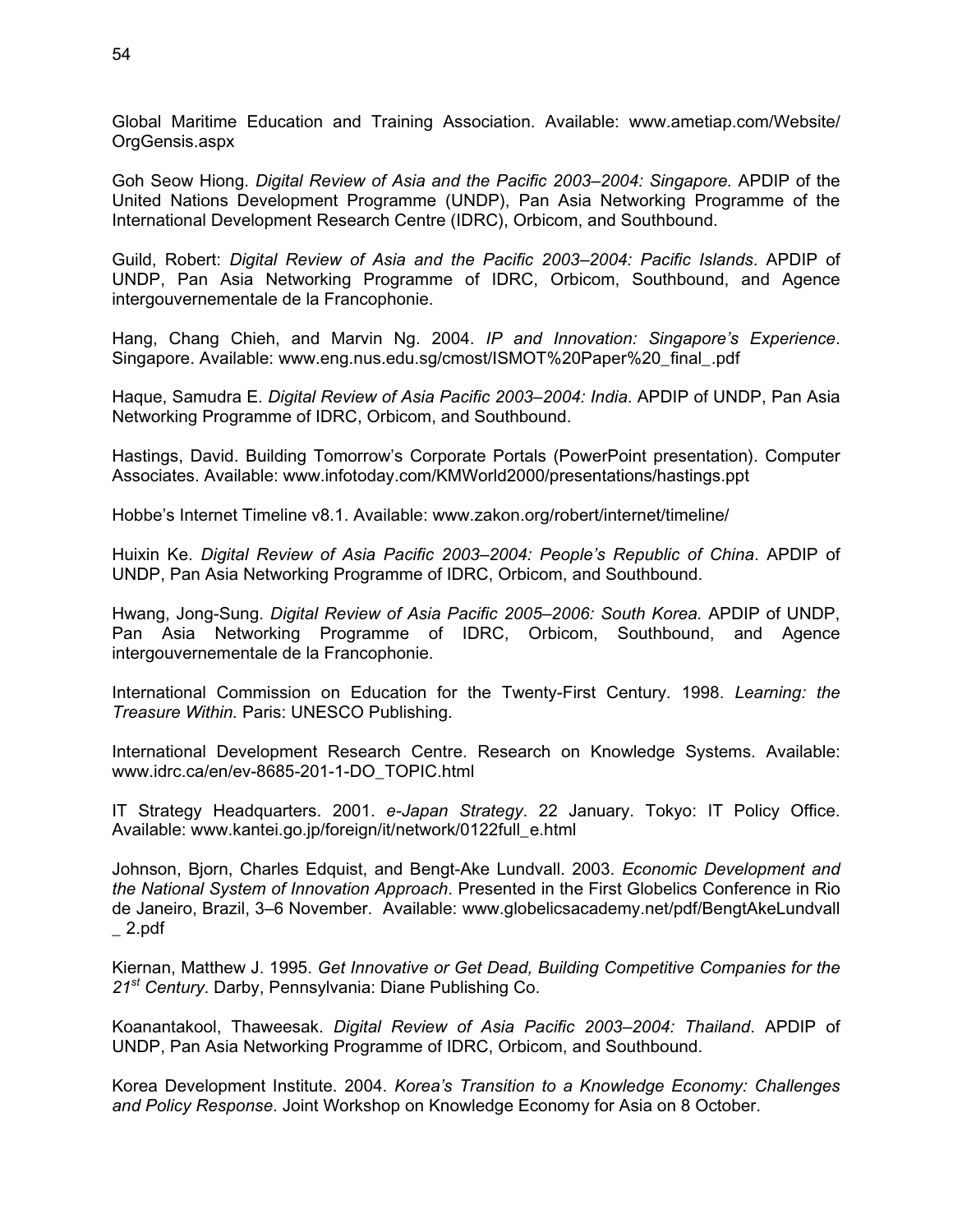Kothuri, Smita. 2002. *Knowledge in Organizations, Definition, Creation, and Harvesting*. May. Available: www.gse.harvard.edu/~t656\_web/Spring\_2002\_students/kothuri\_smita\_knowledge\_ in\_orgs.htm

Kumar, J. 2004. *India: Transition From Production-Based to Knowledge-Based Economy: An Overview.* Report of the APO Survey on In-Company Training Strategies for Knowledge Workers. Taipei,China: APO.

Kupiainen, Jari. 2005. *People First Network Puts People First: Translocalisation and Agency of Solomon Islanders in the Internet*.

Kuznetsov, Y., and C. Sabel. 2005. *Global Mobility of Talent from a Perspective of New Industrial Policy: Open Migration Chains and Diaspora Networks*. Paper presented at the United Nations (UN) Economic Commission for Latin America and the Caribbean (ECLAC)-UN University workshop on international mobility of talent on 26–27 April in Santiago, Chile. Available: http://info.worldbank.org/etools/docs/library/201210/Search\_Networks\_final1.pdf

Lallana, Emmanuel. *Digital Review of Asia Pacific 2003*–*2004: Philippines*. APDIP of UNDP, Pan Asia Networking Programme of IDRC, Orbicom, and Southbound.

Liu, X. *China's National Innovation System: Weakness and Strength.* In *Trend Chart Report: Annual Innovation Policy for Asian Countries 2003–2004*.

Liu, Xieling, and Steven White. 2000. Comparing Innovation Systems: A Framework and Application to China's Transitional Context. Mimeo. Beijing and Hong Kong, China.

Locally-Managed Marine Area. 2005. Available: www.lmmanetwork.org/Site\_Page.cfm? PageID=8

Makishima, Minoru and Somchai Suksiriserekul, eds. 2003. *Human Resource Development Toward a Knowledge-based Economy: The Case of Thailand*. Chiba, Japan: Institute of Developing Economies, Japan External Trade Organization. Available: www.ide.go.jp/English/ Publish/Asedp/066.html

Martinez-Cisneros, B. 2004. *National Innovation Systems: Lessons from East Asia to Latin America*, Case studies of Costa Rica and Chile. Georgia, US: School of Public Policy, Georgia Institute of Technology.

McLean, Scott, Alexander Flor, and Malcolm Hazelman. 2006. *ODL for Agricultural Development and Rural Poverty Reduction: A Comparative Analysis of Innovation and Best Practice in Asia and the Pacific (Synthesis Report)*. 31 March. University of the Philippines Open University. Available: www.upou.org/research/odlresearch/col\_syn\_final.pdf

Ministry of Information and Community, Republic of Korea. 2006. e-Korea Vision 2006. Available: http://unpan1.un.org/intradoc/groups/public/documents/APCITY/UNPAN008973.pdf

Mulonga.Net. Tonga. Available: www.mulonga.net/

Nain, Zaharom. *Digital Review of Asia Pacific 2003–2004, Malaysia*. APDIP of UNDP, Pan Asia Networking Programme of IDRC, Orbicom, and Southbound.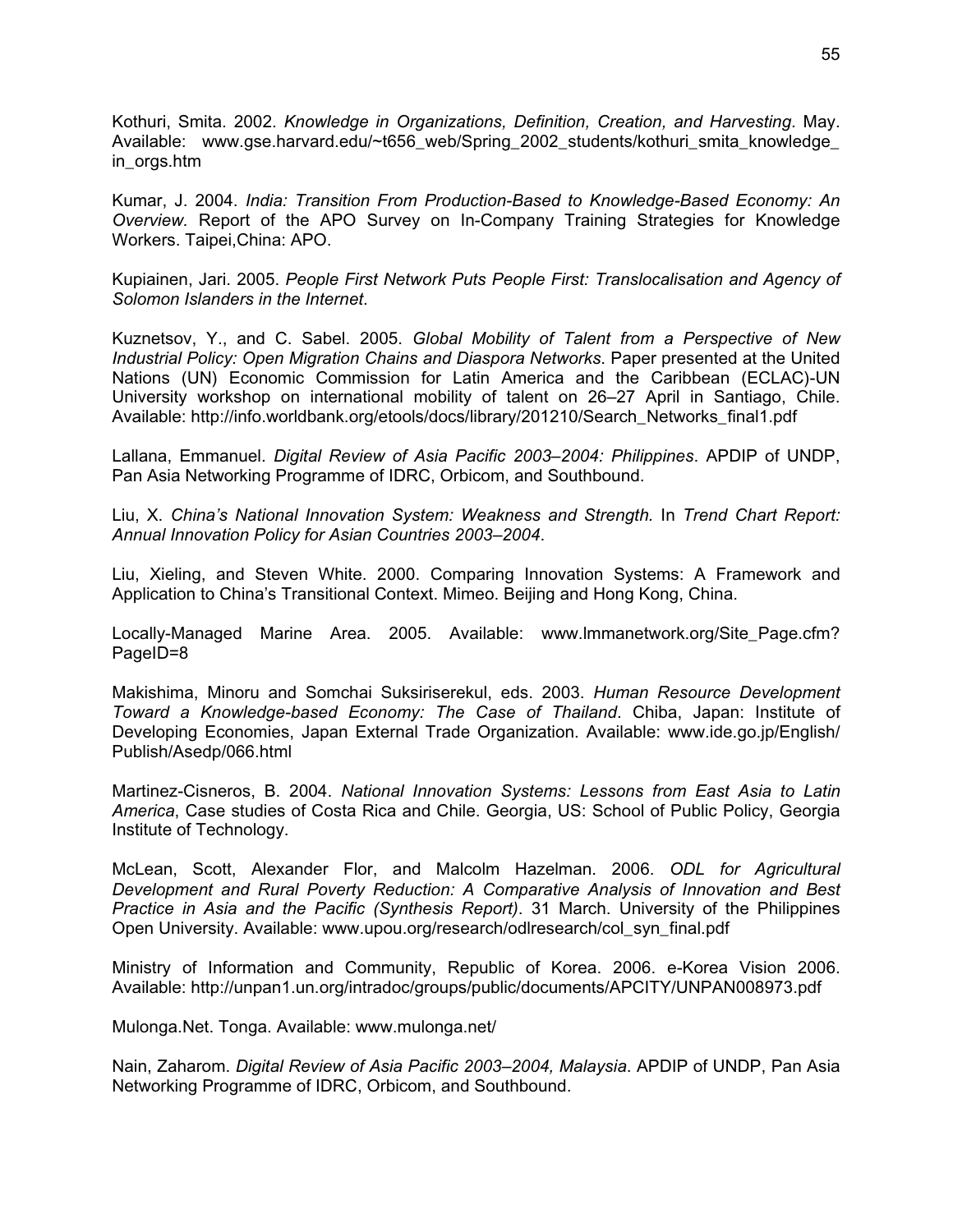National Agricultural Research Institute. Papua New Guinea. Available: www.nari.org.pg

National Knowledge Commission, Government of India. Available: http://knowledgecommission. gov.in/

Ohio Department of Education. 1990. Ohio's future at work, Action plan for accelerating the modernization of vocational education in Ohio.

Opiniano, Jeremaiah M. 2004. *Our Future beside the Exodus: Migration and Development Issues in the Philippines*. Pasig City, Philippines: Friedric Ebert Stiftung. Available: www.fes.org.ph/pdf/Our%20Future%20Beside%20the%20Exodus.pdf

Organisation for Economic Co-operation and Development (OECD). 2001. *OECD Science, Technology, and Industry Scoreboard: Towards a Knowledge-Based Economy*. Paris.

———. 2002. *Definition and Selection of Competencies, Theoretical and Conceptual Foundations (DeSeCo)*: Strategy Paper on Key Competencies, a Frame of Reference for a Coherent Assessment and Research Program. DEELSA/ED/CERI/CD (2002)9. Paris. Available: www.oecd.org/dataoecd/47/61/35070367.pdf

———. 2004. *ICT, e-Business and SMEs*. France. Available: www.epol-net.org/pport/pdf/ 696370954.pdf

Pacific Islands Applied Geoscience Commission. Available: www.sopac.org/tiki/tiki-index.php

Pacific Islands Chapter of the Internet Society. Available: www.picisoc.org/tiki-index.php? page=WSIS

Pan-Pacific Education and Communication Experiments by Satellite (PEACESAT). Available: www.peacesat.hawaii.edu

Park, Eul Yong. 2002. *Building a Knowledge-based Economy: The Case of Korea*. Handong University.

PestNet website. Available: www.PestNet.org

Policy Strategies for a Knowledge-Based Economy in Thailand. 2002. Presented at the OECD-IPS Workshop on Promoting Knowledge-based Economies in Asia on 21–22 November in Singapore. Available: https://www.oecd.org/dataoecd/9/28/2482440.pdf

Prahalad, C.K. 2006. *The Fortune at the Bottom of the Pyramid: Eradicating Poverty through Profits*. Wharton School Publishing.

*PRC Annual Book of Statistics 2005*.

Prime Minister Lee Hsien Loong, *NewsWeek*. February 2006 Special Edition.

Prime Minister Matti Vanhanen. 2006. Competitiveness through Productivity. Speech delivered at the European Productivity Conference in Espoo, Finland, 30 August–1 September. Available: www.vnk.fi/ajankohtaista/puheet/puhe/en.jsp?toid=5307&c=0&moid=5308&oid=166093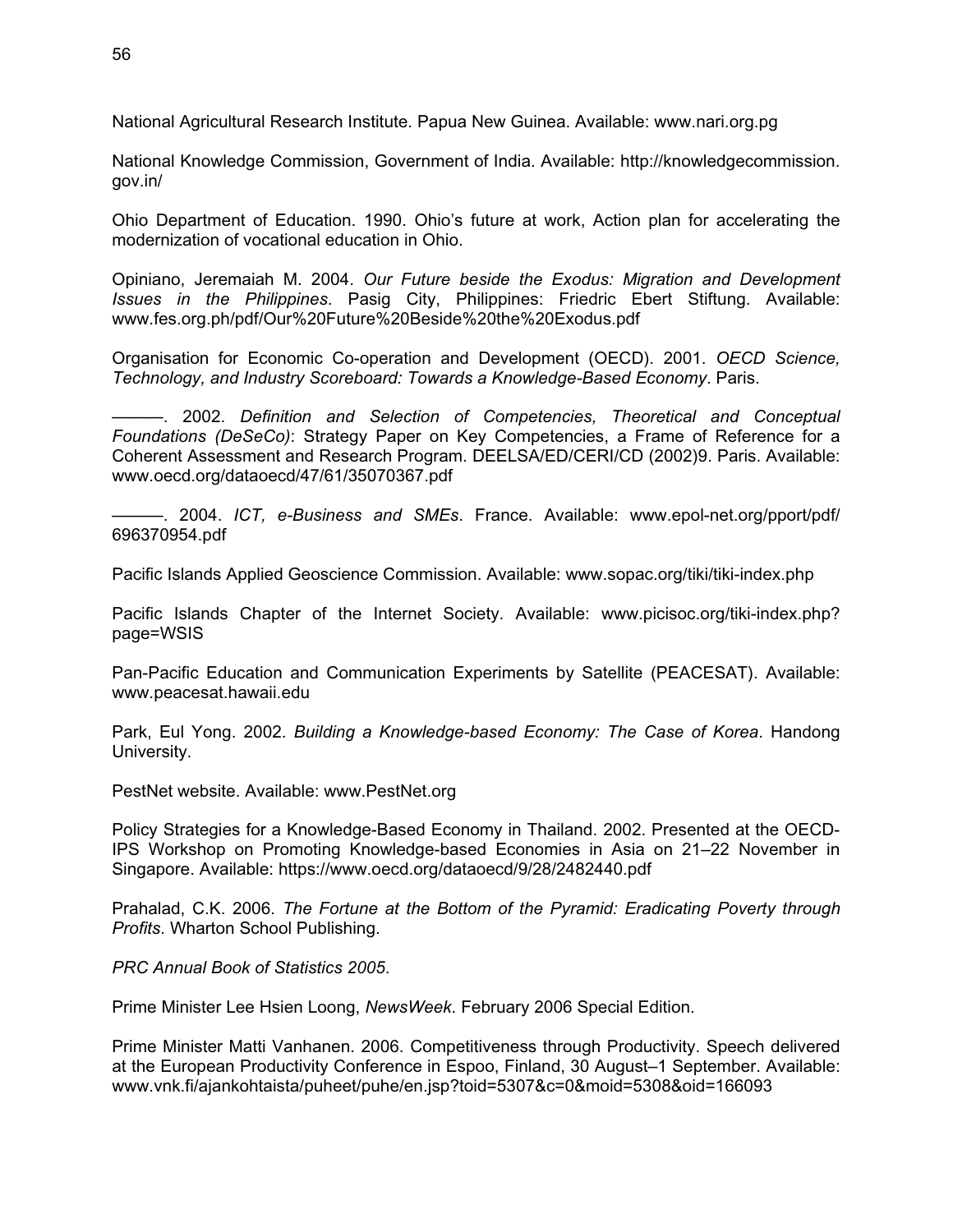Putnam, Robert. 2000. *Bowling Alone: the Collapse and Revival of American Community*. New York: Simon & Schuster.

Quah, Danny T. 1998. A Weightless Economy. *The UNESCO Courier*. December. Paris: United Nations Educational, Scientific and Cultural Organization (UNESCO). Available: www.unesco.org/courier/1998\_12/uk/dossier/txt11.htm

Rao, Madanmohan. 2002. *The Asia-Pacific Internet Handbook, Episode IV: Emerging Powerhouses*. New Delhi: Tata McGraw Hill.

———. *Digital Review of Asia Pacific 2003*–*2004: India*. APDIP of UNDP, Pan Asia Networking Programme of IDRC, Orbicom, and Southbound.

Rychen, Dominique Simone and Laura Salganik, eds. 2001. *Defining and Selecting Key Competencies*. Kirkland, WA: Hogrefe and Huber.

Sachs, Jeffrey D. 2005. *The End of Poverty: Economic Possibilities for Our Time*. New York: Penguin Books.

Secretary of the Pacific Community. Regional Maritime Programme. Available: www.spc.int/ maritime/index.php?option=com\_content&task=view&id=14&Itemid=34

Secretary's Commission on Achieving Necessary Skills (SCANS). 1991. *What Work Requires of Schools. A SCANS Report for America 2000*. Washington, DC: US Department of Labor. Available: http://wdr.doleta.gov/SCANS/whatwork/whatwork.pdf

Solomon Islands Development Administration Planning Programme (SIDAPP). Available: www.peoplefirst.net.sb/general/about\_us.htm

Stewart, Thomas A. 1997. *Intellectual Capital, the New Wealth of Organizations*. New York: Currency/Double Day.

Sveiby, Karl Erik. 1997. *The New Organizational Wealth, Managing and Measuring Knowledge-Based Assets*. San Francisco: Berrett-Koehler Publishers.

T. Yim-Teo. 2004. Reforming Curriculum for a Knowledge Economy, the Case of Technical Education in Singapore. Presented at the Education that Works: The NCIIA 8th Annual Meeting, 18–20 March in Nanyang Technological University, Singapore.

Talisayon, Serafin D. 2005. *What is Knowledge Management?* Parañaque City, Philippines: Center for Conscious Living Foundation.

———. 2006. *99 Paradigm Shifts for Survival in the Knowledge Economy, a Knowledge Management Reader.* Parañaque City, Philippines: Center for Conscious Living Foundation.

Thiruchelvam, S.K. and K.Z. Ahmad. 2005. The War for Brains: Attracting Scientific and Technical Talent to Malaysia. Forthcoming paper for Asialics, Republic of Korea. Available: www.asialics.org

Thuvasethakul, Chadamas and Thaweesak Koanantakool. 2002. National ICT Policy in Thailand. Africa-Asia Workshop. 25-29 March 2002, Kuala Lumpur and Penang, Malaysia.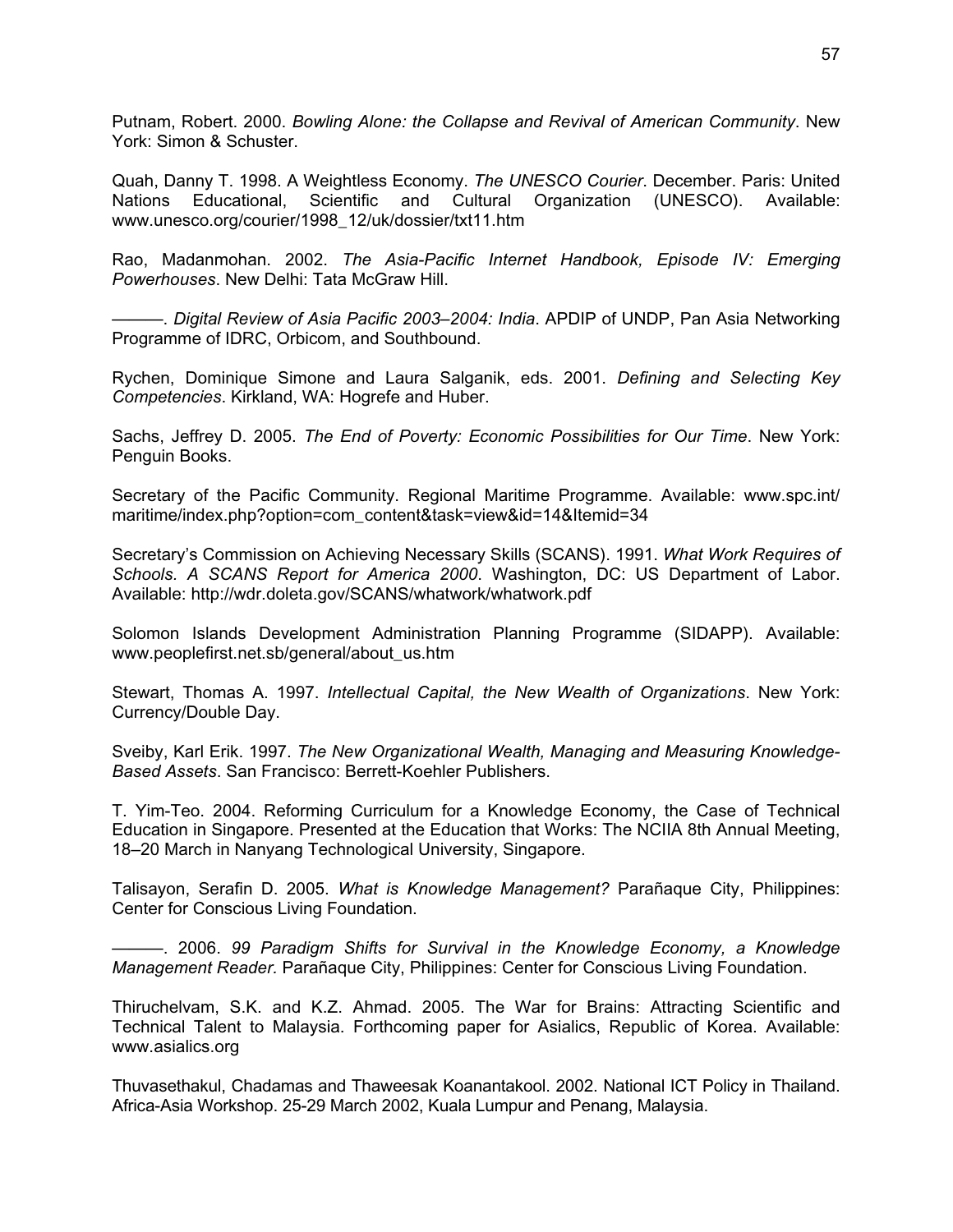Timmer, C. Peter. 2006. *How Countries Get Rich.* Center for Global Development. February. Available: www.cgdev.org/content/publications/detail/6238

Tsipouri, Lena, Anna Zygoura, and Vasilis Patsatzis. 2005. *Annual Innovation Policy Trends Report for Japan, China, Korea, Taiwan, Singapore, India, Malaysia, Thailand, Indonesia*. Enterprise Directorate-General, European Commission. Available: http://trendchart.cordis.lu/ reports/documents/Country\_Report\_ASIA%20COUNTRIES\_2005.pdf

UNESCO Bangkok. Palau. Available: www.unescobkk.org/index.php?id=1697

———. The Global Strategic Objectives and the Asia-Pacific Strategic Pillars. Available: www.unescobkk.org/index.php?id=465

United Nations Development Programme, GEF Small Grants Programme, and Equator Initiative. 2006. *Community Action to Conserve Biodiversity: Linking Biodiversity Conservation with Poverty Reduction.* March. Available: www.undp.org/sgp/download/biodiversity\_case\_studies \_english.pdf

University of the South Pacific. Fiji. Available: www.usp.ac.fj/

Vaa, Ruby. Cook Islands: ICT Use in Education. In *UNESCO Meta-survey on the Use of Technologies in Education in Asia and the Pacific 2003–2004*. Asia-Pacific Regional Bureau for Education, UNESCO Bangkok. Available: www.unescobkk.org/fileadmin/user\_upload/ict/ Metasurvey/cookislands.pdf

———: Marshall Islands: ICT Use in Education. In *UNESCO Meta-survey on the Use of Technologies in Education in Asia and the Pacific 2003–2004*. Asia-Pacific Regional Bureau for Education, UNESCO Bangkok. Available: www.unescobkk.org/fileadmin/user\_upload/ict/ Metasurvey/marshallislands.pdf

Vickery, Graham. 2003. Policy Frameworks for the Knowledge-Based Economy: ICTS, Innovation and Human Resources. Paper presented at the Austrian Council International Workshop, Vienna, Austria, 10 July. Available: www.rat-fte.at/UserFiles/File/20030710\_ Vickery.pdf

Wallman, Commissioner Steven. 1996. The Future of Accounting and Financial Reporting, Part II: The Colorized Approach. *Accounting Horizons*, Vol. 10, No. 2, pp. 138–48. Available: www.sec.gov/news/speech/speecharchive/1996/spch079.txt

Weiping Wu. 2005. *Targeted Public Policies in Shanghai's Path to a Knowledge-based Economy*. In *Rethinking New International Order in East Asia: US, China and Taiwan*, edited by I. Yuan, pp. 227–251. Taipei,China: Institute of International Relations and Center for China Studies, National Chengdu University. Available: http://iir.nccu.edu.tw/chinapolitics/ rethinking/07.doc

Wescott, Clay. 2005. *Promoting Knowledge Exchange through Diasporas*. Prepared for G-20 Workshop on Demographic Challenges and Migration, in Sydney, Australia, 27–28 August.

Wescott, Clay, and J. Brinkerhoff, eds. 2006. *Converting Migration Drains into Gains: Harnessing the resources of Overseas Professionals*. Manila: ADB. Available: www.adb.org/Documents/Books/Converting-Migration-Drains-Gains/Converting-Migration.pdf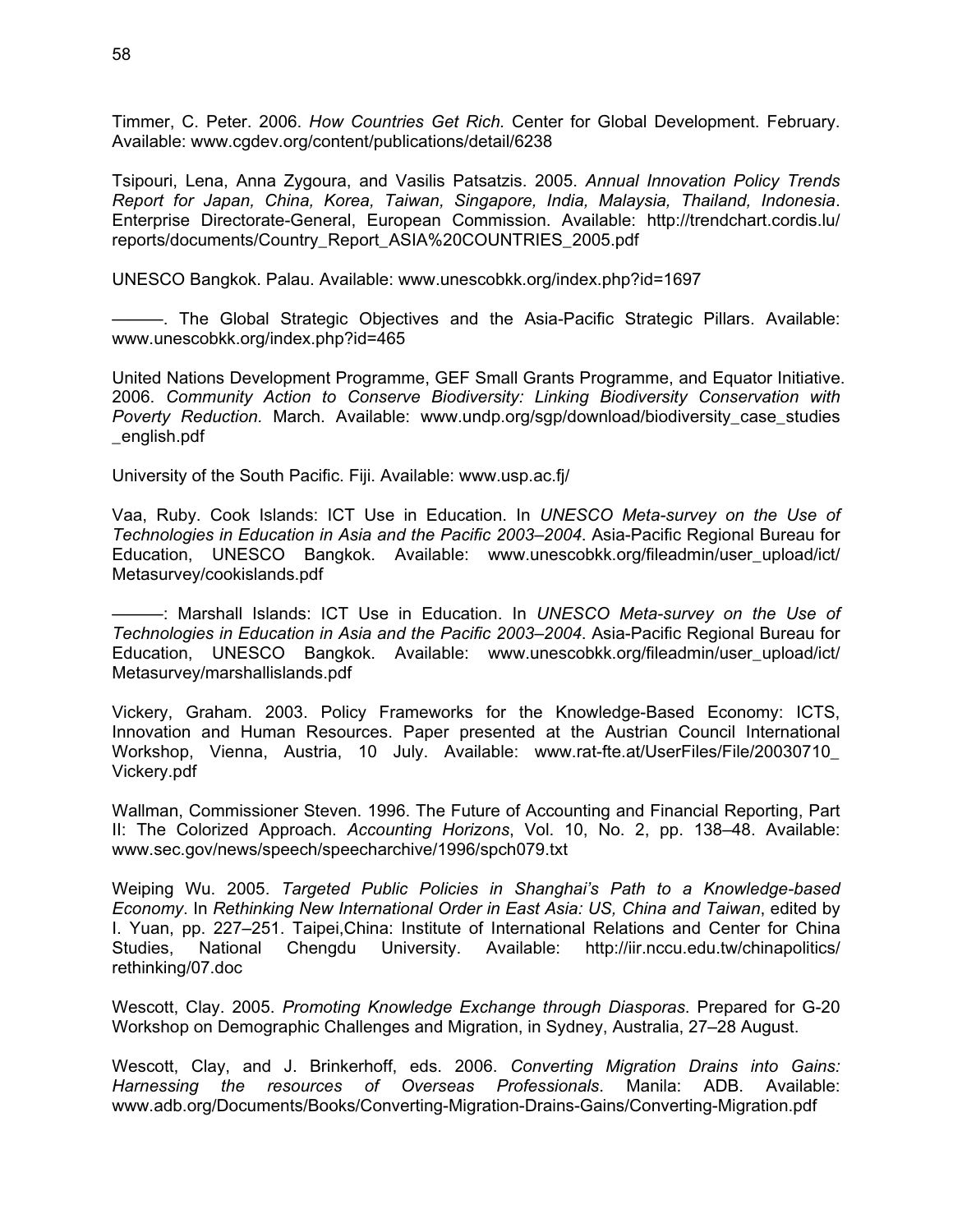Wikipedia. *Robert Metcalfe*. Available: http://en.wikipedia.org/wiki/Robert\_Metcalfe

———. *Samoa: National ICT*. Available: http://wikieducator.org/Samoa/NationalICT

World Bank. 2003. *Lifelong Learning in the Global Knowledge Economy: Challenges for Developing Countries, A World Bank Report*. Washington, DC.

———. 2005. *The Knowledge Economy, the KAM Methodology and World Bank Operations.* Washington, DC. Available: http://siteresources.worldbank.org/WBI/Resources/The\_Knowledge \_Economy-FINAL.pdf

———. Various years. World Development Report. Washington, DC.